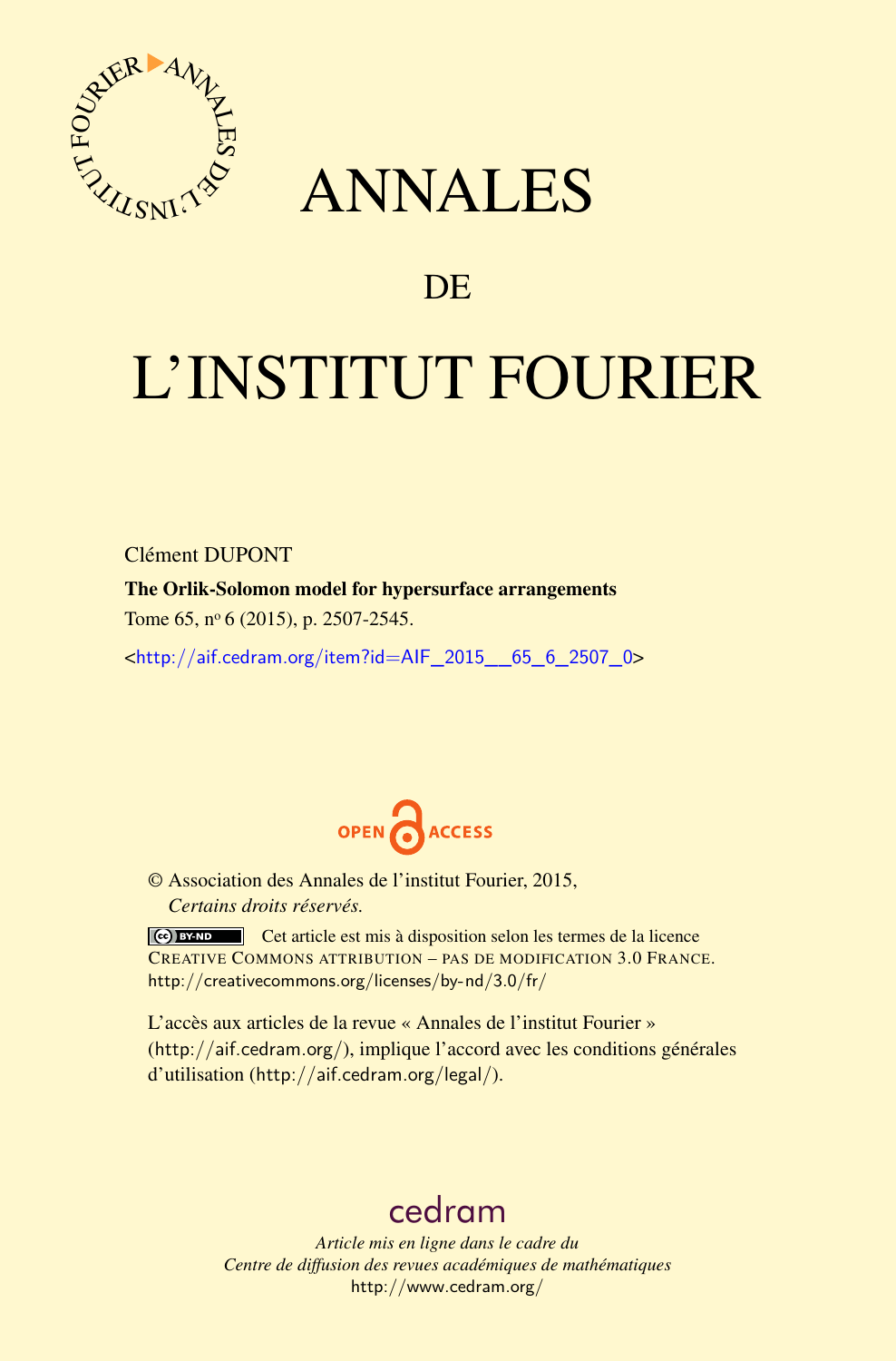# THE ORLIK-SOLOMON MODEL FOR HYPERSURFACE ARRANGEMENTS

# **by Clément DUPONT (\*)**

 $ABSTRACT.$  We develop a model for the cohomology of the complement of a hypersurface arrangement inside a smooth projective complex variety. This generalizes the case of normal crossing divisors, discovered by P. Deligne in the context of the mixed Hodge theory of smooth complex varieties. Our model is a global version of the Orlik-Solomon algebra, which computes the cohomology of the complement of a union of hyperplanes in an affine space. The main tool is the complex of logarithmic forms along a hypersurface arrangement, and its weight filtration. Connections with wonderful compactifications and the configuration spaces of points on curves are also studied.

Résumé. — Nous mettons au point un modèle pour la cohomologie du complémentaire d'un arrangement d'hypersurfaces dans une variété complexe projective lisse. Cela généralise le cas des diviseurs à croisements normaux, découvert par P. Deligne dans le cadre de la théorie de Hodge mixte des variétés complexes lisses. Notre modèle est une version globale de l'algèbre d'Orlik-Solomon, qui calcule la cohomologie du complémentaire d'une union d'hyperplans dans un espace affine. L'outil principal est le complexe des formes logarithmiques le long d'un arrangement d'hypersurfaces, et sa filtration par le poids. Nous étudions aussi des liens avec les compactifications magnifiques et les espaces de configuration de points sur des courbes.

# **1. Introduction**

Let *X* be a complex manifold of dimension *n*. A hypersurface arrangement in *X* is a union

$$
L = L_1 \cup \cdots \cup L_l
$$

Keywords: arrangements, mixed Hodge theory, logarithmic forms, configuration spaces. Math. classification: 14C30, 14F05, 14F25, 52C35.

<sup>(\*)</sup> The author was a member of the ERC 257638 "PAGAP" project.

The author thanks Francis Brown for many corrections and comments on this article, Spencer Bloch for helpful discussions and for giving him a preliminary version of [\[5\]](#page-37-0), Eduard Looijenga for pointing out to him the reference [\[18\]](#page-38-0) which helped simplify the presentation, Christin Bibby, Alexandru Dimca and Hélène Esnault for useful comments on a preliminary version.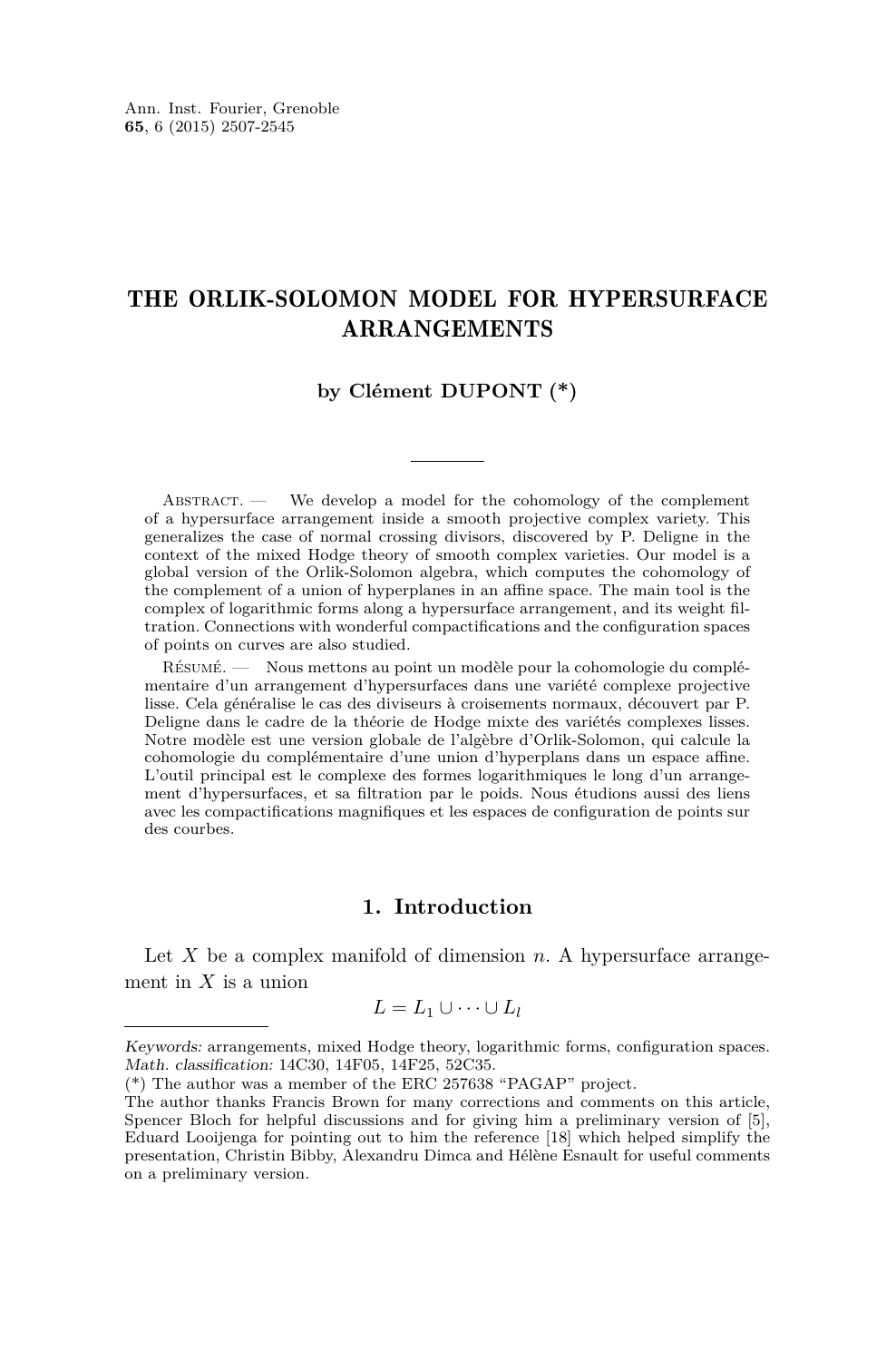<span id="page-2-0"></span>of smooth hypersurfaces  $L_i \subset X$ ,  $i = 1, \ldots, l$ , that locally looks like a union of hyperplanes in  $\mathbb{C}^n$ : around each point of X we can find a system of local coordinates in which each  $L_i$  is defined by a linear equation.

This generalizes the notion of a (simple) normal crossing divisor: a hypersurface arrangement is a normal crossing divisor if the local linear equations defining the *L<sup>i</sup>* 's are everywhere linearly independent; in other words, if we can always choose local coordinates  $(z_1, \ldots, z_n)$  such that L is locally defined by the equation  $z_1 \cdots z_r = 0$  for some *r*.

Besides normal crossing divisors, examples of hypersurface arrangements include unions of hyperplanes in a projective space  $\mathbb{P}^n(\mathbb{C})$ , or unions of diagonals  $\Delta_{i,j} = \{y_i = y_j\} \subset Y^n$  inside the *n*-fold cartesian product of a Riemann surface *Y* . The class of hypersurface arrangements is also closed under certain blow-ups.

The aim of this article is to define and study a model  $M^{\bullet}(X, L)$  for the cohomology algebra over  $\mathbb{Q}$  of the complement  $X \setminus L$  of a hypersurface arrangement, when  $X$  is a smooth projective variety over  $\mathbb{C}$ .

Our model, which we call the Orlik-Solomon model, has combinatorial inputs coming from the theory of hyperplane arrangements (the local setting) and geometric inputs coming from the cohomology of smooth hypersurface complements in a smooth projective variety (the global setting). Roughly speaking, it is the direct product of two classical tools related to these two situations, that we first recall.

• Combinatorics: the Orlik-Solomon algebra. Let *L* be a union of hyperplanes in  $\mathbb{C}^n$  that contain the origin, and call any multiple intersection of hyperplanes of *L* a stratum of *L*. The strata of *L* form a poset which is graded by the codimension of the strata, and denoted by  $\mathscr{S}_{\bullet}(L)$ . In [\[20\]](#page-38-0), Orlik and Solomon introduced Q-vector spaces  $A_S(L)$  for every stratum *S*, and gave the direct sum

(1.1) 
$$
A_{\bullet}(L) = \bigoplus_{S \in \mathscr{S}_{\bullet}(L)} A_{S}(L)
$$

the structure of a graded algebra, via product maps

(1.2) 
$$
A_S(L) \otimes A_{S'}(L) \to A_{S \cap S'}(L).
$$

Furthermore, there are natural morphisms

$$
(1.3) \t\t AS(L) \to AS'(L)
$$

for any inclusion  $S \subset S'$  of strata of *L* such that  $\text{codim}(S') =$  $\text{codim}(S) - 1$ . The crucial fact is that the Orlik-Solomon algebra is a combinatorial object, which means that it only depends on the poset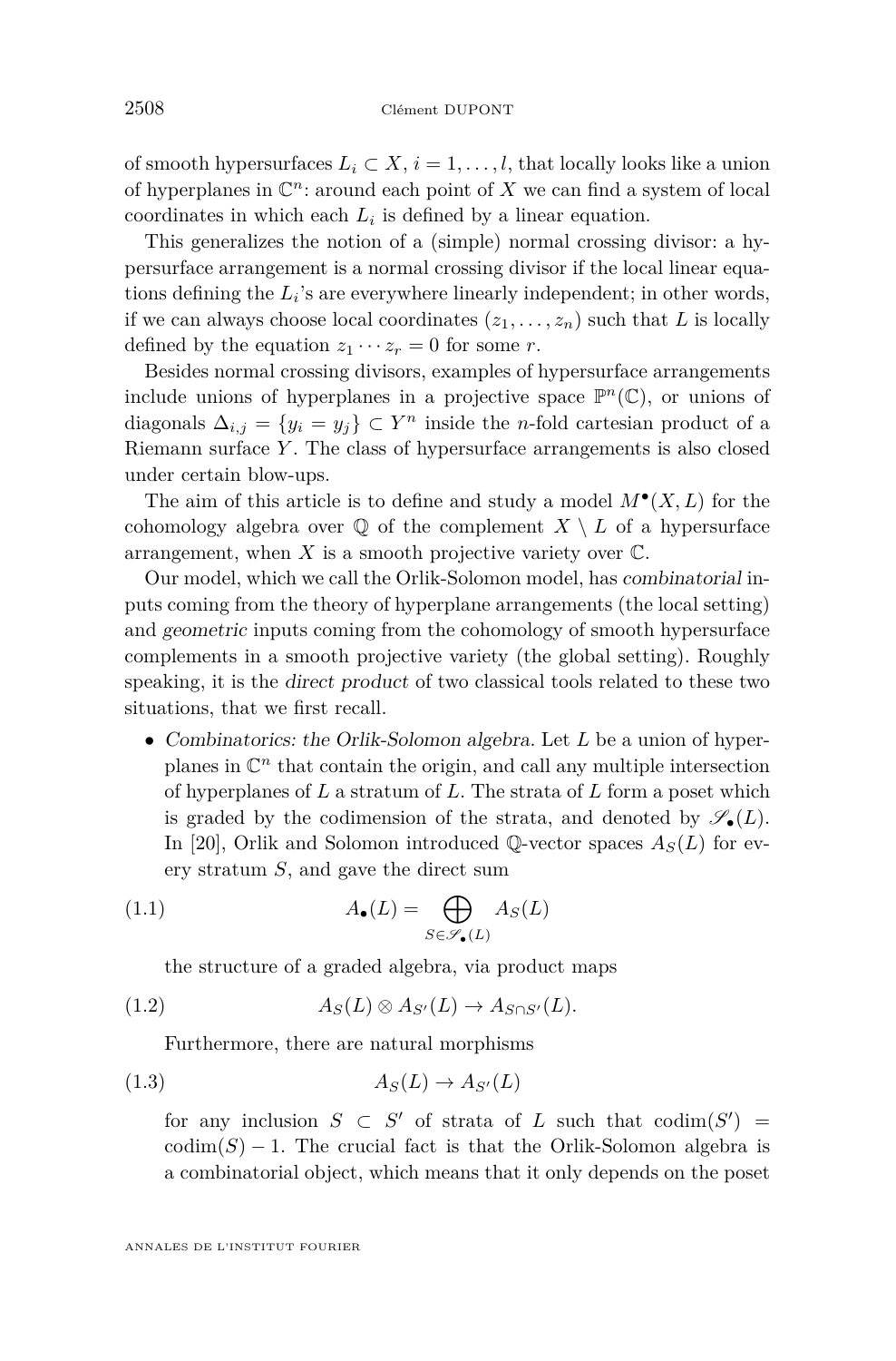<span id="page-3-0"></span>of strata of *L*. We now recall the classical Brieskorn-Orlik-Solomon the-orem (see Theorem [2.1](#page-11-0) for a more precise statement). Here  $H^{\bullet}(\mathbb{C}^n \setminus L)$ denotes the cohomology of the complement  $\mathbb{C}^n \setminus L$  with rational coefficients.

THEOREM 1.1 (Brieskorn-Orlik-Solomon). — We have an isomorphism of graded algebras

$$
H^{\bullet}(\mathbb{C}^n \setminus L) \cong A_{\bullet}(L).
$$

One may define an Orlik-Solomon algebra *A*•(*L*) for *L* any hypersurface arrangement inside a complex manifold *X*. We still have a direct sum decomposition [\(1.1\)](#page-2-0), with  $\mathscr{S}_{\bullet}(L)$  the graded poset of strata of *L*, as well as product maps  $(1.2)$  and natural morphisms  $(1.3)$ . As in the local case, the Orlik-Solomon algebra *A*•(*L*) only depends on the poset of strata of  $L$ . It is functorial with respect to  $(X, L)$  in the sense that any holomorphic map  $\varphi: X \to X'$  such that  $\varphi^{-1}(L') \subset L$  induces a map of graded algebras  $A_{\bullet}(\varphi) : A_{\bullet}(L') \to A_{\bullet}(L)$ .

• Geometry: the Gysin long exact sequence. For a smooth hypersurface *V* inside a smooth projective variety *X* over  $\mathbb{C}$ , the Gysin morphisms of the inclusion  $V \subset X$  are the morphisms  $H^{k-2}(V)(-1) \to$  $H^k(X)$ , where (−1) denotes a Tate twist, obtained as the Poincaré duals of the natural morphisms  $H^{2n-k}(X) \to H^{2n-k}(V)$  where  $n =$  $\dim_{\mathbb{C}}(X)$ . They fit into a long exact sequence, called the Gysin long exact sequence:

$$
(1.4)
$$

$$
\cdots \to H^{k-2}(V)(-1) \to H^k(X) \to H^k(X \setminus V) \to H^{k-1}(V)(-1) \to \cdots
$$

It is worth noting that the connecting homomorphisms  $H^k(X \setminus V) \to$  $H^{k-1}(V)(-1)$  are residue morphisms, which are easily described using logarithmic forms.

We can now state our main theorem (see Theorem [4.8](#page-28-0) for more precise statements).

THEOREM 1.2. — Let X be a smooth projective variety over  $\mathbb C$  and L be a hypersurface arrangement in *X*.

(1) For integers *q* and *n* let us consider

$$
M_q^n(X, L) = \bigoplus_{S \in \mathscr{S}_{q-n}(L)} H^{2n-q}(S)(n-q) \otimes A_S(L)
$$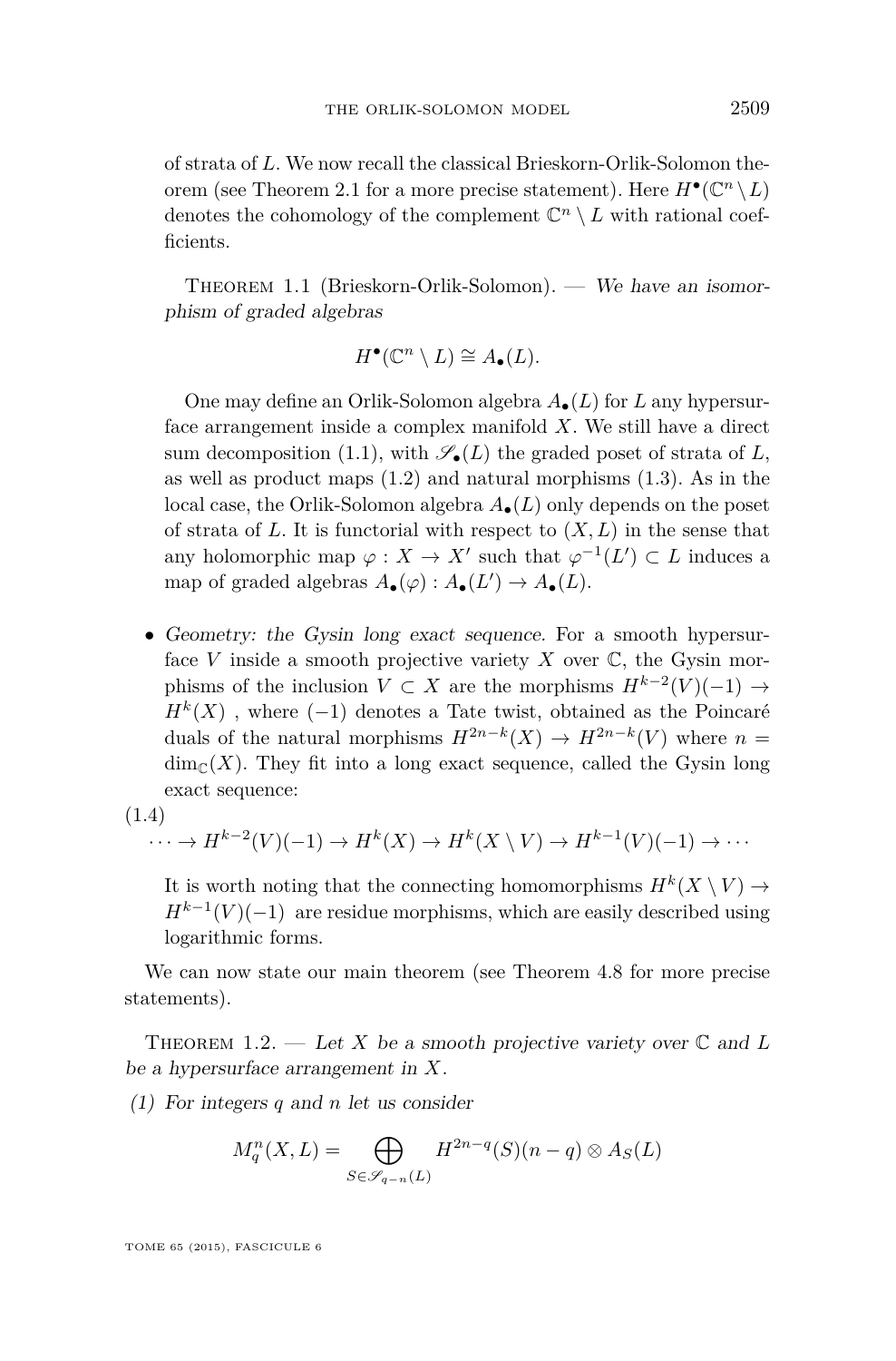viewed as a pure Hodge structure of weight *q*, where  $(n - q)$  is a Tate twist. Then the direct sum

$$
M^{\bullet}(X, L) = \bigoplus_{q} M^{\bullet}_{q}(X, L)
$$

has the structure of a differential graded algebra (dga) in the (semisimple) category of split mixed Hodge structures over Q. The product in  $M^{\bullet}(X, L)$  is induced by the product maps  $(1.2)$  of the Orlik-Solomon algebra and the cup-product on the cohomology of the strata. The differential in  $M^{\bullet}(X, L)$  is induced by the natural morphisms  $(1.3)$ and the Gysin morphisms

$$
H^{2n-q}(S)(n-q) \to H^{2n-q+2}(S')(n+1-q)
$$

of the inclusions of strata  $S \subset S'$ . The dga  $M^{\bullet}(X, L)$  is functorial with respect to  $(X, L)$  in the sense explained above.

(2) The dga  $M^{\bullet}(X, L)$  is a model for the cohomology of  $X \setminus L$  in the following sense: we have isomorphisms of pure Hodge structures over Q

$$
\operatorname{gr}_q^WH^n(X \setminus L) \cong H^n(M_q^\bullet(X, L))
$$

which are compatible with the algebra structures, and functorial with respect to  $(X, L)$ .

The precise definition of the Orlik-Solomon model  $M^{\bullet}(X, L)$  is given in [§4.4.](#page-27-0) Theorem [1.2](#page-3-0) generalizes the case of normal crossing divisors, which is due to P. Deligne [\[9\]](#page-38-0), see also [\[26,](#page-38-0) 8.35], as a by-product of the definition of the mixed Hodge structure on the cohomology of smooth varieties over C. The Orlik-Solomon model appears as the first page of a spectral sequence, called the Orlik-Solomon spectral sequence.

Before we describe the proof of Theorem [1.2](#page-3-0) and some of its applications, we mention that it completes a result by E. Looijenga [\[18,](#page-38-0) §2] who first considered the Orlik-Solomon spectral sequence. Our approach is totally different, with a prominent use of differential forms. In particular, we introduce a complex of logarithmic differential forms (see [§1.3](#page-7-0) in this Introduction) that should have applications in other situations. Concretely, the main advantages of the use of differential forms are the following.

(1) It allows us to prove the functoriality of the Orlik-Solomon model, whereas Looijenga's spectral sequence cannot be easily proved to be functorial. This is crucial when discussing the behaviour of the Orlik-Solomon model with respect to blow-ups (see [§1.1](#page-5-0) in this Introduction and [§5\)](#page-30-0). As a consequence, we are able to reconcile Kriz's and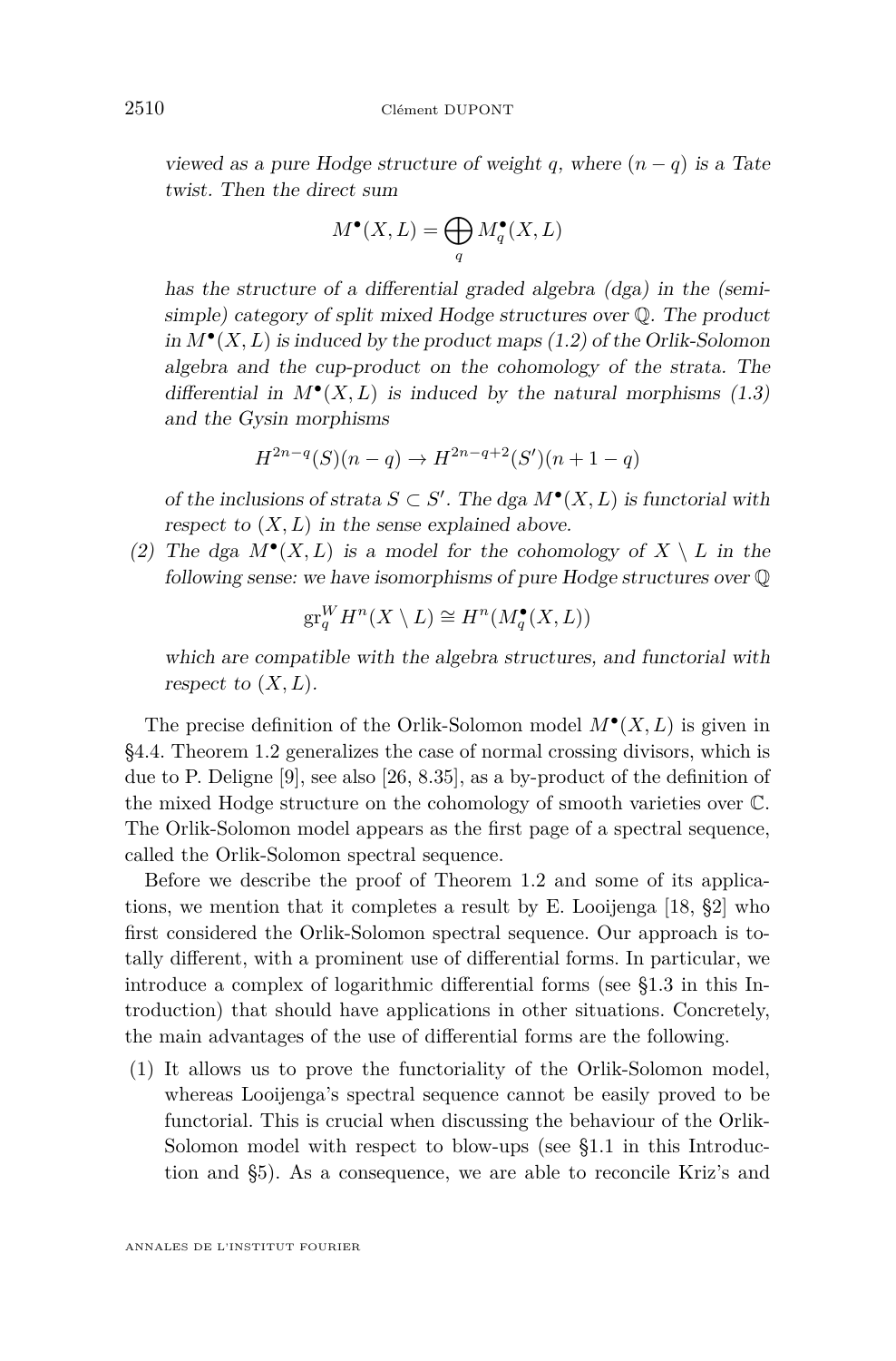<span id="page-5-0"></span>Totaro's approaches on models for configuration spaces of points on curves (see [§1.2](#page-6-0) in this Introduction and [§6.4\)](#page-36-0).

- (2) It makes the multiplicative structure of the Orlik-Solomon model transparent and closer in spirit to the classical Brieskorn-Orlik-Solomon theorem.
- (3) Our approach is more down-to-earth in that we prove that the Orlik-Solomon spectral sequence is compatible with Hodge structures using only mixed Hodge theory à la Deligne. With Looijenga's formalism, one would have to use Saito's theory of mixed Hodge modules (in this direction, see also [\[13\]](#page-38-0)): indeed, his spectral sequence is defined out of a complex of sheaves built out of the constructible sheaves  $i_!i^! \mathbb{Q}$  for *i* a closed immersion, hence it is not immediate that it is compatible with mixed Hodge theory.

# **1.1. Wonderful compactifications**

We should say a word on the usefulness of the generalization from normal crossing divisors to hypersurface arrangements. Indeed, Deligne's approach relies on the fact that any smooth variety over  $\mathbb C$  can be viewed as the complement of a normal crossing divisor inside a smooth projective variety, using Nagata's compactification theorem and Hironaka's resolution of singularities. Thus the case of normal crossing divisors is (in principle) sufficient to give a model for the cohomology of any smooth variety over C. In the framework of Theorem [1.2,](#page-3-0) we may even produce, following [\[12,](#page-38-0) [8,](#page-38-0) [14,](#page-38-0) [17\]](#page-38-0), an explicit sequence of blow-ups (see Theorem [5.4\)](#page-31-0)

$$
\pi:\widetilde{X}\to X
$$

sometimes called a "wonderful compactification", that transforms *L* into a normal crossing divisor  $\tilde{L} = \pi^{-1}(L)$  inside  $\tilde{X}$  and induces an isomorphism

$$
\pi:\widetilde{X}\setminus\widetilde{L}\stackrel{\simeq}{\to}X\setminus L.
$$

Thus Deligne's special case of Theorem [1.2](#page-3-0) applied to  $(\widetilde{X}, \widetilde{L})$  gives a model  $M^{\bullet}(\widetilde{X}, \widetilde{L})$  for the cohomology of  $X \backslash L$ . The functoriality of our construction gives a quasi-isomorphism of differential graded algebras

(1.5) 
$$
M^{\bullet}(\pi) : M^{\bullet}(X, L) \stackrel{\sim}{\to} M^{\bullet}(\widetilde{X}, \widetilde{L})
$$

that we may compute explicitly (see Theorem [5.5\)](#page-32-0).

The model  $M^{\bullet}(X, L)$  has three advantages over  $M^{\bullet}(\tilde{X}, L)$ . Firstly, it is in general smaller  $(M^{\bullet}(\pi))$  is always injective). Secondly, its definition only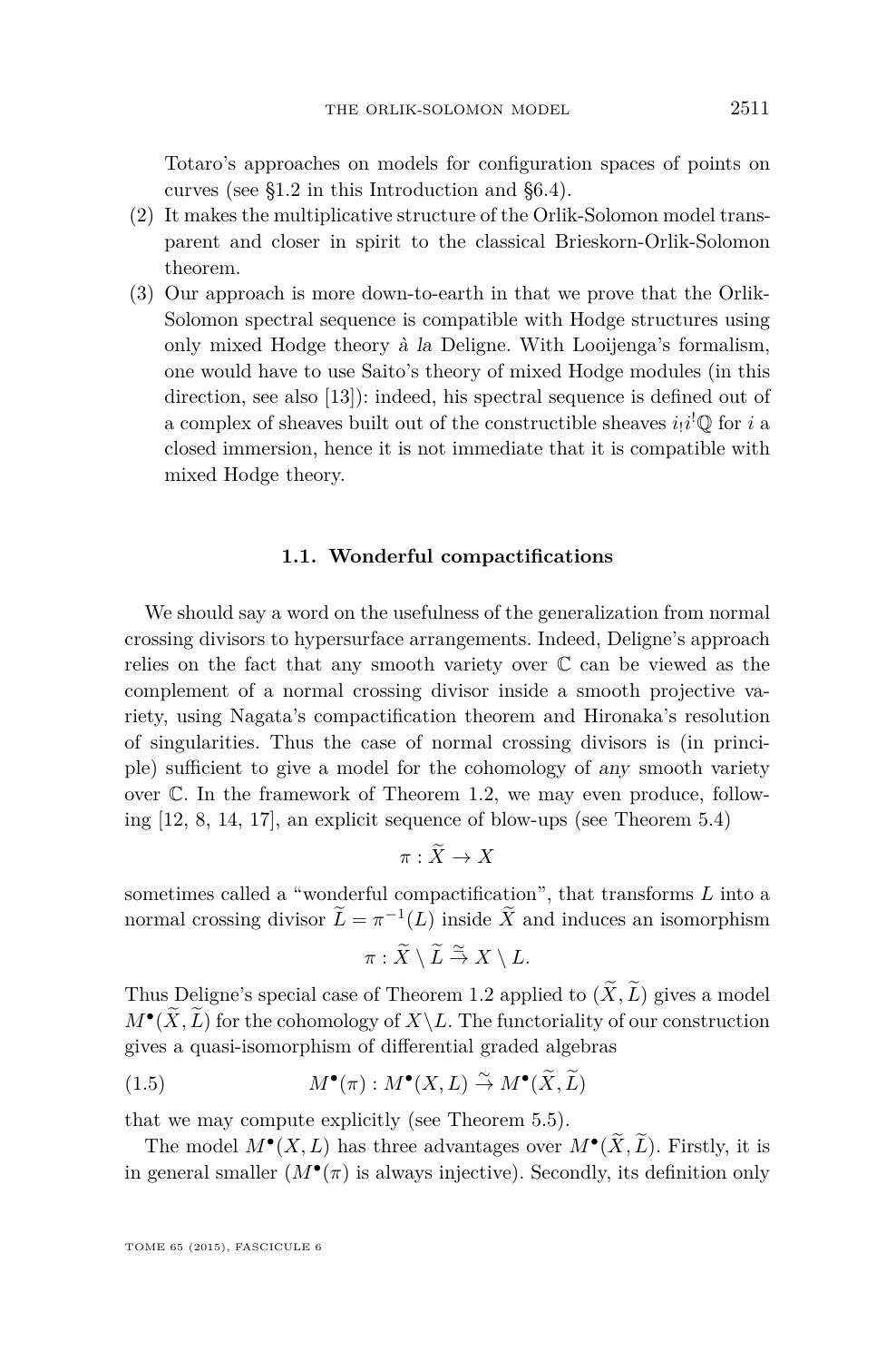<span id="page-6-0"></span>uses geometric and combinatorial information from the pair  $(X, L)$  without having to look at the blown-up situation  $(\widetilde{X}, \widetilde{L})$ . Thirdly, it is functorial with respect to  $(X, L)$ .

Along with the work of Morgan [\[19,](#page-38-0) Theorem 10.1], the quasi-isomor-phism [\(1.5\)](#page-5-0) implies that  $M^{\bullet}(X, L)$  is a model of the space  $X \setminus L$  in the sense of rational homotopy theory (Theorem [5.6\)](#page-33-0).

### **1.2. Configuration spaces of points on curves**

Let *Y* be a compact Riemann surface and *n* be an integer. For all  $1 \leq$  $i < j \leq n$  we have a diagonal

$$
\Delta_{i,j} = \{ y_i = y_j \} \subset Y^n
$$

inside the *n*-fold cartesian product of *Y*. Any union of  $\Delta_{i,j}$ 's then defines a hypersurface arrangement in  $Y<sup>n</sup>$ . For example, if we consider the union of all diagonals, the complement is the configuration space of *n* ordered points in *Y* :

$$
C(Y, n) = \{ (y_1, \dots, y_n) \in Y^n \mid y_i \neq y_j \text{ for } i \neq j \}.
$$

Theorem [1.2](#page-3-0) hence gives an Orlik-Solomon model for the cohomology of  $C(Y, n)$ . This model is isomorphic to the one independently found by I. Kriz [\[15\]](#page-38-0) and B. Totaro [\[25\]](#page-38-0), as we prove in Theorem [6.2.](#page-36-0)

On the one hand, our method is close to Totaro's, since the Orlik-Solomon spectral sequence that we are considering in [§4.3](#page-25-0) is the Leray spectral sequence of the inclusion  $j : X \backslash L \hookrightarrow X$ . On the other hand, the functoriality of our constructions implies that there exists a quasi-isomorphism  $M^{\bullet}(\pi)$ associated to any wonderful compactification  $\pi$ ; in [§6.4](#page-36-0) we prove that this quasi-isomorphism is exactly the one used by Kriz to prove the main result of [\[15\]](#page-38-0). Hence, our method reconciles Kriz's and Totaro's approaches in the case of curves.

As a natural generalization, we consider the union of only certain diagonals  $\Delta_{i,j}$ . Such a generalization has been recently studied by S. Bloch [\[5\]](#page-37-0), who gives a model in the spirit of Kriz and Totaro's model. We prove that this model is also isomorphic to our Orlik-Solomon model.

Shortly after a preprint of the present article was released, C. Bibby independently showed [\[3\]](#page-37-0) the existence of the Orlik-Solomon model following Totaro's approach, and applied it to the case of abelian arrangements. In [\[4\]](#page-37-0), C. Bibby and J. Hilburn used the Orlik-Solomon model to study the homotopy-theoretic properties of certain configuration spaces of points on curves.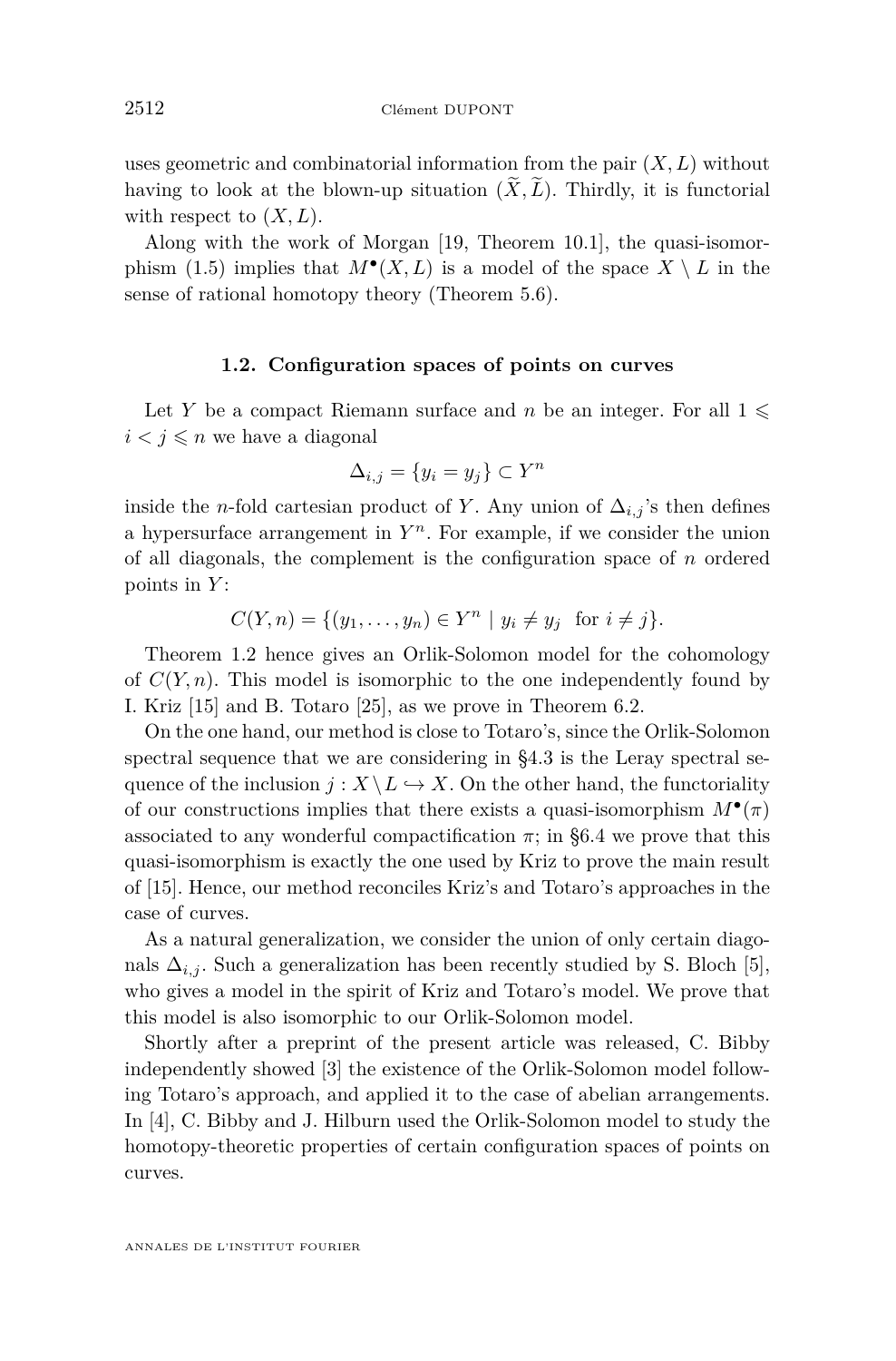#### **1.3. Logarithmic forms and mixed Hodge theory**

<span id="page-7-0"></span>We now discuss the proof of Theorem [1.2.](#page-3-0) Our approach follows Deligne's proof of the case of normal crossing divisors, hence makes extensive use of logarithmic forms and the formalism of mixed Hodge structures.

Let *X* be a smooth projective variety and  $L = L_1 \cup \cdots \cup L_l$  be a hypersurface arrangement in  $X$ . The first task is to define a complex of sheaves on *X*, denoted by  $\Omega^{\bullet}_{\langle X,L \rangle}$ , of meromorphic forms on *X* with logarithmic poles along *L*. In local coordinates where each *L<sup>i</sup>* is defined by a linear equation  $f_i = 0$ , a section of  $\Omega^{\bullet}_{\langle X,L \rangle}$  is a meromorphic differential form on  $X$  which is a linear combination over  $\mathbb C$  of forms of the type

(1.6) 
$$
\eta \wedge \frac{df_{i_1}}{f_{i_1}} \wedge \cdots \wedge \frac{df_{i_s}}{f_{i_s}}
$$

with *η* a holomorphic form and  $1 \leq i_1 < \cdots < i_s \leq l$ . It has to be noted that the complex  $\Omega^{\bullet}_{\langle X,L\rangle}$  is in general a strict subcomplex of the  $\operatorname{complex} \Omega_X^{\bullet}(\log L)$  introduced by Saito [\[23\]](#page-38-0), even though the two complexes coincide in the case of a normal crossing divisor.

The main point of the complex  $\Omega^\bullet_{\langle X,L\rangle}$  is that it computes the cohomology of the complement  $X \setminus L$ . More precisely, if we denote by  $j : X \setminus L \hookrightarrow X$  the open immersion of the complement of *L* inside *X*, we prove the following theorem (Theorem [3.13\)](#page-21-0).

THEOREM 1.3. — The inclusion  $\Omega^{\bullet}_{(X,L)} \hookrightarrow j_* \Omega^{\bullet}_{X \setminus L}$  is a quasi-isomorphism, and hence induces isomorphisms

(1.7) 
$$
\mathbb{H}^n(\Omega_{(X,L)}^{\bullet}) \cong H^n(X \setminus L, \mathbb{C}).
$$

It has to be noted (Remark [3.10\)](#page-19-0) that according to this theorem, a con-jecture of H. Terao [\[24\]](#page-38-0) is equivalent to the fact that the inclusion  $\Omega^{\bullet}_{\langle X,L \rangle} \subset$  $\Omega_X^{\bullet}(\log L)$  is a quasi-isomorphism.

The proof of Theorem 1.3 is local and relies on the Brieskorn-Orlik-Solomon theorem. Another central technical tool is the weight filtration *W* on  $\Omega^{\bullet}_{(X,L)}$ : we define  $W_k \Omega^{\bullet}_{(X,L)} \subset \Omega^{\bullet}_{(X,L)}$  to be the subcomplex spanned by the forms (1.6) with  $s \leq k$ . In view of the isomorphism (1.7), we get a filtration on the cohomology of  $X \setminus L$  which is proved to be defined over Q. Together with the Hodge filtration  $F^p \Omega_{(X,L)}^{\bullet} = \Omega_{(X,L)}^{\geq p}$ , it defines a mixed Hodge structure on  $H^{\bullet}(X \setminus L)$ . The functoriality of our construction then implies that this is the same as the mixed Hodge structure defined by Deligne.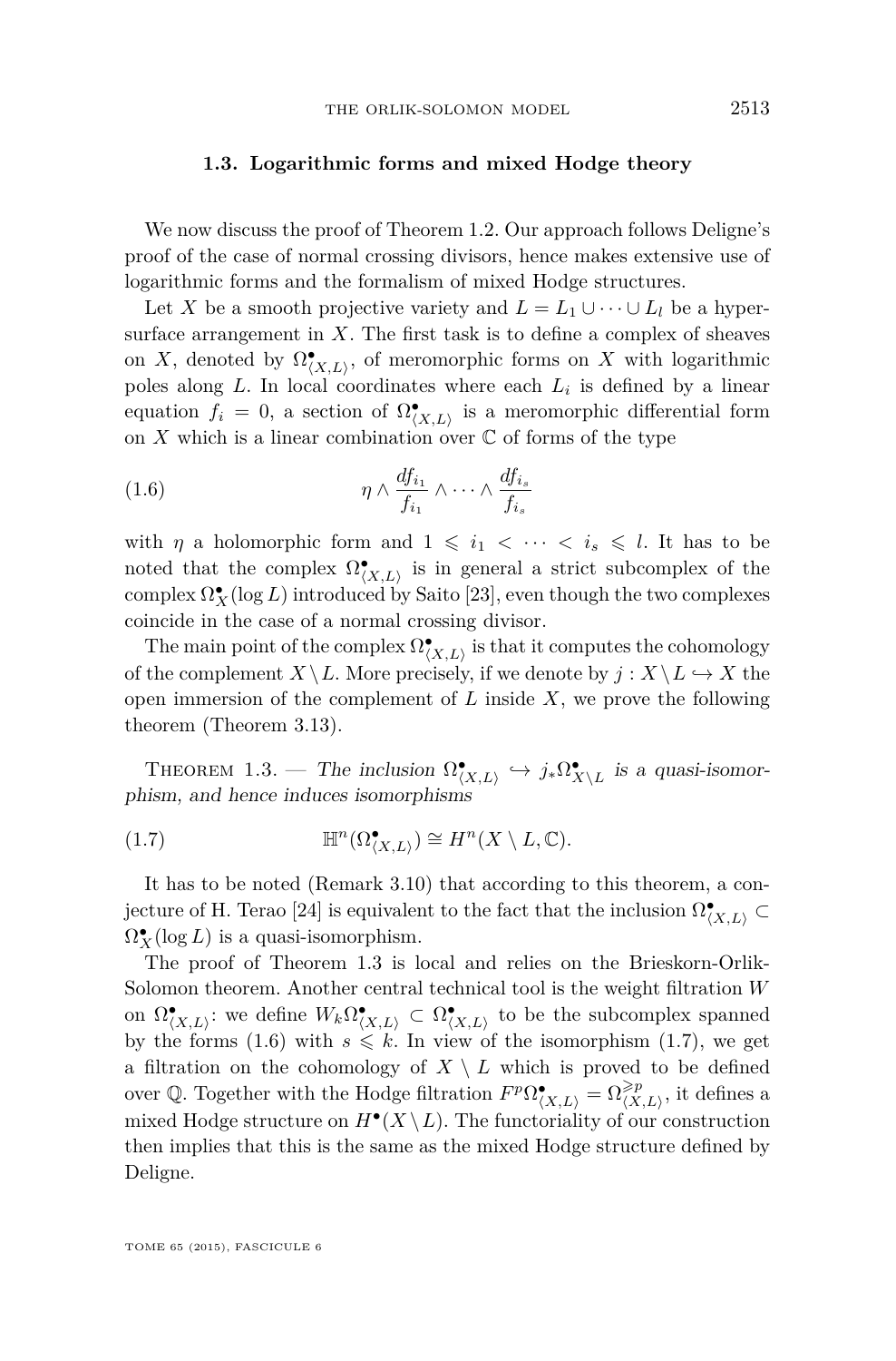According to the general theory of mixed Hodge structures, the hypercohomology spectral sequence associated to the weight filtration degenerates at the  $E_2$ -term, hence the  $E_1$ -term gives a model for the cohomology of  $X \setminus L$ . We then prove that this model is indeed the Orlik-Solomon model  $M^{\bullet}(X, L)$ . This concludes the proof of Theorem [1.2.](#page-3-0)

# **1.4. Outline of this article**

In §2 we recall some classical facts about the Orlik-Solomon algebra and the Brieskorn-Orlik-Solomon theorem in the framework of hyperplane arrangements, and introduce the Orlik-Solomon algebra of a hypersurface arrangement.

In §3, we introduce the complex of logarithmic forms along a hyperplane arrangement and its weight filtration, and prove the local form (Theorem [3.9\)](#page-19-0) of the comparison Theorem [1.3.](#page-7-0) Then we globalize our results to the framework of hypersurface arrangements (Theorem [3.13\)](#page-21-0).

In §4, we use the formalism of mixed Hodge complexes to give an alternative definition of the mixed Hodge structure on the cohomology of  $X \setminus L$ . This allows us to prove Theorem [1.2](#page-3-0) (Theorem [4.8\)](#page-28-0).

In §5, we study the functoriality of the Orlik-Solomon model with respect to blow-ups, giving explicit formulas (Theorem [5.5\)](#page-32-0).

In §6, we apply our results to configuration spaces of points on curves and prove (Theorem [6.2\)](#page-36-0) the isomorphism between the Orlik-Solomon model and the model proposed by Kriz and Totaro and generalized by Bloch.

# **1.5. Conventions and notations**

- (1) (Coefficients) Unless otherwise stated, all vector spaces, algebras, as well as tensor products of such objects, are implicitly defined over Q. All (mixed) Hodge structures are implicitly defined over Q.
- (2) (Cohomology) If *Y* is a complex manifold, we will simply write  $H^p(Y)$ for the *p*-th singular cohomology group of *Y* with rational coefficients. We will write  $H^p(Y, \mathbb{C}) = H^p(Y) \otimes \mathbb{C}$  for the *p*-th singular cohomology group of *Y* with complex coefficients. This group is naturally isomorphic, via the de Rham isomorphism, to the *p*-th de Rham cohomology group of *Y* tensored with C, hence we allow ourselves to use smooth differential forms as representatives for cohomology classes.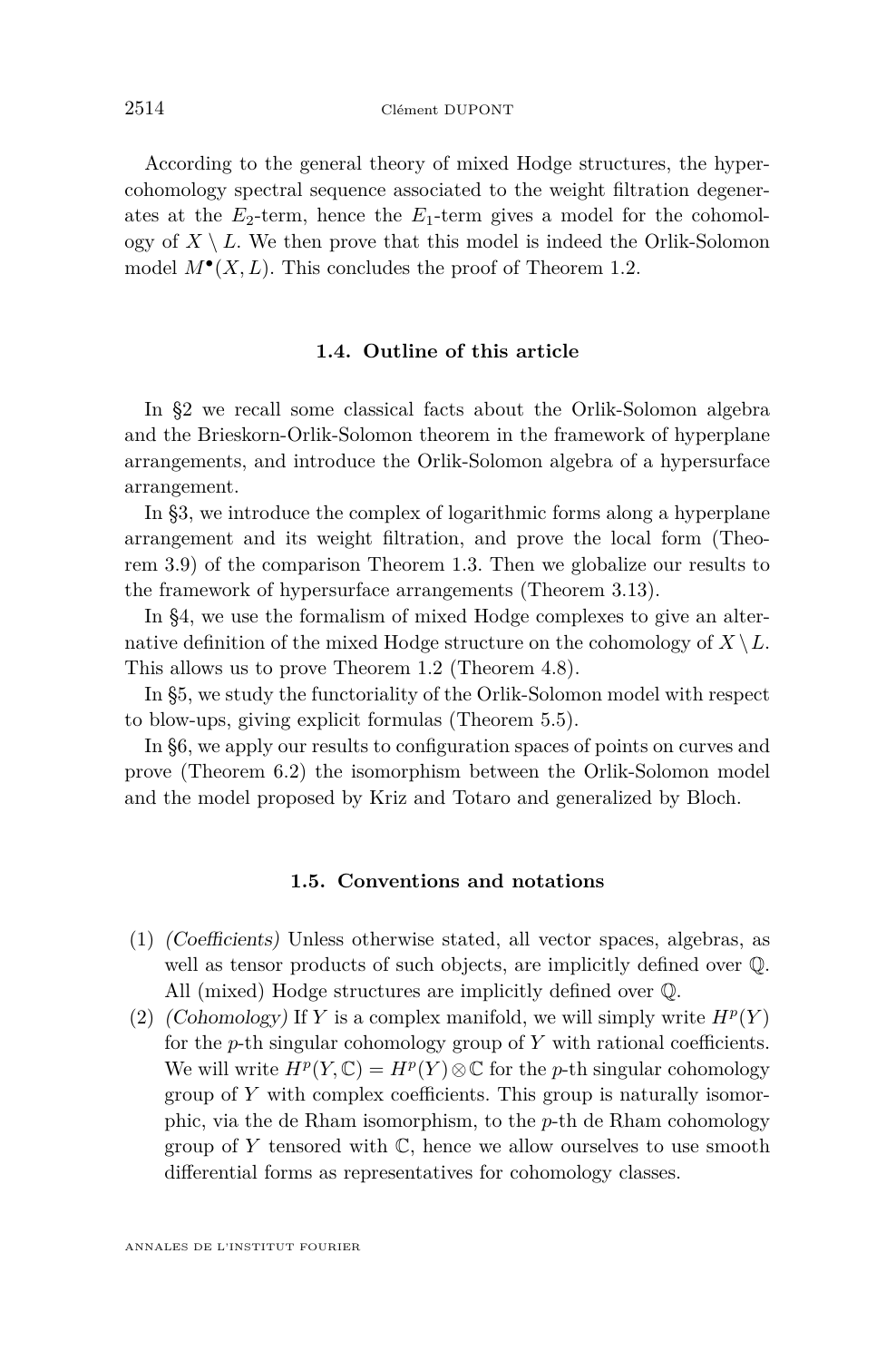# **2. The Orlik-Solomon algebra of a hypersurface arrangement**

We first recall some classical facts about hyperplane arrangements. The interested reader will find more details in the expository book [\[21\]](#page-38-0) or the survey [\[27\]](#page-38-0). Then we introduce hypersurface arrangements, define their Orlik-Solomon algebras and discuss their functoriality properties.

# **2.1. The Orlik-Solomon algebra of a hyperplane arrangement**

A hyperplane arrangement in  $\mathbb{C}^n$  is a finite set *L* of hyperplanes of  $\mathbb{C}^n$ , all containing the origin.<sup>(1)</sup> For a matter of notation, we will implicitly fix a linear ordering on the hyperplanes and write  $L = \{L_1, \ldots, L_l\}$ . Nevertheless, the objects that we will define out of a hyperplane arrangement will be independent of such an ordering.

We will use the same letter *L* to denote the union of the hyperplanes:

$$
L = L_1 \cup \cdots \cup L_l.
$$

For a subset  $I \subset \{1, \ldots, l\}$ , the stratum of the arrangement L indexed by *I* is the vector space  $L_I = \bigcap_{i \in I} L_i$  with the convention  $L_{\varnothing} = \mathbb{C}^n$ . We write  $\mathscr{S}_{\bullet}(L)$  for the set of strata of *L*, graded by the codimension, so that  $\mathscr{S}_0(L) = \{ \mathbb{C}^n \}$  and  $\mathscr{S}_1(L) = \{ L_1, \ldots, L_l \}$ . With the order given by reverse inclusion,  $\mathscr{S}_{\bullet}(L)$  is given the structure of a graded poset, called the poset of the hyperplane arrangement *L*.

We set  $\Lambda_{\bullet}(L) = \Lambda^{\bullet}(e_1, \ldots, e_l)$ , the exterior algebra over  $\mathbb Q$  with a generator  $e_i$  in degree 1 for each  $L_i$ . Let  $\delta: \Lambda_{\bullet}(L) \to \Lambda_{\bullet-1}(L)$  be the unique derivation of  $\Lambda_{\bullet}(L)$  such that  $\delta(e_i) = 1$  for  $i = 1, \ldots, l$ .

For  $I = \{i_1 < \cdots < i_k\} \subset \{1, \ldots, l\}$  we set  $e_I = e_{i_1} \wedge \cdots \wedge e_{i_k} \in \Lambda_k(L)$ with the convention  $e_{\emptyset} = 1$ . The derivation  $\delta$  is then given by the formula

$$
\delta(e_I) = \sum_{s=1}^k (-1)^{s-1} e_{i_1} \wedge \cdots \wedge \widehat{e_{i_s}} \wedge \cdots \wedge e_{i_k}.
$$

A subset  $I \subset \{1, \ldots, l\}$  is said to be dependent (resp. independent) if  $\text{codim}(L_I) < |I|$  (resp.  $\text{codim}(L_I) = |I|$ ), which is equivalent to saying that the linear forms defining the  $L_i$ 's, for  $i \in I$ , are linearly dependent (resp. independent). Let  $J_{\bullet}(L)$  be the homogeneous ideal of  $\Lambda_{\bullet}(L)$  generated by the elements  $\delta(e_I)$  for  $I \subset \{1, \ldots, l\}$  dependent. The quotient

$$
A_{\bullet}(L) = \Lambda_{\bullet}(L)/J_{\bullet}(L)
$$

 $(1)$  In many references, this would be called a central hyperplane arrangement.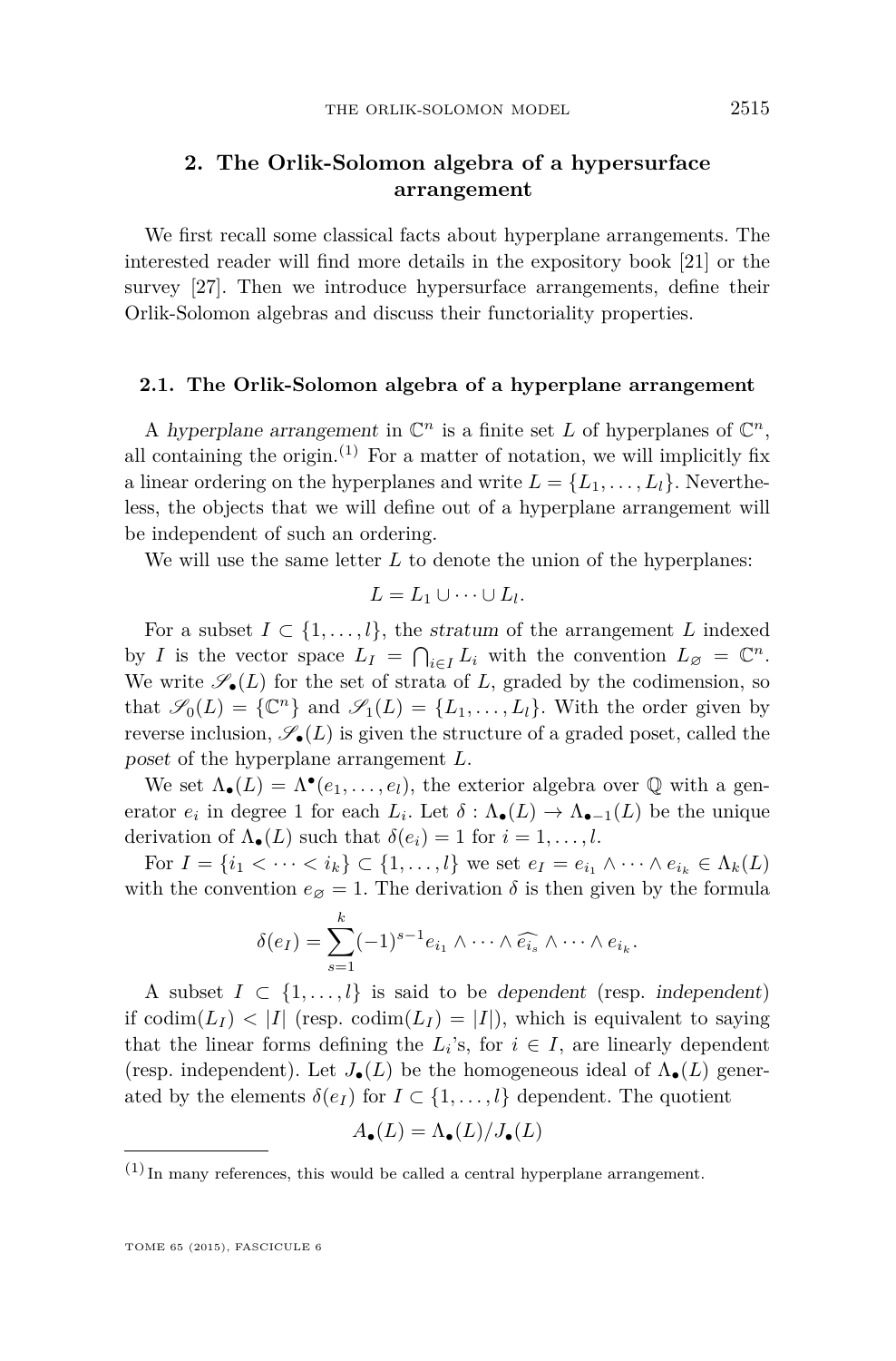<span id="page-10-0"></span>is a graded Q-algebra called the Orlik-Solomon algebra of the hyperplane arrangement *L*. It only depends on the poset of *L*.

For a stratum *S*, let  $A_S(L)$  to be the sub-vector space of  $A_{\bullet}(L)$  spanned by the monomials  $e_I$  for *I* such that  $L_I = S$ . One easily sees that we have a direct sum decomposition

(2.1) 
$$
A_{\bullet}(L) = \bigoplus_{S \in \mathscr{S}_{\bullet}(L)} A_{S}(L)
$$

and  $A_S(L)$  only depends on the hyperplane arrangement consisting of the hyperplanes in *L* that contain *S*, and more precisely on its poset.

The product in  $A_{\bullet}(L)$  splits with respect to the direct sum decomposition (2.1), with components

(2.2) 
$$
A_S(L) \otimes A_{S'}(L) \to A_{S \cap S'}(L)
$$

which are zero if  $\text{codim}(S \cap S') < \text{codim}(S) + \text{codim}S'$ .

The derivation  $\delta$  induces a derivation  $\delta: A_{\bullet}(L) \to A_{\bullet-1}(L)$  which splits with respect to the direct sum decomposition  $(2.1)$ , with components

$$
(2.3) \t\t AS(L) \to AS'(L)
$$

for  $S \subset S'$ ,  $\text{codim}(S') = \text{codim}(S) - 1$ .

# **2.2. Deletion and restriction**

Let  $L = \{L_1, \ldots, L_l\}$  be a hyperplane arrangement in  $\mathbb{C}^n$  such that  $l \geqslant 1$ . In this article we will only be concerned about deletion and restriction with respect to the last hyperplane  $L_l$ . The deletion of  $L$  (with respect to  $L_l$ ) is the arrangement  $L' = \{L_1, \ldots, L_{l-1}\}$  in  $\mathbb{C}^n$ . The restriction of *L* (with respect to  $L_l$ ) is the arrangement  $L''$  on  $L_l \cong \mathbb{C}^{n-1}$  consisting of all the intersections of  $L_l$  with the  $L_i$ 's,  $i = 1, \ldots, l - 1$ . If the hyperplanes  $L_i$  are not in general position, it may happen that the cardinality  $l''$  of  $L''$  is less than  $l-1$ .

For all *k*, we have a short exact sequence of Q-vector spaces, called the deletion-restriction short exact sequence, see [\[21,](#page-38-0) Theorem 3.65] or [\[27,](#page-38-0) Corollary 2.17]:

(2.4) 
$$
0 \to A_k(L') \stackrel{i}{\to} A_k(L) \stackrel{j}{\to} A_{k-1}(L'') \to 0.
$$

This exact sequence splits with respect to the direct sum decomposition (2.1). For *S* a stratum of *L*, there are three cases: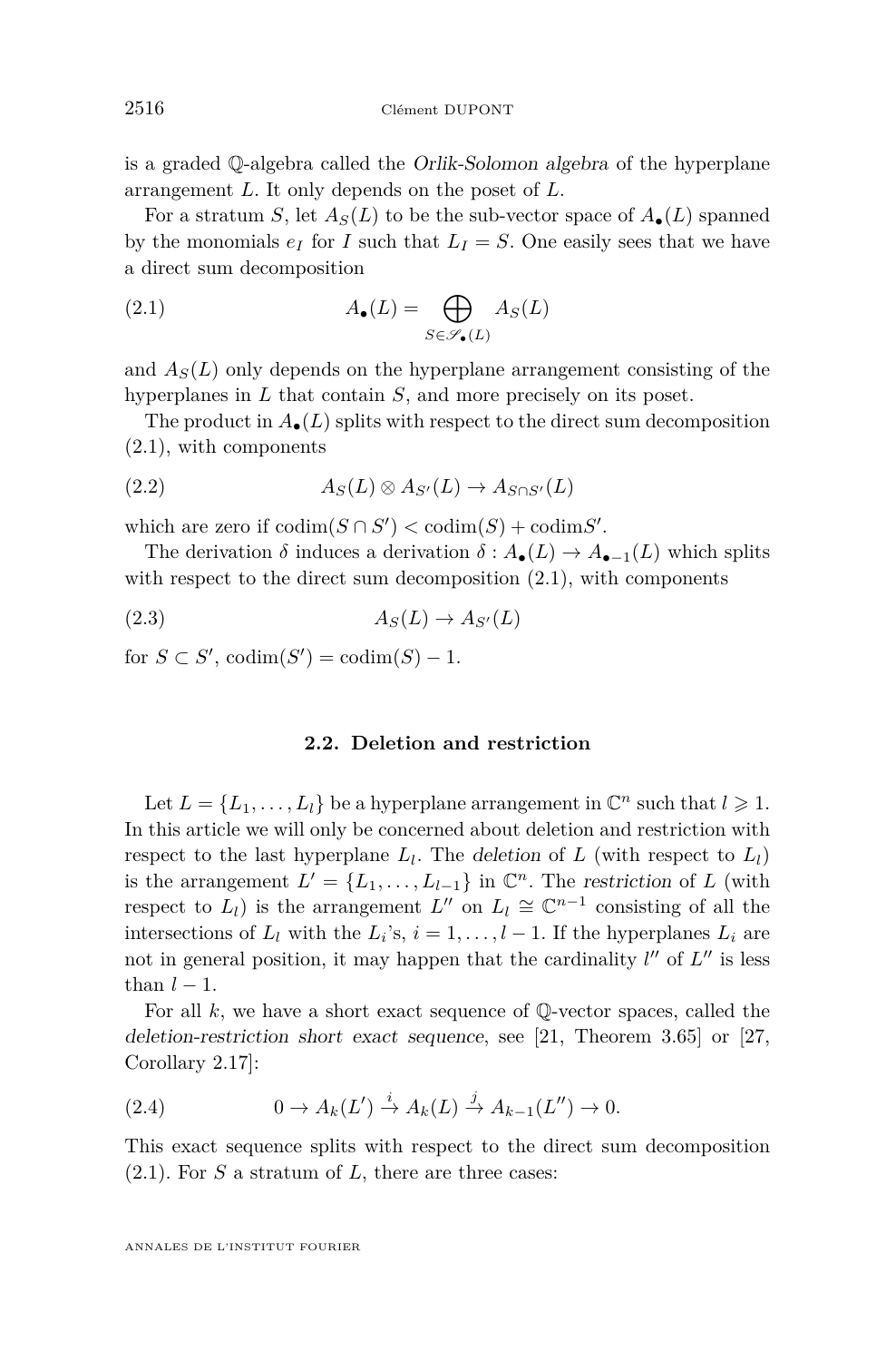<span id="page-11-0"></span>• *S* is not contained in  $L_l$ , then it is not a stratum of  $L''$  but is a stratum of  $L'$ , and we just get an isomorphism

$$
0 \to A_S(L') \to A_S(L) \to 0 \to 0;
$$

• *S* is contained in  $L_l$  but is not a stratum of  $L'$ , and we just get an isomorphism

 $0 \to 0 \to A_S(L) \to A_S(L'') \to 0;$ 

• *S* is contained in  $L_l$  and is a stratum of  $L'$ , and we get a short exact sequence

$$
0 \to A_S(L') \to A_S(L) \to A_S(L'') \to 0.
$$

#### **2.3. The Brieskorn-Orlik-Solomon theorem**

Let  $L = \{L_1, \ldots, L_l\}$  be a hyperplane arrangement in  $\mathbb{C}^n$ . For  $i = 1, \ldots, l$ we fix a linear form  $f_i$  on  $\mathbb{C}^n$  such that  $L_i = \{f_i = 0\}$ . Such a form is unique up to a non-zero multiplicative constant. We define holomorphic 1-forms on  $\mathbb{C}^n \setminus L$ :

$$
\omega_i = \frac{df_i}{f_i}.
$$

For a subset  $I = \{i_1 < \cdots < i_k\} \subset \{1, \ldots, l\}$  we set  $\omega_I = \omega_{i_1} \wedge \cdots \wedge \omega_{i_k}$ .

Let  $\Omega^{\bullet}(\mathbb{C}^n \setminus L)$  be the algebra of global holomorphic forms on  $\mathbb{C}^n \setminus L$ and  $R^{\bullet}(L) \subset \Omega^{\bullet}(\mathbb{C}^n \setminus L)$  be the subalgebra over  $\mathbb Q$  generated by 1 and the forms  $\frac{1}{2i\pi}\omega_i$  for  $i = 1, ..., l$ . We define a morphism of graded algebras  $u$ :  $\Lambda_{\bullet}(L) \to R^{\bullet}(L)$  by the formula

$$
u(e_i) = \frac{1}{2i\pi}\omega_i.
$$

A simple computation shows that *u* passes to the quotient and defines a map of graded algebras

$$
u: A_{\bullet}(L) \to R^{\bullet}(L).
$$

Each form  $\frac{1}{2i\pi}\omega_i$  is closed and its class is in the cohomology of  $\mathbb{C}^n \setminus L$ with *rational* (and even integer) coefficients, thus there is a well-defined map of graded algebras

$$
v: R^{\bullet}(L) \to H^{\bullet}(\mathbb{C}^n \setminus L).
$$

Theorem 2.1 (Brieskorn-Orlik-Solomon theorem). — The maps *u* and *v* are isomorphisms of graded algebras:

$$
A_{\bullet}(L) \stackrel{u}{\longrightarrow} R^{\bullet}(L) \stackrel{v}{\longrightarrow} H^{\bullet}(\mathbb{C}^n \setminus L).
$$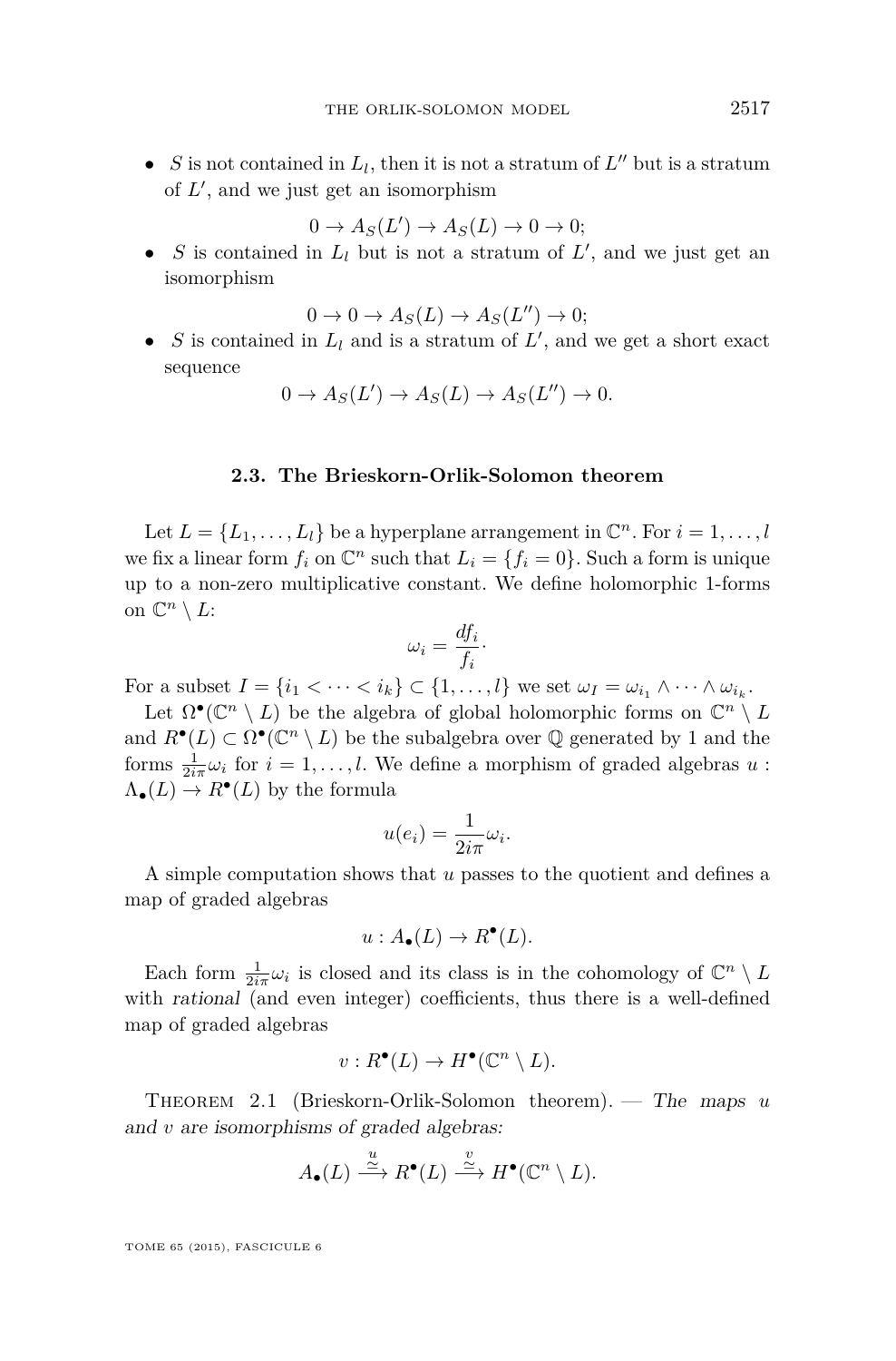Remark 2.2. — The fact that *v* is an isomorphism was first conjectured by Arnol'd [\[2\]](#page-37-0) and then proved by Brieskorn [\[6\]](#page-37-0). The fact that *u* is an isomorphism was proved by Orlik and Solomon [\[20\]](#page-38-0). A proof may be found in [\[21,](#page-38-0) Theorems 3.126 and 5.89].

## **2.4. The Orlik-Solomon algebra of a hypersurface arrangement**

We write  $\Delta = \{|z| < 1\} \subset \mathbb{C}$  for the open unit disk and  $\Delta^n \subset \mathbb{C}^n$  for the unit *n*-dimensional polydisk. Let *X* be a complex manifold. The following terminology is borrowed from P. Aluffi [\[1\]](#page-37-0).

DEFINITION 2.3. — A finite set  $L = \{L_1, \ldots, L_l\}$  of smooth hypersurfaces of *X* is a hypersurface arrangement if around each point of *X* we may find a system of local coordinates in which each  $L_i$  is defined by a linear equation. In other words, *X* is covered by charts  $V \cong \Delta^n$  such that for all *i*,  $L_i \cap V$  is the intersection of  $\Delta^n$  with a linear hyperplane in  $\mathbb{C}^n$ .

As for hyperplane arrangements, the objects that we will define out of a hypersurface arrangement will be independent of the linear ordering on the hypersurfaces  $L_i$ . We use the same letter  $L$  to denote the union of the hypersurfaces:

$$
L = L_1 \cup \cdots \cup L_l.
$$

The notion of hypersurface arrangement generalizes that of (simple) normal crossing divisor: a hypersurface arrangement is a normal crossing divisor if the local linear equations defining the *L<sup>i</sup>* 's are everywhere linearly independent, i.e. if we can always choose local coordinates such that the irreducible components *L<sup>i</sup>* are coordinate hyperplanes.

For a subset  $I \subset \{1, \ldots, l\}$ , we still write  $L_I = \bigcap_{i \in I} L_i$ , which is a disjoint union of complex submanifolds of *X*. A stratum of *L* is a nonempty connected component of some  $L_I$ ; it is a complex submanifold of  $X$ . We write  $\mathscr{S}_{\bullet}(L)$  for the set of strata of L, graded by the codimension. We give  $\mathscr{S}_{\bullet}(L)$  the structure of a graded poset using reverse inclusion, and call it the poset of the hypersurface arrangement *L*.

Let  $p$  be a point in  $X$  and  $V$  be a neighbourhood of  $p$ . Then any chart  $V \cong \Delta^n$  as in the above definition defines a hyperplane arrangement denoted  $L^{(p)}$  in  $\mathbb{C}^n$ . It is an abuse of notation since choosing another chart gives a different hyperplane arrangement, but it will not matter since we will only be interested in the poset of  $L^{(p)}$ , which is well-defined. More intrinsically,  $L^{(p)}$  may be read off the tangent space of *X* at *p*. Let *S* be a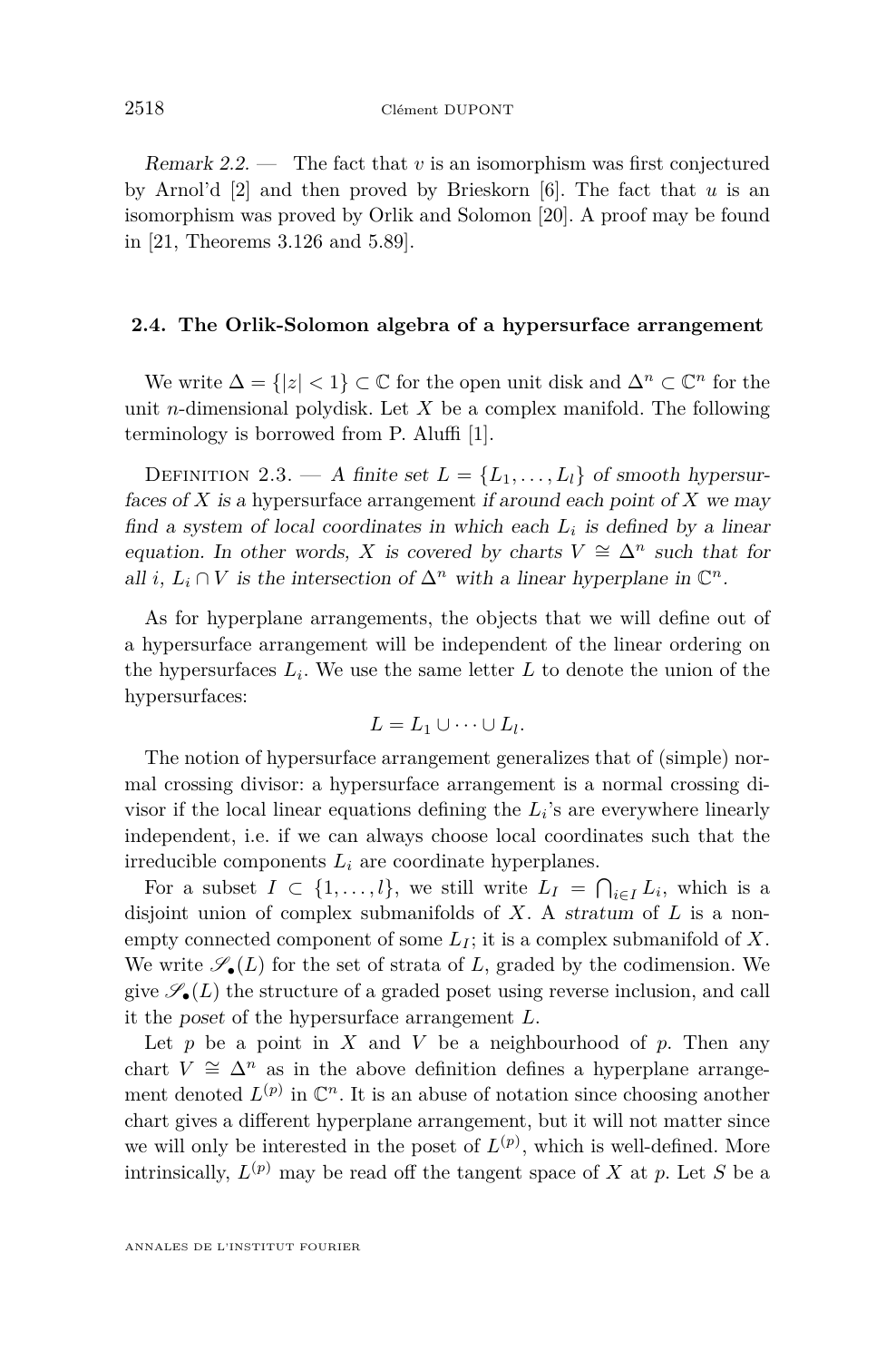<span id="page-13-0"></span>stratum of *L*; since *S* is connected, the poset consisting of the strata of  $L^{(p)}$ that contain *S* is independent of the point  $p \in S$ , and we may define

$$
A_S(L) = A_S(L^{(p)})
$$

for any choice of point  $p \in S$ . Let us then define

$$
A_{\bullet}(L) = \bigoplus_{S \in \mathscr{S}_{\bullet}(L)} A_{S}(L).
$$

We now give  $A_{\bullet}(L)$  the structure of a graded algebra. The product

(2.5) 
$$
A_S(L) \otimes A_{S'}(L) \to A_T(L)
$$

is non-zero only if *T* is a connected component of  $S \cap S'$  such that  $\text{codim}(T) = \text{codim}(S) + \text{codim}(S')$ , and is then given by  $(2.2)$  by choosing any point  $p \in T$ .

The graded algebra  $A_{\bullet}(L)$  is called the *Orlik-Solomon algebra* of the hypersurface arrangement *L*.

For  $S \subset S'$  an inclusion of strata of *L* such that  $\text{codim}(S') = \text{codim}(S) - 1$ , we define

$$
(2.6) \t\t AS'(L) \to AS'(L)
$$

as in the local case [\(2.3\)](#page-10-0) by choosing any point  $p \in S$ . One should note that in general the map  $A_{\bullet}(L) \to A_{\bullet-1}(L)$  induced by (2.6) is not a derivation of the Orlik-Solomon algebra.

Remark  $2.4.$  — Let us assume that

 $(2.7)$  for all *I*,  $L_I$  is connected.

The Orlik-Solomon algebra of  $L = \{L_1, \ldots, L_l\}$  thus has a presentation similar to that of a hyperplane arrangement. A subset  $I \subset \{1, \ldots, l\}$  is said to be null if  $L_I = \emptyset$  and dependent (resp. independent) if  $L_I \neq \emptyset$ and  $\text{codim}(L_I) < |I|$  (resp.  $\text{codim}(L_I) = |I|$ ). Then  $A_{\bullet}(L)$  is the quotient of  $\Lambda^{\bullet}(e_1, \ldots, e_l)$  by the homogeneous ideal generated by the monomials  $e_I$ for *I* null and the elements  $\delta(e_I)$  for *I* dependent. In the case of a general hyperplane arrangement (the hyperplanes do not necessarily contain the origin), we recover the classical definition [\[21,](#page-38-0) Definition 3.45]. Without the assumption (2.7), the Orlik-Solomon algebra may not even be generated in degree 1.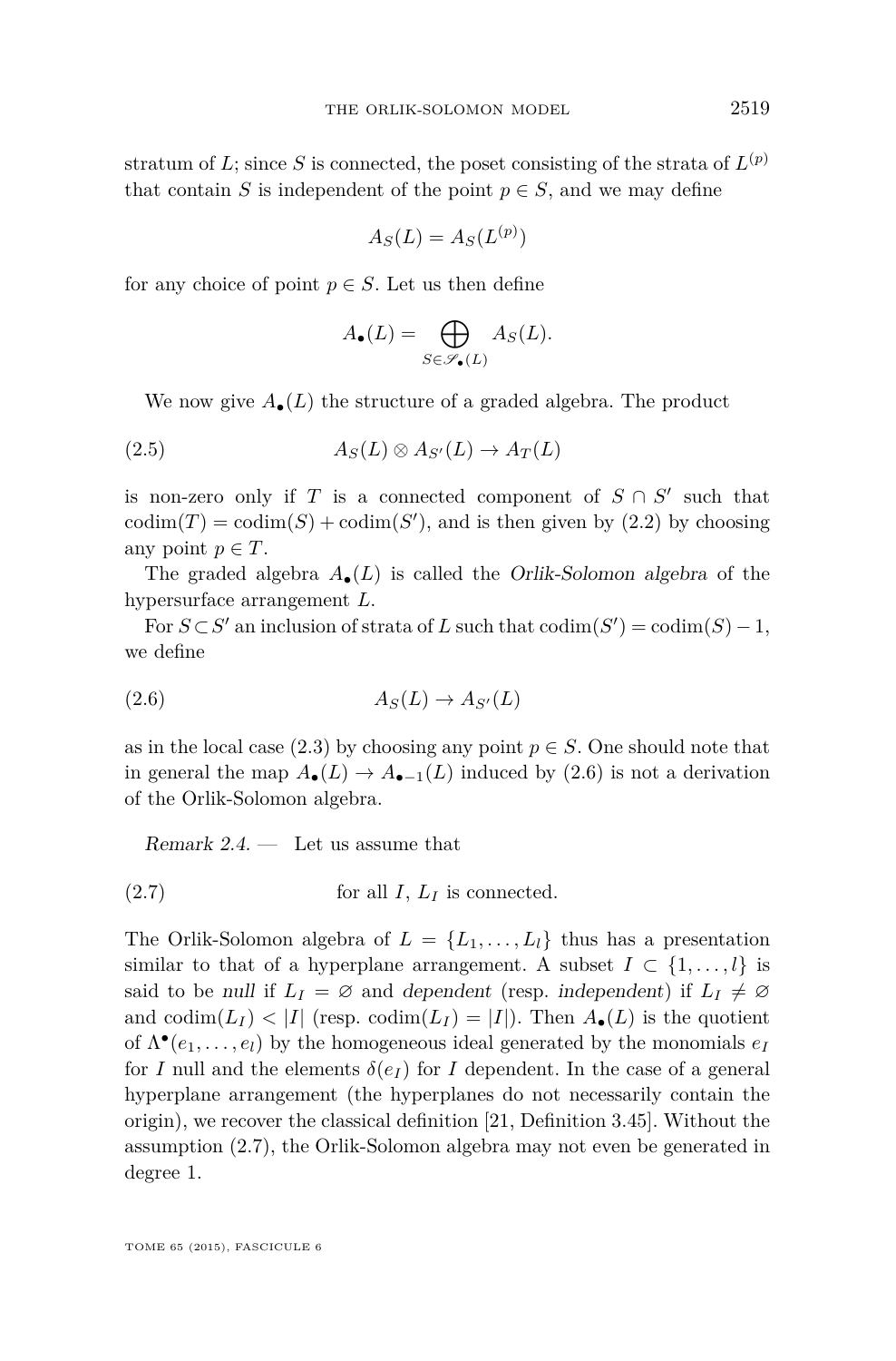# **2.5. Functoriality of the Orlik-Solomon algebra**

<span id="page-14-0"></span>Let  $L = \{L_1, \ldots, L_l\}$  and  $L' = \{L'_1, \ldots, L'_{l'}\}$  be hyperplane arrangements respectively in  $\mathbb{C}^n$  and  $\mathbb{C}^{n'}$ . Let  $\varphi : \Delta^n \to \Delta^{n'}$  be a holomorphic map such that  $\varphi^{-1}(L') \subset L$ , i.e.  $\varphi(\Delta^n \setminus L) \subset \Delta^{n'} \setminus L'$ .

Then  $\varphi$  induces a map  $\varphi^* : H^{\bullet}(\Delta^{n'} \setminus L') \to H^{\bullet}(\Delta^n \setminus L)$  in cohomology. The inclusions  $\Delta^n \setminus L \subset \mathbb{C}^n \setminus L$  and  $\Delta^{n'} \setminus L' \subset \mathbb{C}^{n'} \setminus L'$  are retractions and hence induce isomorphisms in cohomology. Thus the Brieskorn-Orlik-Solomon theorem [2.1](#page-11-0) implies that there is a unique map of graded algebras

$$
A_{\bullet}(\varphi):A_{\bullet}(L')\to A_{\bullet}(L)
$$

that fits into the following commutative square.

$$
A_{\bullet}(L') \xrightarrow{A_{\bullet}(\varphi)} A_{\bullet}(L)
$$

$$
\downarrow \cong \qquad \qquad \downarrow \cong
$$

$$
H^{\bullet}(\Delta^{n'} \setminus L') \xrightarrow{\varphi^*} H^{\bullet}(\Delta^n \setminus L)
$$

For  $j = 1, \ldots, l'$ , there is an equality

$$
f'_j \circ \varphi = u_j \prod_i f_i^{m_{ij}}
$$

between germs at 0 of holomorphic functions on  $\Delta^n$ , with  $u_j$  a holomorphic function such that  $u_j(0) \neq 0$  and  $m_{ij} \geq 0$ . One then sees that  $A_{\bullet}(\varphi)$ :  $A_{\bullet}(L') \to A_{\bullet}(L)$  is the unique map of graded algebras such that for  $j =$  $1, \ldots, l'$ ,

$$
A_1(\varphi)(e'_j) = \sum_i m_{ij} e_i.
$$

We may globalize this construction; if  $L$  (resp.  $L'$ ) is a hypersurface arrangement in a complex manifold *X* (resp. *X'*), and  $\varphi : X \to X'$  a holomorphic map such that  $\varphi^{-1}(L') \subset L$ , then we define

(2.8) 
$$
A_{S,S'}(\varphi): A_{S'}(L') \to A_S(L)
$$

for strata  $S \in \mathscr{S}_{\bullet}(L)$  and  $S' \in \mathscr{S}_{\bullet}(L')$  by looking at  $\varphi$  in local charts and applying the above definition. It is clear that this defines a map of graded algebras  $A_{\bullet}(\varphi) : A_{\bullet}(L) \to A_{\bullet}(L')$  that is functorial in the sense that we have  $A_{\bullet}(\psi \circ \varphi) = A_{\bullet}(\varphi) \circ A_{\bullet}(\psi)$  whenever this is meaningful. If  $\varphi : X \to Y$  $X \times X$  is the diagonal of *X*, then  $A_{\bullet}(\varphi)$  is the product morphism  $A_{\bullet}(L) \otimes$  $A_{\bullet}(L) \rightarrow A_{\bullet}(L).$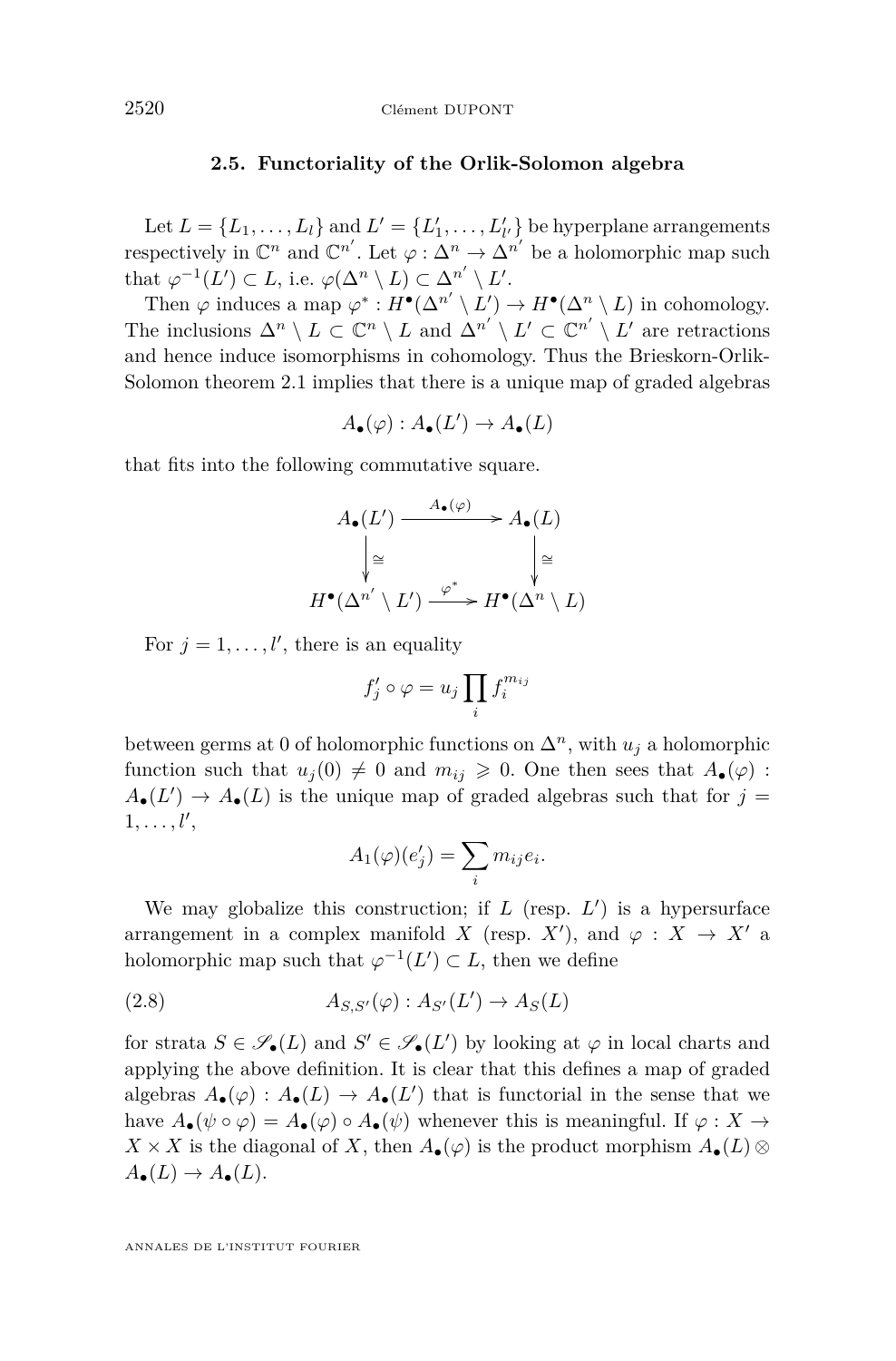# **3. Logarithmic forms and the weight filtration**

<span id="page-15-0"></span>We define and study the forms with logarithmic poles along a hyperplane arrangement. In §3.1, [3.2,](#page-16-0) [3.3,](#page-16-0) [3.4,](#page-19-0) we focus on hyperplane arrangements (the local case). The main results are Theorem [3.6](#page-17-0) which computes its graded pieces, and Theorem [3.9](#page-19-0) which states that the logarithmic complex computes the cohomology of the complement of the hyperplane arrangement. Then in [§3.5](#page-20-0) we extend our constructions and results to the case of hypersurface arrangements (the global case).

If *Y* is a complex manifold, we write  $\Omega_Y^p$  for the sheaf of holomorphic *p*forms on *Y* and  $\Omega^p(Y) = \Gamma(Y, \Omega_Y^p)$  for the vector space of global holomorphic *p*-forms on *Y* .

#### **3.1. The logarithmic complex**

Let  $L = \{L_1, \ldots, L_l\}$  be a hyperplane arrangement in  $\mathbb{C}^n$ . We recall that we defined some differential forms  $\omega_i = \frac{df_i}{f_i}$  for  $i = 1, ..., l$ , and  $\omega_I =$  $\omega_{i_1} \wedge \cdots \wedge \omega_{i_k}$  for  $I = \{i_1 < \cdots < i_k\}$ , which is zero if *I* is dependent.

DEFINITION 3.1. - A meromorphic form on  $\mathbb{C}^n$  is said to have logarithmic poles along  $L$  if it is a linear combination over  $\mathbb C$  of forms of the type  $\eta \wedge \omega_I$  for some  $I \subset \{1, \ldots, l\}$ , where  $\eta$  is a holomorphic form on  $\mathbb{C}^n$ .

We define  $\Omega^p \langle L \rangle$  to be the C-vector space of meromorphic *p*-forms on  $\mathbb{C}^n$ with logarithmic poles along *L*. These forms are stable under the exterior differential, hence we get a complex  $\Omega^{\bullet}(L)$  that embeds into the complex of holomorphic forms on  $\mathbb{C}^n \setminus L$ :

$$
\Omega^{\bullet}(L) \hookrightarrow \Omega^{\bullet}(\mathbb{C}^n \setminus L)
$$

which we call the complex of logarithmic forms of *L*.

Remark 3.2. — This definition is not standard in the theory of hyperplane arrangements. In [\[21\]](#page-38-0), following Saito [\[23\]](#page-38-0), one defines a complex  $\Omega^{\bullet}(\log L)$  in the following way. Let  $Q = f_1 \cdots f_l$  be a defining polynomial for the arrangement. Then  $\Omega^p(\log L)$  is the set of meromorphic *p*forms  $\omega$  on  $\mathbb{C}^n$  such that  $Q\omega$  and  $Qd\omega$  are holomorphic.

We have an inclusion  $\Omega^{\bullet}(L) \subset \Omega^{\bullet}(\log L)$  which is an equality if and only if  $L = \{L_1, \ldots, L_l\}$  is independent. For instance, in  $\mathbb{C}^2$  with coordinates x and *y*, let us look at  $L_1 = \{x = 0\}$ ,  $L_2 = \{y = 0\}$ ,  $L_3 = \{x = y\}$ . Then  $Q = xy(x - y)$  and the closed form  $\omega = \frac{dx \wedge dy}{xy(x-y)}$  is in  $\Omega^2(\log L)$  but not in  $\Omega^2 \langle L \rangle$ .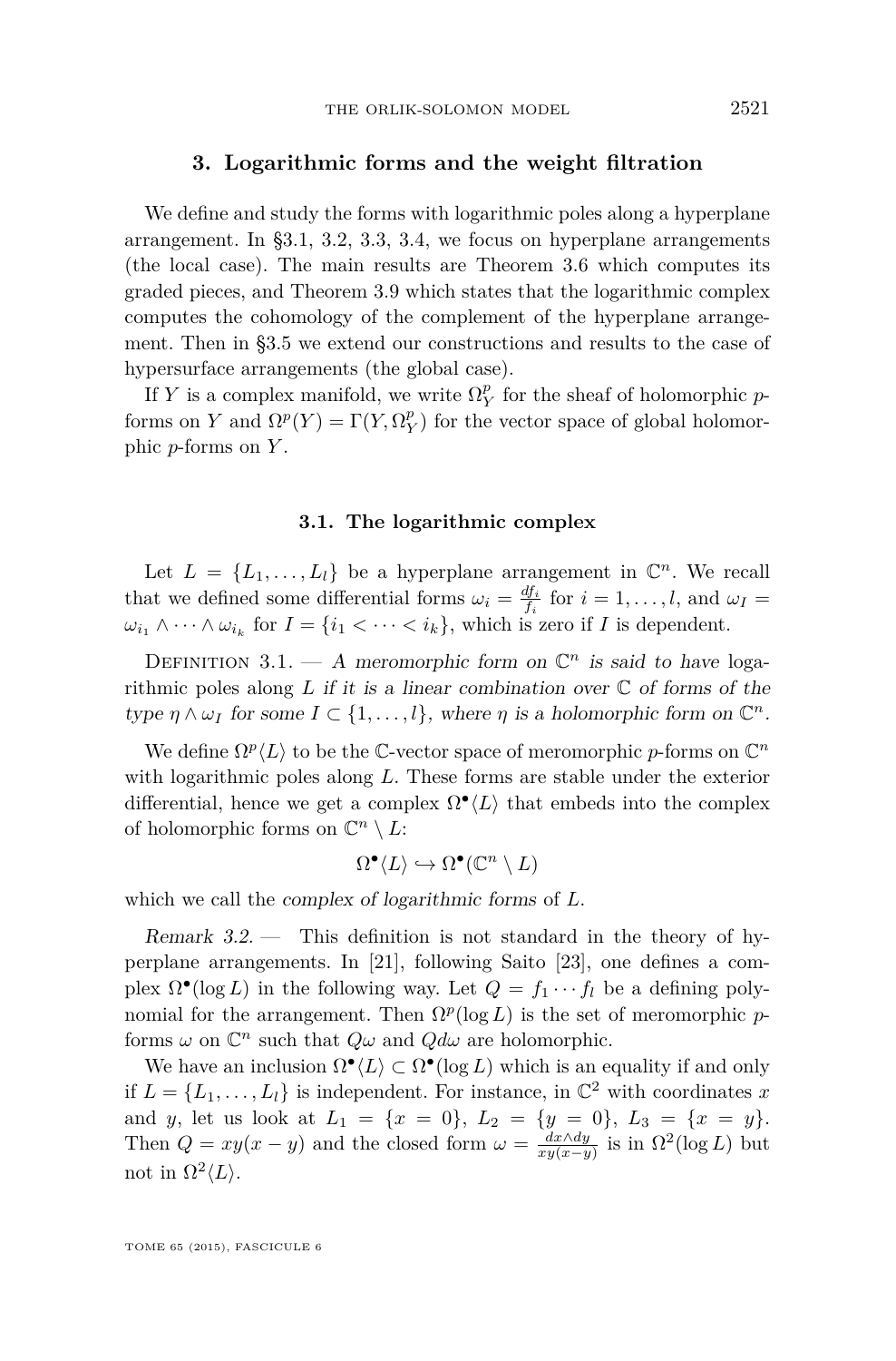# **3.2. Residues**

<span id="page-16-0"></span>We briefly recall the notion of residue of a form with logarithmic poles along a hyperplane arrangement. In the case of dimension  $n = 1$ , this is the usual Cauchy residue in complex analysis; the general notion of residue is due to Poincaré and Leray [\[16\]](#page-38-0). For residues in the setting of hyperplane arrangements, see [\[21,](#page-38-0) 3.124].

We fix a hyperplane arrangement  $L = \{L_1, \ldots, L_l\}$  in  $\mathbb{C}^n$ . Let  $L'$ (resp.  $L''$ ) the deletion (resp. the restriction) of  $L$  with respect to  $L_l =$  ${f_l = 0}$ . Let  $\omega$  be a *p*-form on  $\mathbb{C}^n$  with logarithmic poles along *L*. Then there exists a  $(p-1)$ -form  $\alpha$  and a *p*-form  $\beta$ , both of which have logarithmic poles along  $L'$ , such that

$$
\omega = \alpha \wedge \omega_l + \beta.
$$

The form

$$
\operatorname{Res}_{L_l}(\omega) = 2i\pi \alpha_{|L_l}
$$

is independent of the choices. It is a  $(p-1)$ -form on  $L_l$  with logarithmic poles along  $L''$ , called the *residue* of  $\omega$  along  $L_l$ . We then have a morphism of complexes

$$
\mathrm{Res}_{L_l} : \Omega^{\bullet} \langle L \rangle \to \Omega^{\bullet - 1} \langle L'' \rangle
$$

where  $L''$  is the restriction of  $L$  with respect to  $L_l$ . We then have a sequence of morphisms of complexes

$$
(\mathcal{R}): 0 \to \Omega^{\bullet} \langle L' \rangle \stackrel{i}{\to} \Omega^{\bullet} \langle L \rangle \stackrel{\text{Res}_{L_l}}{\longrightarrow} \Omega^{\bullet -1} \langle L'' \rangle \to 0
$$

where  $i$  is the natural inclusion. It is obvious from the definitions that  $\text{Res}_{L_l} \circ i = 0$ , that *i* is injective and  $\text{Res}_{L_l}$  is surjective. We will prove in the next paragraph that  $\ker(\text{Res}_{L_l}) \subset \text{Im}(i)$ , so that the above sequence is a short exact sequence.

Remark 3.3. — When taking iterated residues, one should note that they "do not commute" in general, even when this has a clear meaning. For example, if  $L_1 = \{x = 0\}$ ,  $L_2 = \{y = 0\}$ ,  $L_3 = \{x = y\}$ in  $\mathbb{C}^2$  and  $\omega = \frac{dx}{x} \wedge \frac{dy}{y} \in \Omega^2 \langle L \rangle$ , we have  $\text{Res}_{L_2 \cap L_3} \text{Res}_{L_2}(\omega) = (2i\pi)^2$ and  $\text{Res}_{L_3 \cap L_2} \text{Res}_{L_3}(\omega) = 0.$ 

#### **3.3. The weight filtration**

We fix a hyperplane arrangement  $L = \{L_1, \ldots, L_l\}$  in  $\mathbb{C}^n$ . The following terminology is borrowed from P. Deligne [\[9,](#page-38-0) 3.1.5].

ANNALES DE L'INSTITUT FOURIER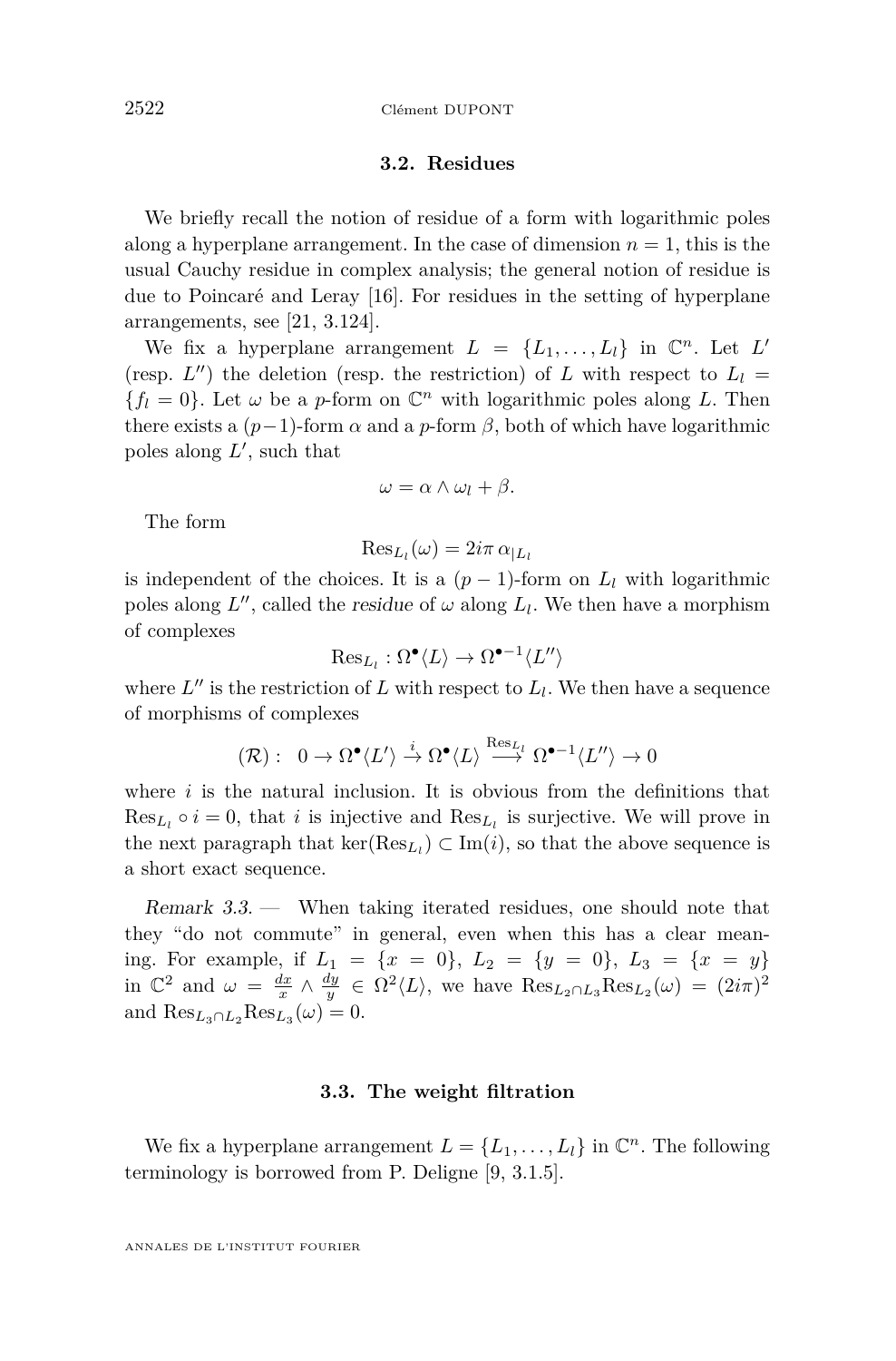<span id="page-17-0"></span>DEFINITION 3.4. — For  $k \geq 0$ , we define  $W_k \Omega^{\bullet} \langle L \rangle \subset \Omega^{\bullet} \langle L \rangle$  to be the subcomplex spanned by the forms that are of the type  $\eta \wedge \omega_I$  with  $|I| \leq$ *k*, where  $\eta$  is a holomorphic form on  $\mathbb{C}^n$ . These subcomplexes define an ascending filtration

$$
W_0\Omega^{\bullet}\langle L\rangle\subset W_1\Omega^{\bullet}\langle L\rangle\subset\cdots
$$

on  $\Omega^{\bullet}\langle L \rangle$  called the weight filtration.

We have  $W_0 \Omega^{\bullet} \langle L \rangle = \Omega^{\bullet}(\mathbb{C}^n)$  and  $W_p \Omega^p \langle L \rangle = \Omega^p \langle L \rangle$ .

By definition, the residue morphisms induce morphisms Res*<sup>L</sup><sup>l</sup>* :  $W_k \Omega^{\bullet}(L) \to W_{k-1} \Omega^{\bullet-1}(L'')$  which are easily seen to be surjective. Thus the sequence  $(\mathcal{R})$  induces sequences

$$
(3.1) \quad (W_k \mathcal{R}) : \ 0 \to W_k \Omega^{\bullet} \langle L' \rangle \stackrel{i}{\to} W_k \Omega^{\bullet} \langle L \rangle \stackrel{\text{Res}_{L_l}}{\longrightarrow} W_{k-1} \Omega^{\bullet-1} \langle L'' \rangle \to 0
$$

and

$$
(3.2) \ \left(\mathrm{gr}^W_k \mathcal{R}\right): \ 0 \to \mathrm{gr}^W_k \Omega^{\bullet} \langle L' \rangle \stackrel{i}{\to} \mathrm{gr}^W_k \Omega^{\bullet} \langle L \rangle \stackrel{\mathrm{Res}_{L_l}}{\longrightarrow} \mathrm{gr}^W_{k-1} \Omega^{\bullet-1} \langle L'' \rangle \to 0.
$$

We will prove that they are short exact sequences. For now, the only easy facts are that  $(W_k \mathcal{R})$  is exact on the left and on the right, and that  $(\text{gr}_k^W \mathcal{R})$ is exact on the right.

The following lemma is easily proved by choosing appropriate coordinates on  $\mathbb{C}^n$ .

LEMMA 3.5. — Let  $I \subset \{1, \ldots, l\}$ ,  $|I| = k$ , be an independent subset and *η* a holomorphic form on  $\mathbb{C}^n$ . If  $\eta_{|L_I} = 0$  then  $\eta \wedge \omega_I \in W_{k-1}\Omega^{\bullet}(L)$ .

For all *k*, we define

$$
G_k^{\bullet}(L) = \bigoplus_{S \in \mathscr{S}_k(L)} \Omega^{\bullet - k}(S) \otimes A_S(L).
$$

This is a complex of C-vector spaces. We define a morphism of complexes

$$
\Phi: G_k^\bullet(L) \to \operatorname{gr}^W_k\Omega^\bullet\langle L\rangle
$$

in the following way. For *I* independent of cardinality *k*, for  $\eta \in \Omega^{\bullet-k}(L_I)$ , we set

$$
\Phi(\eta\otimes e_I)=(2i\pi)^{-k}\widetilde{\eta}\wedge\omega_I
$$

where  $\widetilde{\eta} \in \Omega^{\bullet-k}(\mathbb{C}^n)$  is any form such that  $\widetilde{\eta}|_{L_l} = \eta$ . Lemma 3.5 implies that this does not depend on the choice of  $\tilde{\eta}$  and one immediately sees that it passes to the quotient that defines the groups  $A<sub>S</sub>(L)$ . It is then easy to check that  $\Phi$  is a morphism of complexes.

THEOREM 3.6. — The morphism  $\Phi: G_k^{\bullet}(L) \to \text{gr}_k^W \Omega^{\bullet}(L)$  is an isomorphism of complexes.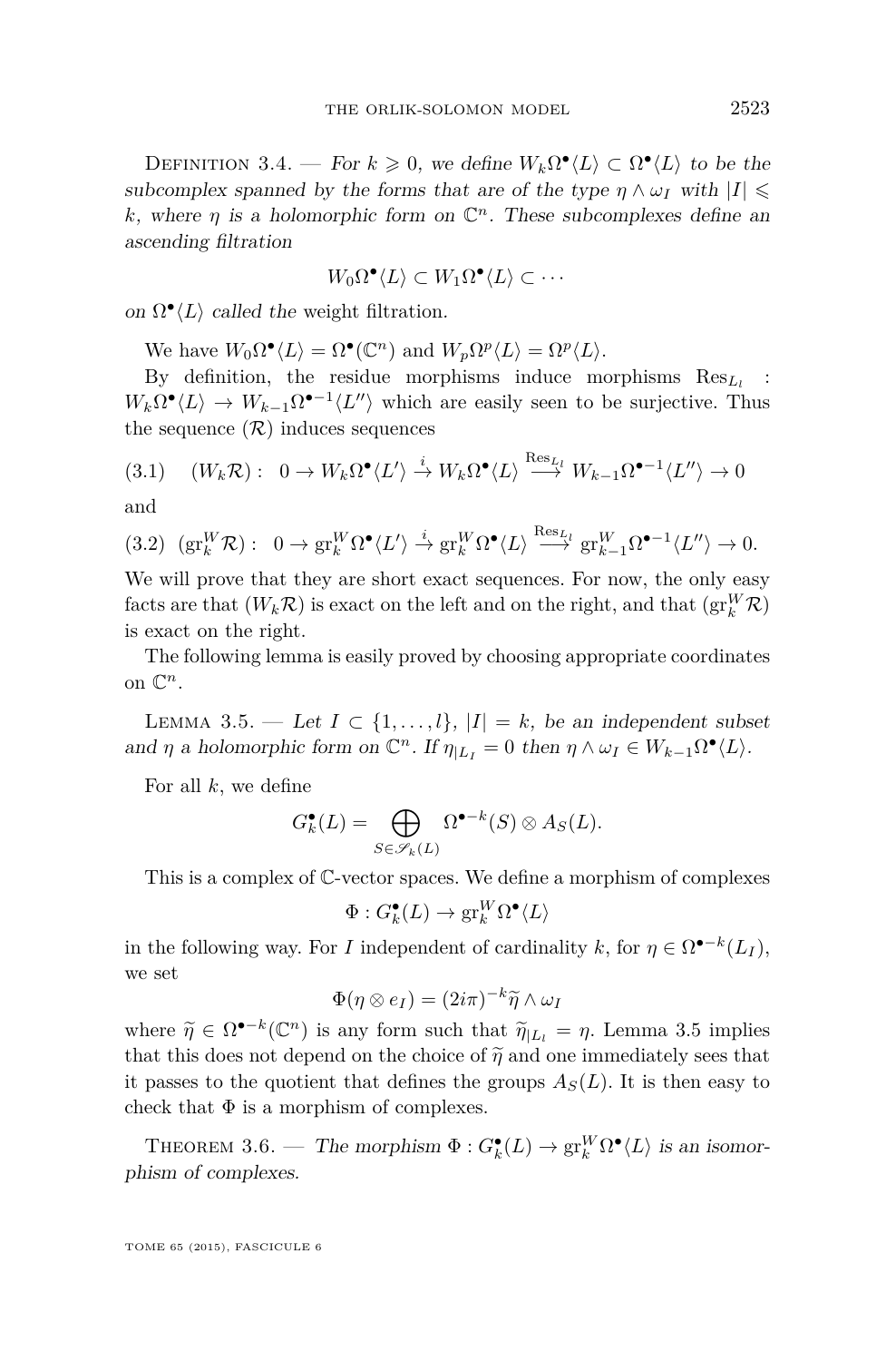<span id="page-18-0"></span>Proof. — The surjectivity is trivial; we prove the injectivity by induction on the cardinal *l* of the arrangement.

For  $l = 0$ , the only non-trivial case is  $k = 0$  and  $\Phi$  is just the identity of  $\Omega^{\bullet}(\mathbb{C}^n)$ .

Suppose that the statement is proved for arrangements of cardinality  $\leq$ *l* − 1 and take an arrangement *L* of cardinality *l*. Tensoring the deletion-restriction short exact sequence from [§2.2](#page-10-0) with the complexes  $\Omega^{\bullet-k}(S)$  we get a short exact sequence of complexes of C-vector spaces

$$
0 \to G_k^{\bullet}(L') \to G_k^{\bullet}(L) \to G_{k-1}^{\bullet-1}(L'') \to 0.
$$

We then have a diagram

$$
\begin{array}{ccc}\n0 & \longrightarrow & G_{k}^{\bullet}(L') & \longrightarrow & G_{k}^{\bullet}(L) & \longrightarrow & G_{k-1}^{\bullet-1}(L'') & \longrightarrow & 0 \\
 & \downarrow_{\Phi} & \downarrow_{\Phi} & \downarrow_{\Phi} & \downarrow_{\Phi} \\
0 & \longrightarrow & \mathrm{gr}_{k}^{W}\Omega^{\bullet}\langle L' \rangle & \longrightarrow & \mathrm{gr}_{k}^{W}\Omega^{\bullet}\langle L \rangle & \longrightarrow & \mathrm{gr}_{k-1}^{W}\Omega^{\bullet-1}\langle L'' \rangle & \longrightarrow & 0\n\end{array}
$$

where the bottom row is the sequence  $(3.2)$ . This diagram is easily seen to be commutative.

By the inductive hypothesis, the vertical arrows on the right and on the left are isomorphisms. Thus a diagram chase shows that the bottom row is exact in the middle.

Now the complexes [\(3.1\)](#page-17-0) and [\(3.2\)](#page-17-0) give rise to a short exact sequence of complexes

$$
0 \to (W_{k-1}\mathcal{R}) \to (W_k\mathcal{R}) \to (\text{gr}_k^W\mathcal{R}) \to 0.
$$

The long exact sequence in cohomology tells us that if  $(W_{k-1}, \mathcal{R})$  is exact in the middle then it is also the case for  $(W_k \mathcal{R})$ . Since  $(W_0 \mathcal{R})$  is just the sequence

$$
0 \to \Omega^{\bullet}(\mathbb{C}^n) \stackrel{\text{id}}{\to} \Omega^{\bullet}(\mathbb{C}^n) \to 0 \to 0,
$$

we show by induction on *k* shows that  $(W_k \mathcal{R})$  is exact in the middle, hence a short exact sequence, for all *k*. Again, the long exact sequence in cohomology shows that  $(\mathrm{gr}^W_k \mathcal{R})$  is also a short exact sequence for all *k*.

Thus, in the above commutative diagram, both rows are exact and a diagram chase (the 5-lemma) shows that the middle  $\Phi$  is injective. This completes the induction and the proof of the theorem.  $\Box$ 

Remark 3.7. — The inverse morphism  $\Psi$  :  $gr_k^W \Omega^{\bullet} \langle L \rangle \rightarrow G^{\bullet}_{k}(L)$  is given, for *η* holomorphic and *I* independent of cardinality *k*, by

$$
\Psi(\eta \wedge \omega_I) = (2i\pi)^k \eta_{|L_I} \in \Omega^{\bullet-k}(L_I)
$$

ANNALES DE L'INSTITUT FOURIER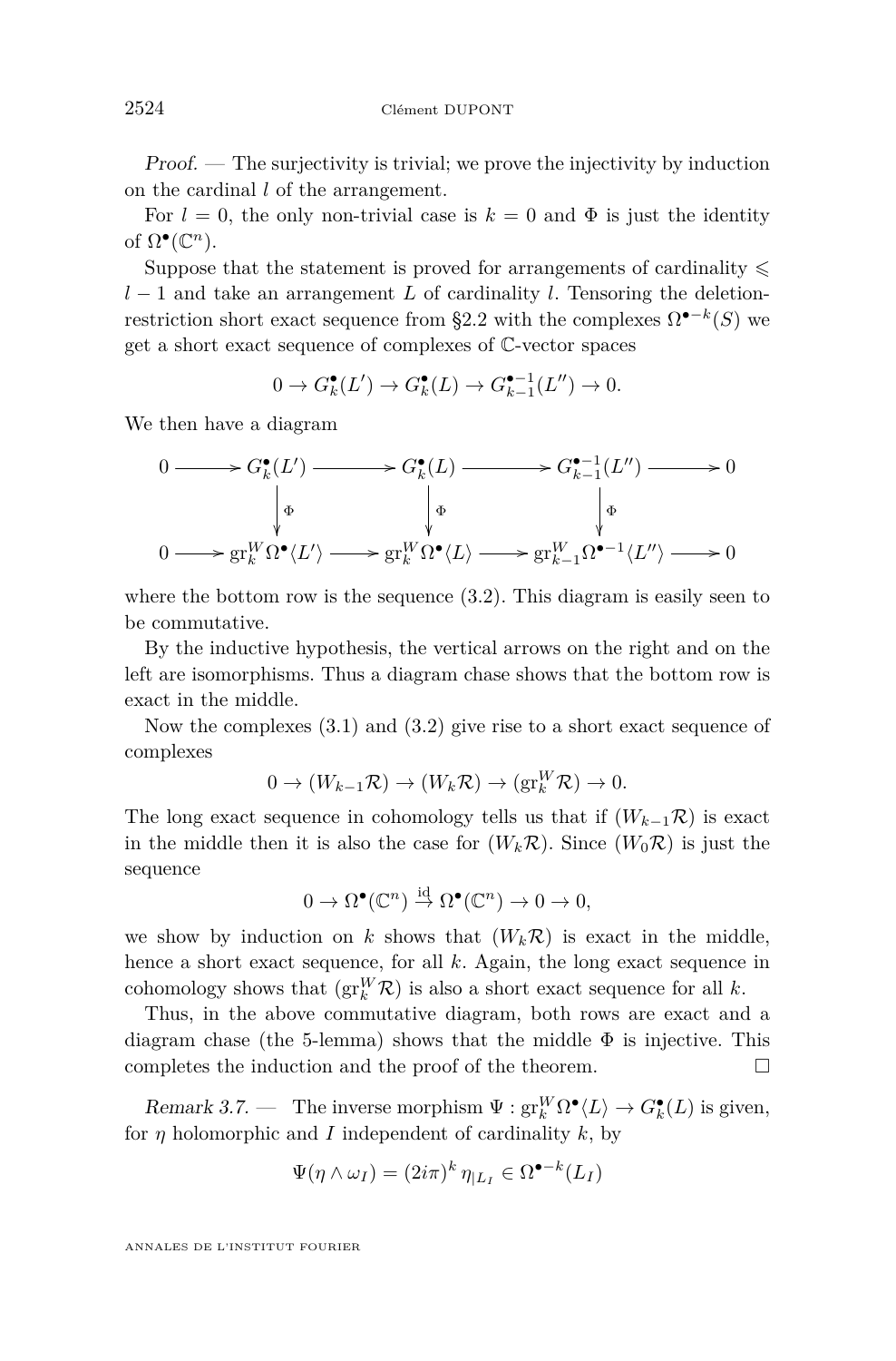<span id="page-19-0"></span>For  $k = 1$  this is exactly the definition of a residue, but for  $k > 1$  one should note that this has nothing to do with an "iterated residue" (see Remark [3.3\)](#page-16-0).

Since  $(\mathcal{R}) = (W_k \mathcal{R})$  for *k* large enough, the proof of Theorem [3.6](#page-17-0) implies the following.

THEOREM 3.8. — The sequences  $(\mathcal{R})$ ,  $(W_k \mathcal{R})$  and  $(\text{gr}_k^W \mathcal{R})$  are short exact sequences of complexes.

#### **3.4. The comparison theorem**

THEOREM 3.9. — The inclusion  $\Omega^{\bullet}(L) \hookrightarrow \Omega^{\bullet}(\mathbb{C}^n \setminus L)$  is a quasi-isomorphism.

Proof. — Since  $\mathbb{C}^n \setminus L$  is a smooth affine algebraic variety over  $\mathbb{C}$ , the cohomology of  $\Omega^{\bullet}(\mathbb{C}^n \setminus L)$  is the cohomology of  $\mathbb{C}^n \setminus L$  with complex coefficients. Thus we have to prove that the natural map

$$
H^p(\Omega^\bullet \langle L \rangle) \to H^p(\mathbb{C}^n \setminus L, \mathbb{C})
$$

is an isomorphism for all *p*. We proceed by induction on the cardinality *l* of the arrangement. For  $l = 0$  the statement is trivial. To pass from  $l - 1$ to *l* we consider the commutative diagram

$$
\cdots \longrightarrow H^p(\Omega^{\bullet}\langle L' \rangle) \longrightarrow H^p(\Omega^{\bullet}\langle L \rangle) \longrightarrow H^{p-1}(\Omega^{\bullet}\langle L'' \rangle) \longrightarrow \cdots
$$
  
\n
$$
\downarrow \qquad \qquad \downarrow \qquad \qquad \downarrow
$$
  
\n
$$
0 \longrightarrow H^p(\mathbb{C}^n \setminus L') \longrightarrow H^p(\mathbb{C}^n \setminus L) \longrightarrow H^{p-1}(L_l \setminus L'') \longrightarrow 0
$$

The first row is the long exact sequence in cohomology associated to  $(\mathcal{R})$ , the second row is induced by the deletion-restriction exact sequence via the Brieskorn-Orlik-Solomon theorem. Both rows are exact. By induction the vertical arrows on the left and on the right are isomorphisms. A classical diagram chase implies that the vertical arrow in the middle is also an isomorphism.

Remark  $3.10.$  — We have the inclusions of complexes

$$
\Omega^\bullet \langle L \rangle \stackrel{i_1}{\hookrightarrow} \Omega^\bullet(\log L) \stackrel{i_2}{\hookrightarrow} \Omega^\bullet(\mathbb{C}^n \setminus L)
$$

where  $\Omega^{\bullet}(\log L)$  has been defined in Remark [3.2.](#page-15-0)

A conjecture by H. Terao  $[24]$  states that  $i_2$  is a quasi-isomorphism. According to Theorem 3.9, the composite  $i_2 \circ i_1$  is a quasi-isomorphism, hence Terao's conjecture is equivalent to the fact that  $i_1$  is a quasi-isomorphism. This is equivalent to the acyclicity of the quotient complex  $\Omega^{\bullet}(\log L)/\Omega^{\bullet}\langle L\rangle$ .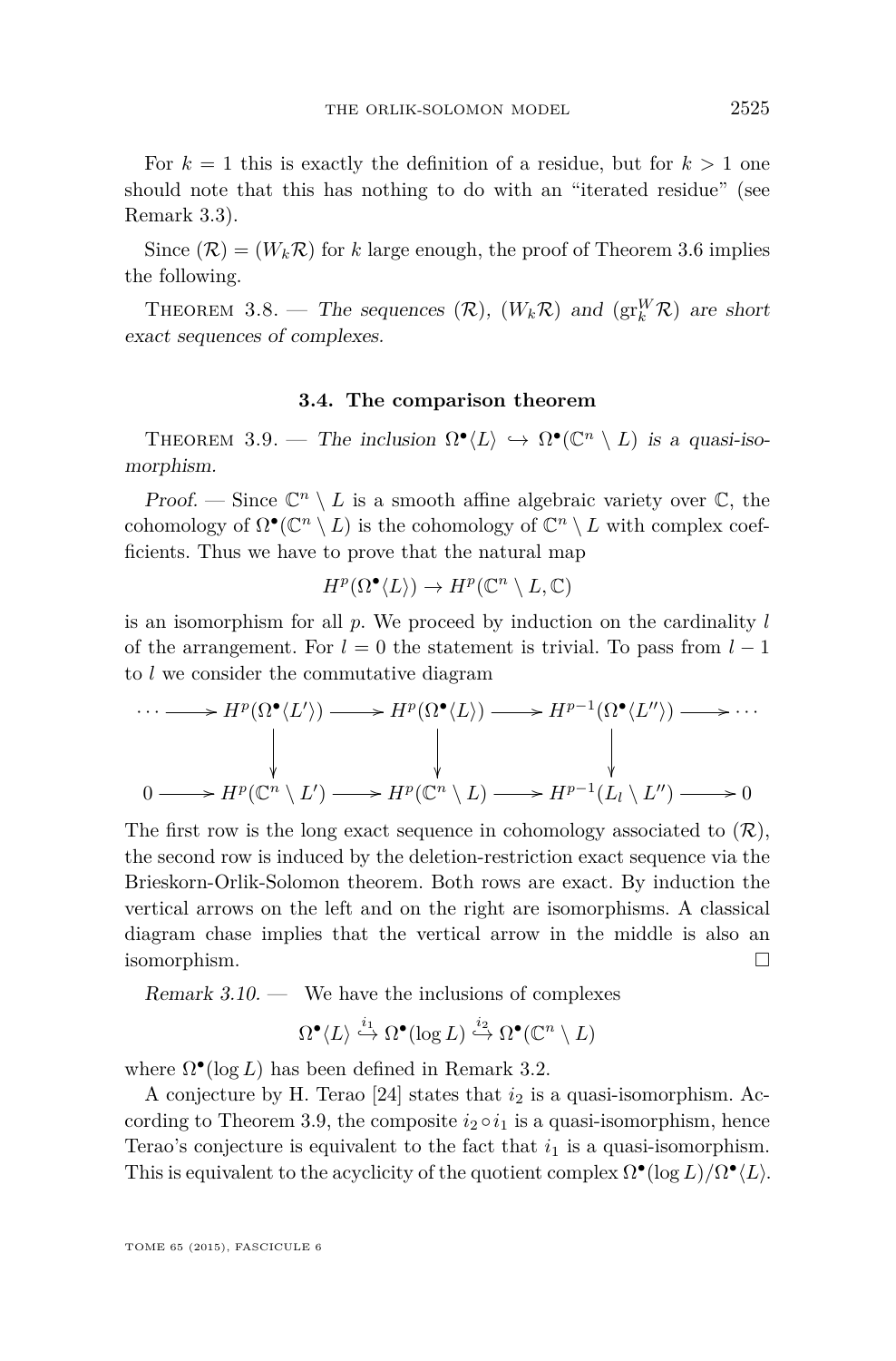### <span id="page-20-0"></span>**3.5. Logarithmic forms along hypersurface arrangements**

In this paragraph we globalize the definitions of the logarithmic complex and the weight filtration. As in the local case, we determine the weightgraded parts of the logarithmic complex and prove a comparison theorem. This generalizes the case of normal crossing divisors, studied by Deligne in [\[9,](#page-38-0) 3.1].

Let *X* be a complex manifold and *L* a hypersurface arrangement in *X*. A meromorphic form on *X* is said to have logarithmic poles along *L* if it is locally a linear combination over  $\mathbb C$  of forms of the type

(3.3) 
$$
\eta \wedge \frac{df_{i_1}}{f_{i_1}} \wedge \cdots \wedge \frac{df_{i_r}}{f_{i_r}}
$$

with  $\eta$  holomorphic and the  $f_i$ 's local defining (linear) equations for the  $L_i$ 's. The meromorphic forms on *X* with logarithmic poles along *L* form a complex of sheaves of  $\mathbb{C}$ -vector spaces on *X*, that we denote by  $\Omega^{\bullet}_{(X,L)}$ . As in the local setting (Remark [3.2\)](#page-15-0), we should point out that  $\Omega^{\bullet}_{(X,D)}$  differs from Saito's complex  $\Omega_X^{\bullet}(\log L)$  if *L* is not a normal crossing divisor.

It was pointed out to us by A. Dimca that the sheaves  $\Omega^1_{\langle X,L\rangle}$  have been previously defined in [\[7\]](#page-38-0) (where they are denoted  $\Omega_X(\log L)$ ) and [\[11\]](#page-38-0) (where they are denoted  $\tilde{\Omega}_X(\log L)$ ).

We globalize the weight filtration on  $\Omega^{\bullet}_{(X,L)}$  to get subcomplexes of sheaves  $W_k \Omega_{\langle X,L \rangle}^{\bullet} \subset \Omega_{\langle X,L \rangle}^{\bullet}$ .

The complex of sheaves  $\Omega_{(X,L)}^{\bullet}$  is functorial in  $(X, L)$  in the following sense. If  $L'$  is another hypersurface arrangement in a complex manifold  $X'$ , and if we have a holomorphic map  $\varphi : X \to X'$  such that  $\varphi^{-1}(L') \subset L$ , then there is a pull-back map

$$
\varphi^* : \varphi^{-1} \Omega^{\bullet}_{\langle X',L' \rangle} \to \Omega^{\bullet}_{\langle X,L \rangle}
$$

that is compatible with composition in the usual sense. This follows from the discussion in [§2.5.](#page-14-0) The weight filtration is also functorial.

For a stratum *S* we denote by  $i_S : S \hookrightarrow X$  the closed immersion of *S* inside *X*. We globalize the definition of  $G_k^{\bullet}(L)$  from [§3.3](#page-16-0) and define a complex of sheaves of C-vector spaces on *X*:

$$
\mathcal{G}_{k}^{\bullet}(X, L) = \bigoplus_{S \in \mathscr{S}_{k}(L)} (i_{S})_{*} \Omega_{S}^{\bullet - k} \otimes A_{S}(L).
$$

As in the local case, we may define a morphism of complexes of sheaves

$$
\Phi: \mathcal{G}_{k}^{\bullet}(X, L) \to \operatorname{gr}^W_k \Omega_{\langle X, L \rangle}^{\bullet}
$$

ANNALES DE L'INSTITUT FOURIER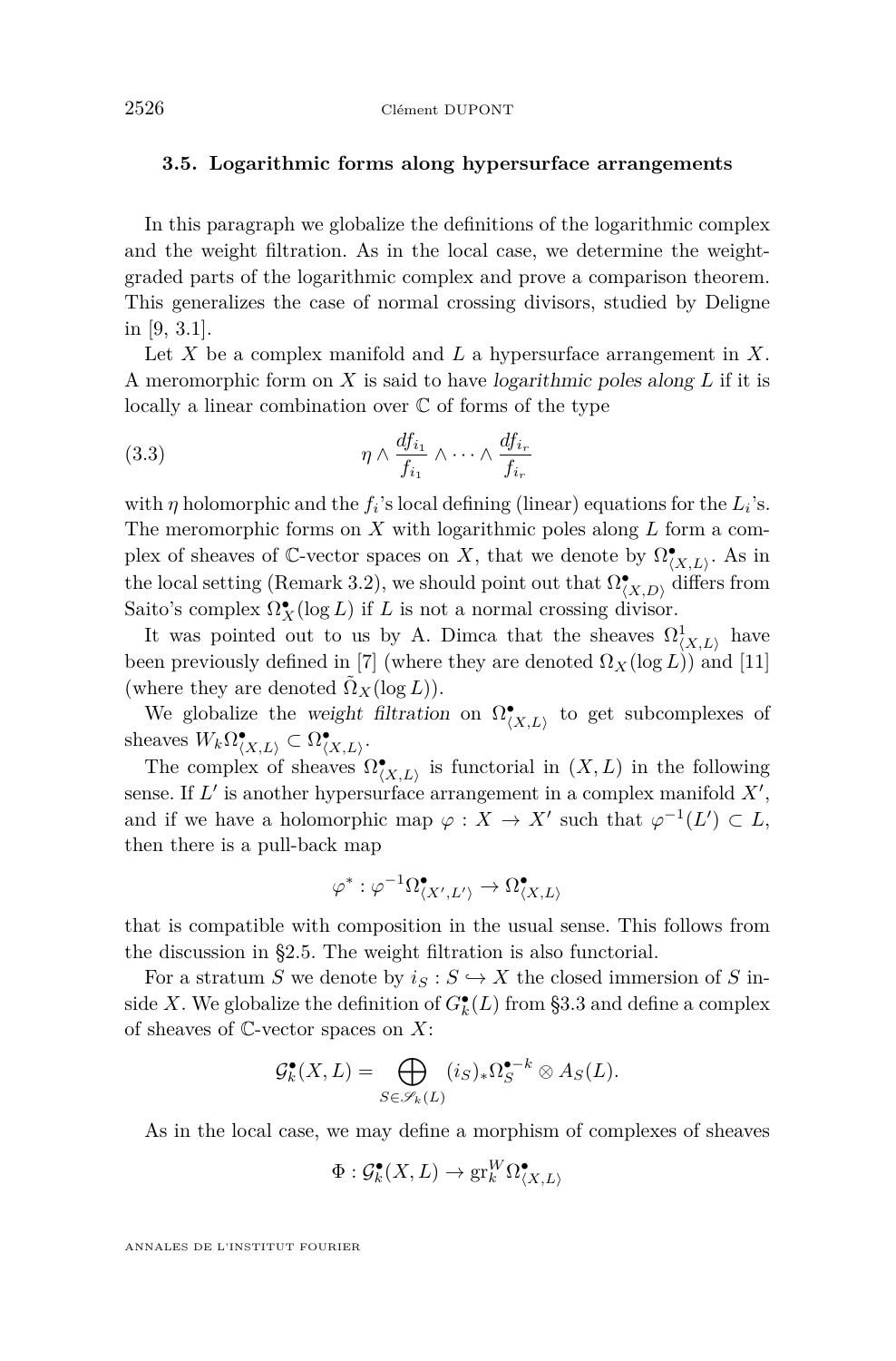<span id="page-21-0"></span>by putting

$$
\Phi(\eta \otimes e_I) = (2i\pi)^{-k} \widetilde{\eta} \wedge \frac{df_{i_1}}{f_{i_1}} \wedge \cdots \wedge \frac{df_{i_k}}{f_{i_k}}
$$

for  $I = \{i_1 < \cdots < i_k\}, \eta \in \Omega^{•-k}_{\mathcal{S}}$  a local section,  $\widetilde{\eta} \in \Omega^{•-k}_{\mathcal{S}}$  a local extension<br>of *n*, and the f 's local exuations for the L's. This definition is independent of  $\eta$ , and the  $f_i$ 's local equations for the  $L_i$ 's. This definition is independent from the choice of the local equations  $f_i$ . The following theorem is a global version of Theorem [3.6.](#page-17-0)

THEOREM 3.11. — The morphism  $\Phi : \mathcal{G}_k^{\bullet}(X, L) \to \text{gr}_k^W \Omega_{(X, L)}^{\bullet}$  is an isomorphism.

Proof. — It is enough to prove that for every chart  $V \cong \Delta^n$  on which L is a hyperplane arrangement, the morphism

$$
\Gamma(V, \mathcal{G}_k^{\bullet}(X, L)) \to \Gamma(V, \operatorname{gr}_k^W \Omega_{\langle X, L \rangle}^{\bullet})
$$

is an isomorphism. This is exactly Theorem [3.6](#page-17-0) with the ambient space  $\mathbb{C}^n$ replaced by the polydisk  $\Delta^n$ . One can check that the proof of Theorem [3.6](#page-17-0) can be copied word for word in that local setting.  $\Box$ 

Remark 3.12. — The inverse morphism  $\Psi : \text{gr}_k^W \Omega_{\langle X,L \rangle}^{\bullet} \to \mathcal{G}_k^{\bullet}(X,L)$  is given locally by the same formula as in Remark [3.7.](#page-18-0) As already noted, this should not be mistaken with an iterated residue, unless *L* is a normal crossing divisor (in this case, Deligne calls  $\Psi$  the Poincaré residue, see [\[9,](#page-38-0)  $3.1.5.2$ ]).

Let  $j: X \setminus L \hookrightarrow X$  be the open immersion of the complement of L inside *X*. The following theorem is a global version of Theorem [3.9.](#page-19-0)

THEOREM 3.13. — The inclusion  $\Omega^{\bullet}_{(X,L)} \hookrightarrow j_* \Omega^{\bullet}_{X \setminus L}$  is a quasi-isomorphism.

Proof. — It is enough to prove that for every chart  $V \cong \Delta^n$  on which L is a hyperplane arrangement, the morphism

$$
\Gamma(V,\Omega_{\langle X,L\rangle}^{\bullet})\to \Gamma(V,j_*\Omega_{X\backslash L}^{\bullet})=\Omega^{\bullet}(V\setminus L)
$$

is a quasi-isomorphism. This is exactly Theorem [3.9](#page-19-0) with the ambient space  $\mathbb{C}^n$  replaced by the polydisk  $\Delta^n$ . One can check that the proof of Theorem [3.9](#page-19-0) can be copied word for word in the local setting. The argument that the strata  $L_I$  are contractible has to be replaced by the fact that the local strata  $\Delta^n \cap L_I$  are contractible (because they are polydisks). The Brieskorn-Orlik-Solomon theorem remains true in the local setting because the inclusion  $\Delta^n \setminus L \subset \mathbb{C}^n \setminus L$  is a retraction and hence induces an isomorphism in cohomology.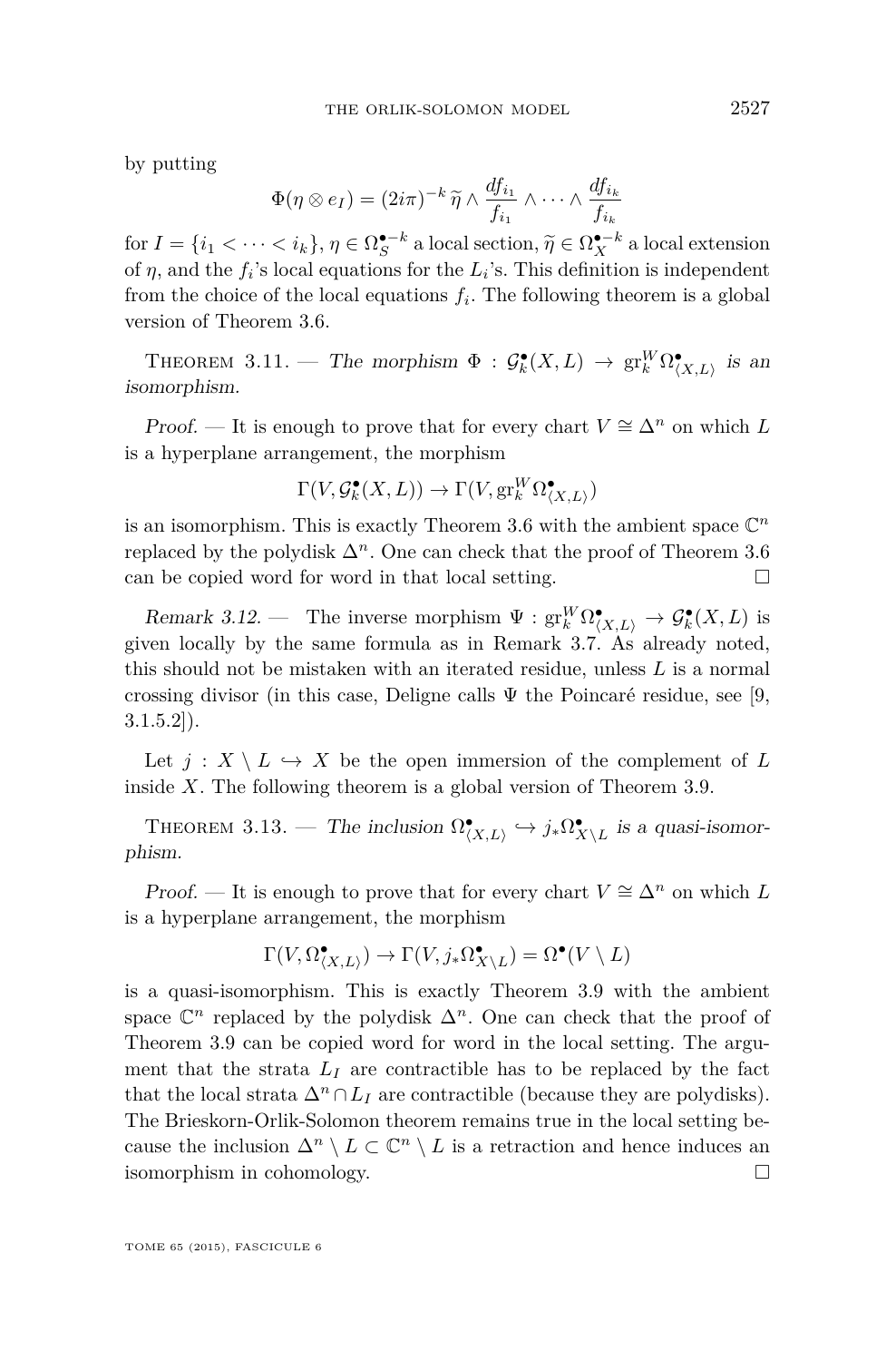# <span id="page-22-0"></span>**4. A functorial mixed Hodge structure and the Orlik-Solomon model**

If *X* is a smooth projective variety and *L* is a hypersurface arrangement in *X*, we put a functorial mixed Hodge structure on the cohomology of the complement  $X \setminus L$ . Our construction mimicks Deligne's [\[9\]](#page-38-0) in the case of normal crossing divisors.

# **4.1. Mixed Hodge complexes**

We refer to [\[10,](#page-38-0) 7.1,8.1] for the definitions of mixed Hodge complexes. If K is a field, the filtered (resp. bifiltered) derived category of (bounded from above) complexes of K-vector spaces on a complex manifold *Y* is denoted by  $D^+F(Y, K)$  (resp.  $D^+F_2(Y, K)$ ). A cohomological mixed Hodge complex on *Y* is a triple

$$
\mathcal{K} = ((\mathcal{K}_{\mathbb{Q}}, W), (\mathcal{K}_{\mathbb{C}}, W, F), \alpha)
$$

with  $(\mathcal{K}_\mathbb{Q}, W) \in D^+F(Y, \mathbb{Q}), (\mathcal{K}_\mathbb{C}, W, F) \in D^+F_2(Y, \mathbb{C})$  and  $\alpha : (\mathcal{K}_\mathbb{Q}, W) \otimes$  $\mathbb{C} \cong (\mathcal{K}_{\mathbb{C}}, W)$  an isomorphism in D<sup>+</sup>F(*Y*,  $\mathbb{C}$ ). These data must satisfy some compatibility conditions.

The following theorem [\[10,](#page-38-0) 8.1.9] is the fundamental theorem of mixed Hodge complexes. Our convention for spectral sequences uses decreasing filtrations. One passes from an increasing filtration  ${W_p}_{p \in \mathbb{Z}}$  to a decreasing filtration  $\{W^p\}_{p\in\mathbb{Z}}$  by putting  $W^p = W_{-p}$ .

THEOREM 4.1. — Let *Y* be a complex manifold and  $K = ((\mathcal{K}_0, W),$  $(\mathcal{K}_{\mathbb{C}}, W, F), \alpha)$  be a cohomological mixed Hodge complex on *Y*.

- (1) For all *n*, the filtration  $W[-n]$  and the filtration  $F$  define a mixed Hodge structure on  $\mathbb{H}^n(\mathcal{K}_{\mathbb{Q}})$ .
- (2) Let  $_{\text{w}}E$  be the cohomological spectral sequence defined by  $(\mathcal{K}_{\mathbb{Q}}, W)$ . Then for all  $(p, q)$ , the filtration *F* induces on  $wE_1^{-p,q} = \mathbb{H}^{-p+q}(\text{gr}_p^W \mathcal{K}_{\mathbb{Q}})$ a Hodge structure of weight *q* and the differentials  $d_1^{-p,q}$  are morphisms of Hodge structures.
- (3) The spectral sequence w<sup>E</sup> degenerates at  $E_2$ :  $wE_2^{-p,q} = wE_{\infty}^{-p,q}$  $\mathrm{gr}^W_p \mathbb{H}^n(\mathcal{K}_{\mathbb{Q}}) = \mathrm{gr}^{W[-n]}_q \mathbb{H}^n(\mathcal{K}_{\mathbb{Q}}) \text{ for } n = -p + q.$

# **4.2. A functorial mixed Hodge structure**

Let X be a smooth projective variety over  $\mathbb C$  and  $L$  a hypersurface arrangement in *X*. We use the previous constructions to put a functorial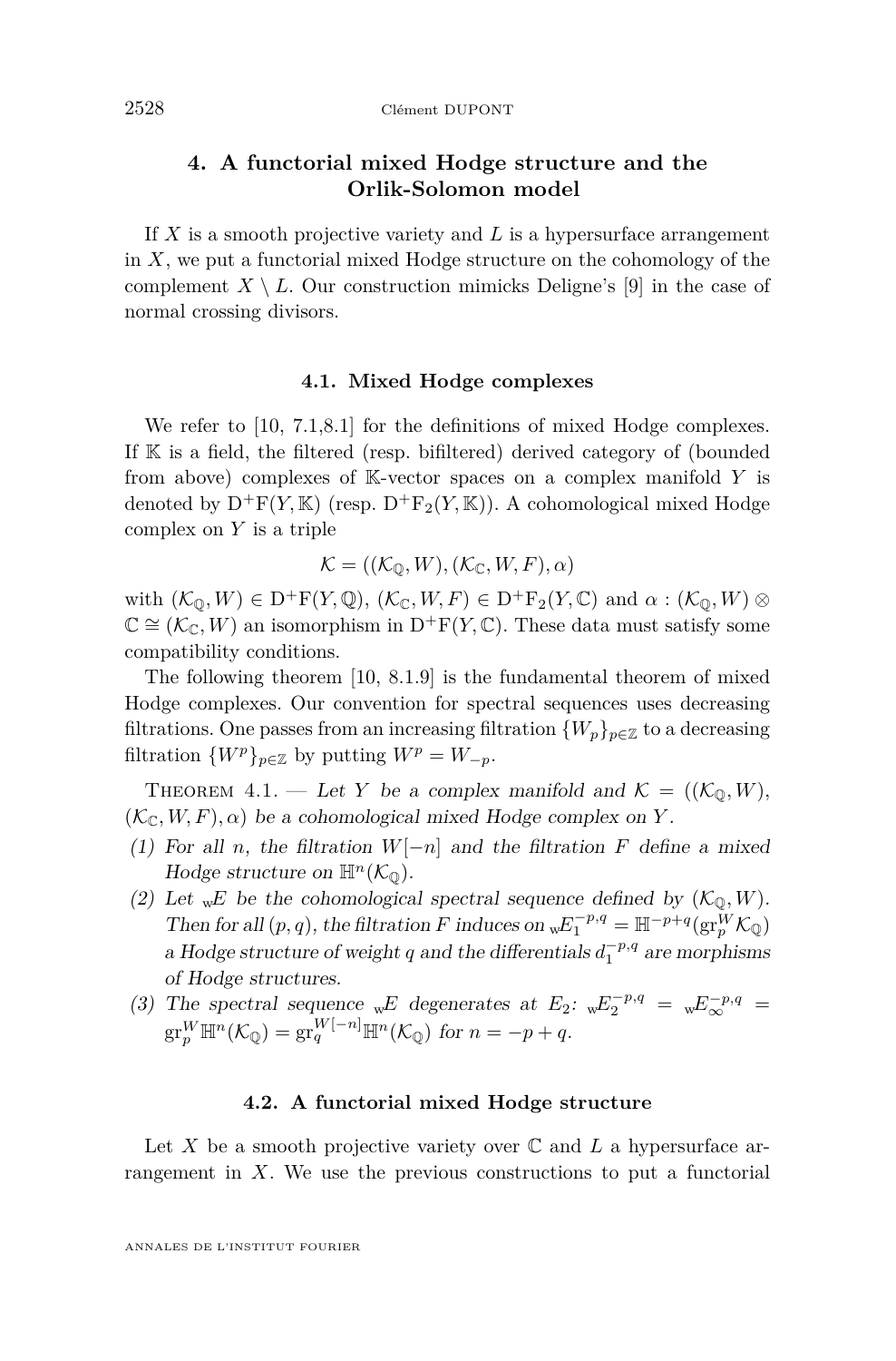<span id="page-23-0"></span>mixed Hodge structure on the cohomology  $H^{\bullet}(X \setminus L)$  of the complement, using the formalism of mixed Hodge complexes. This generalizes the case of normal crossing divisors, studied by Deligne in [\[9,](#page-38-0) 3.2], and summarized in terms of mixed Hodge complexes in [\[10,](#page-38-0) 8.1.8]. We recall the notation  $j: X \setminus L \hookrightarrow X$ .

We define a triple

$$
\mathcal{K}(X,L) = ((\mathcal{K}_{\mathbb{Q}}(X,L),W),(\mathcal{K}_{\mathbb{C}}(X,L),W,F),\alpha)
$$

in the following way:

- (1)  $\mathcal{K}_0(X, L) = Rj_* \mathbb{Q}_{X \setminus L}$  with the filtration  $W = \tau$ , the canonical filtration [\[9,](#page-38-0) 1.4.6].
- (2)  $\mathcal{K}_{\mathbb{C}}(X, L) = \Omega^{\bullet}_{(X, L)}$  with the weight filtration *W* defined in [§3.5,](#page-20-0) and the Hodge filtration *F* defined by

$$
F^p \Omega^{\bullet}_{\langle X, L \rangle} = \Omega^{\geqslant p}_{\langle X, L \rangle}.
$$

(3) We have isomorphisms in  $D^+(X,\mathbb{C})$ :

$$
Rj_*\mathbb{Q}_{X\setminus L}\otimes\mathbb{C}\cong Rj_*\mathbb{C}_{X\setminus L}\cong j_*\Omega^\bullet_{X\setminus L}\cong \Omega^\bullet_{(X,L)}
$$

the last one being the quasi-isomorphism of the comparison theorem [3.13.](#page-21-0)

Hence we have an isomorphism  $(Rj_*\mathbb{Q}_{X\setminus L}\otimes \mathbb{C},\tau) \cong (\Omega_{(X,L)}^{\bullet}, \tau)$ in  $D^+F(X,\mathbb{C})$ . Finally the identity gives a filtered quasi-isomorphism  $(\Omega^{\bullet}_{\langle X,L\rangle}, \tau) \cong (\Omega^{\bullet}_{\langle X,L\rangle}, W)$ , as follows from the same proof as in [\[9,](#page-38-0) 3.1.8], in view of the comparison theorem [3.13.](#page-21-0) This gives the isomorphism

$$
\alpha: (Rj_* \mathbb{Q}_{X \setminus L}, \tau) \otimes \mathbb{C} \cong (\Omega_{\langle X, L \rangle}^{\bullet}, W)
$$

in  $D^+F(X,\mathbb{C})$ .

THEOREM 4.2. — The triple  $\mathcal{K}(X, L)$  is a cohomological mixed Hodge complex on  $X$ , which is functorial with respect to the pair  $(X, L)$ . It thus defines a functorial mixed Hodge structure on  $\mathbb{H}^n(Rj_*\mathbb{Q}_{X\setminus L}) \cong H^n(X \setminus L)$ for all *n*.

Here, functoriality has to be understood in the sense of [§2.5.](#page-14-0)

Proof. — Theorem [3.6](#page-17-0) gives an isomorphism

$$
\mathrm{gr}^W_k\Omega^{\bullet}_{\langle X,L\rangle}\cong\bigoplus_{S\in\mathscr{S}_k(L)}(i_S)_*\Omega^{\bullet-k}_S\otimes A_S(L).
$$

A local computation as in [\[22,](#page-38-0) Lemma 4.9], shows that this isomorphism is defined over  $\mathbb Q$  if we take care of the Tate twists. In other words we have a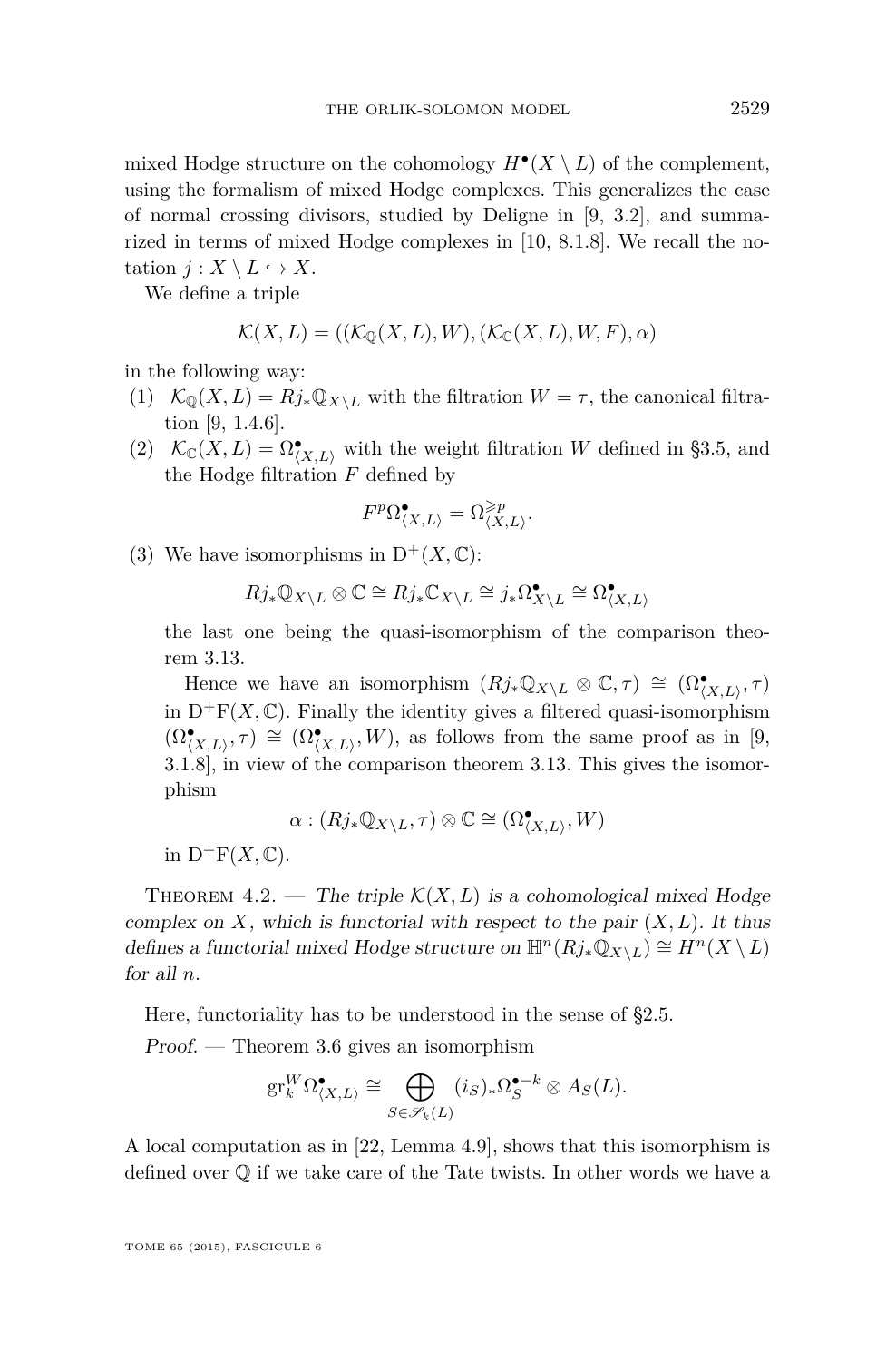commutative diagram:

$$
\begin{aligned}\n\operatorname{gr}_k^W \Omega_{(X,L)}^{\bullet} & \xrightarrow{\cong} \bigoplus_{S \in \mathscr{S}_k(L)} (i_S)_* \Omega_S^{\bullet}[-k] \otimes A_S(L) \\
& \xrightarrow{\cong} \left\| \xrightarrow{\cong} \bigoplus_{S \in \mathscr{S}_k(L)} (i_S)_* \mathbb{C}_S[-k] \otimes A_S(L) \\
& \xrightarrow{\uparrow} \bigoplus_{S \in \mathscr{S}_k(L)} (i_S)_* \mathbb{C}_S[-k] \otimes A_S(L) \\
& \xrightarrow{\cong} \bigoplus_{S \in \mathscr{S}_k(L)} (i_S)_* \mathbb{Q}_S[-k](-k) \otimes A_S(L)\n\end{aligned}
$$

To complete the proof it is enough to notice that the top row of this diagram is compatible with the Hodge filtrations. Hence we get

$$
\mathrm{gr}^W_k \mathcal{K}(X,L) = \bigoplus_{S \in \mathscr{S}_k(L)} (i_S)_* \mathcal{K}(S)[-k](-k) \otimes A_S(L)
$$

which is a cohomological Hodge complex of weight *k*.

The functoriality statement follows from the functoriality of the sheaves of logarithmic forms.

The following theorem shows that the Hodge structures that we have just defined are indeed the functorial Hodge structures defined by Deligne.

THEOREM  $4.3.$  — Let *U* be a smooth quasi-projective variety over  $\mathbb{C}$ .

- (1) There exists a smooth projective variety *X* and an open immersion  $U \hookrightarrow X$  such that the complement  $L = X \setminus U$  is a hypersurface arrangement in *X*.
- (2) Given two such compactifications  $(X_1, L_1)$  and  $(X_2, L_2)$ , the mixed Hodge structures on  $H^{\bullet}(U)$  defined via  $(X_1, L_1)$  and  $(X_2, L_2)$  are the same.
- (3) The mixed Hodge structure on  $H^{\bullet}(U)$  defined in Theorem [4.2](#page-23-0) is the same as the mixed Hodge structure defined by Deligne in [\[9\]](#page-38-0).

Proof.

- (1) This follows from Nagata's compactification theorem and Hironaka's resolution of singularities. In fact, we can assume that *L* is a normal crossing divisor.
- (2) Using resolution of singularities, we can always embed *U* in a smooth projective variety *X* such that  $X \setminus U = L$  is a simple normal crossing divisor (and hence a hypersurface arrangement), and such that there exists morphisms

$$
(X_1, X_1 \setminus L_1) \leftarrow (X, X \setminus L) \rightarrow (X_2, X_2 \setminus L_2)
$$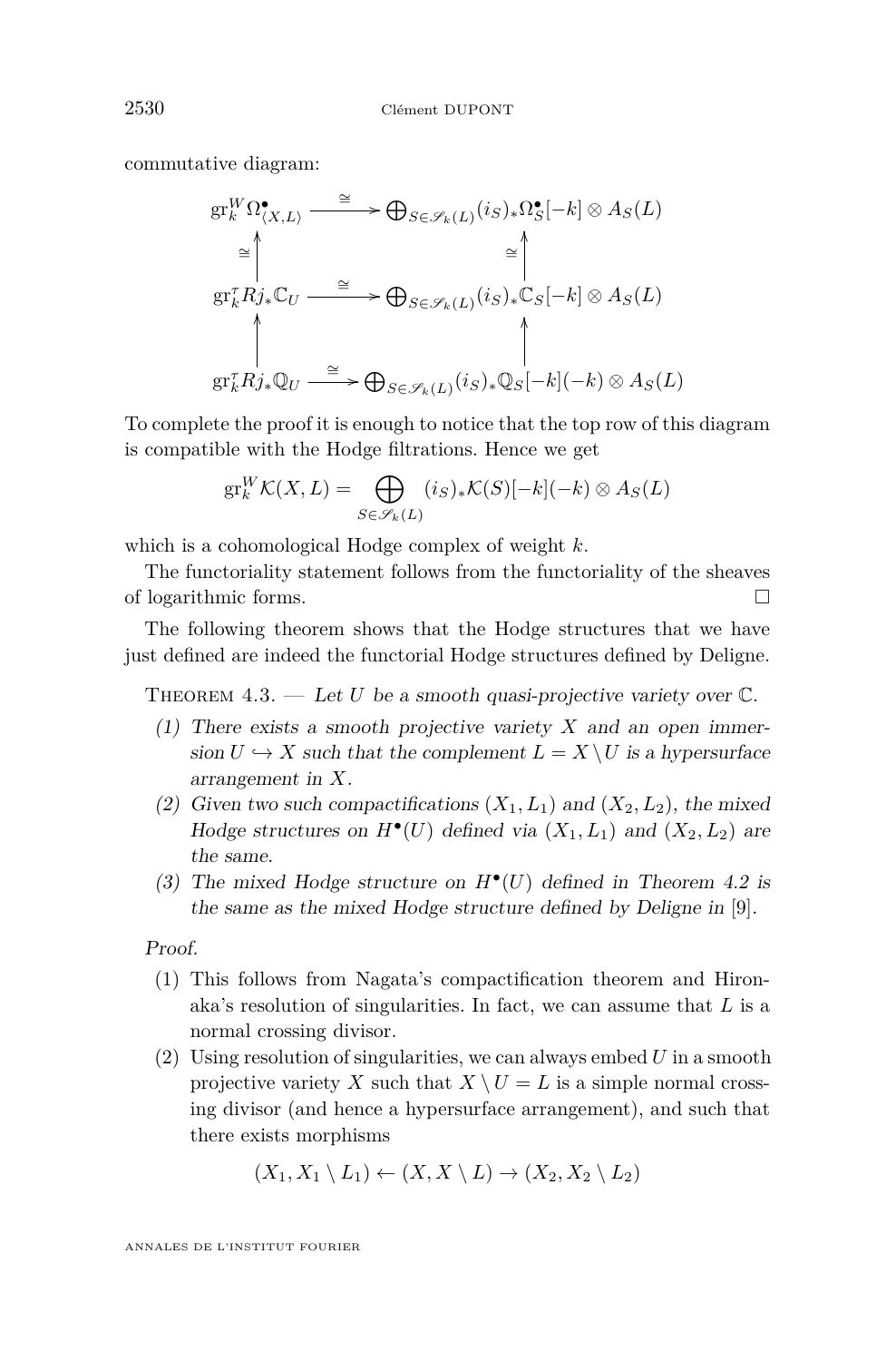<span id="page-25-0"></span>that are the identity on *U*. Hence by functoriality the two mixed Hodge structures are isomorphic to the mixed Hodge structure defined via  $(X, L)$ .

(3) The claim follows from (2) and the fact that for a given *U*, one can always choose (*X, L*) such that *L* is a normal crossing divisor (using resolution of singularities).

 $\Box$ 

# **4.3. The Orlik-Solomon spectral sequence**

Let X be a smooth projective variety and L be a hypersurface arrangement in  $X$ . In the previous paragraph we defined a cohomological mixed Hodge complex on *X* that defines a mixed Hodge structure on the cohomology of  $X \setminus L$ . The general formalism of mixed Hodge complexes (Theo-rem [4.1\)](#page-22-0) tells us that the *Orlik-Solomon spectral sequence*  ${}_{w}E^{p,q}_{r}$  associated to the weight filtration degenerates at  $E_2$ . In this section we make the  $E_1$ term explicit. We will write  ${}_{w}E^{p,q}_{r} = {}_{w}E^{p,q}_{r}(X, L)$  when confusion might occur.

By definition we have  $wE_1^{-p,q} = \mathbb{H}^{-p+q}(\text{gr}_p^W \mathcal{K}_{\mathbb{Q}}(X,L))$ . From the proof of Theorem [4.2](#page-23-0) we get

$$
{}_{w}E_1^{-p,q} \cong \bigoplus_{S \in \mathscr{S}_p(L)} H^{-2p+q}(S)(-p) \otimes A_S(L).
$$

We first study the functoriality of the Orlik-Solomon spectral sequence.

PROPOSITION  $4.4.$  — Let L (resp. L') be a hypersurface arrangement in a smooth projective variety *X* (resp. *X*<sup> $\prime$ </sup>), and  $\varphi : X \to X'$  a holomorphic map such that  $\varphi^{-1}(L') \subset L$ . Let *S* and *S'* be strata of codimension *p* respectively of *L* and *L'* such that  $\varphi(S) \subset S'$  and let us denote by  $\varphi_{S,S'}$ :  $S \to S'$  the restriction of  $\varphi$ . Then the component of the morphism

<sup>w</sup>*E* −*p,q* 1 (*ϕ*) : <sup>w</sup>*E* −*p,q* 1 (*X*<sup>0</sup> *, L*<sup>0</sup> ) → <sup>w</sup>*E* −*p,q* 1 (*X, L*)

indexed by strata  $S$  and  $S'$  is obtained by tensoring the morphism  $(2.8)$ 

$$
A_{S,S'}(\varphi):A_{S'}(L')\to A_S(L)
$$

with the pull-back morphism

$$
\varphi_{S,S'}^* : H^{-2p+q}(S') \to H^{-2p+q}(S).
$$

The other components of  $wE_1^{-p,q}(\varphi)$  are zero.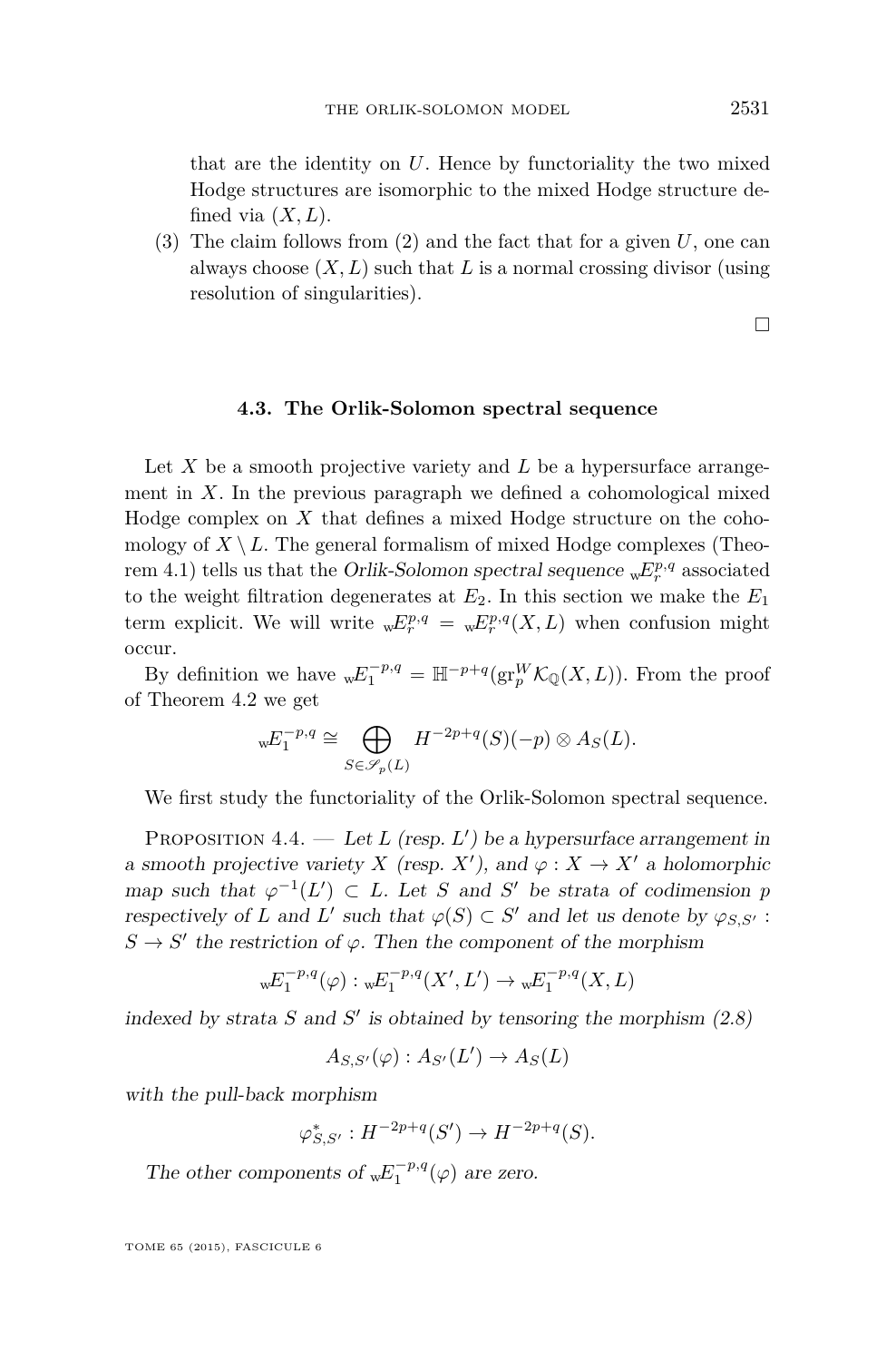<span id="page-26-0"></span>Proof.  $\mathcal{L}$  It is enough to do the proof over  $\mathbb C$  and work with the complexes  $\Omega^\bullet_{\langle X,L \rangle}$ . There is a pull-back morphism

$$
\varphi^{-1}\Omega^{\bullet}_{\langle X',L'\rangle} \to \Omega^{\bullet}_{\langle X,L\rangle}
$$

that is compatible with the weight filtrations. Via the isomorphisms of Theorem [3.11,](#page-21-0) one sees by local computation that this pull-back is as described in the Proposition at the level of holomorphic forms.  $\Box$ 

When applied to the diagonal morphism  $X \to X \times X$ , one gets an algebra structure on the  $E_1$  term of the Orlik-Solomon spectral sequence, as follows.

PROPOSITION  $4.5.$  – The product

(4.1) 
$$
{}_{w}E_{1}^{-p,q} \otimes {}_{w}E_{1}^{-p',q'} \to {}_{w}E_{1}^{-(p+p'),q+q'}
$$

is obtained by tensoring the product morphisms [\(2.5\)](#page-13-0)

$$
A_S(L) \otimes A_{S'}(L) \to A_T(L)
$$

with the morphisms

$$
H^{-2p+q}(S) \otimes H^{-2p'+q'}(S') \to H^{-2p+q}(T) \otimes H^{-2p'+q'}(T)
$$
  

$$
\xrightarrow{\cup} H^{-2(p+p')+(q+q')}(T)
$$

multiplied by the sign  $(-1)^{pq'}$ . The above morphism is the composition of the restriction morphisms for the inclusion of  $T$  inside  $S$  and  $S'$ , followed by the cup-product on *T*.

Note the sign  $(-1)^{pq'}$ , which is a Koszul sign associated to the interchanging of the terms  $A_S(L)$  and  $H^{-2p'+q'}(S')$ .

We now turn to the description of the differential of the *E*<sup>1</sup> term of the Orlik-Solomon spectral sequence.

PROPOSITION 4.6. — Let  $S \subset S'$  be an inclusion of strata of L with  $\text{codim}(S) = p$  and  $\text{codim}(S') = p-1$ . Then the component of the differential

$$
d_1: {}_{w}E_1^{-p,q} \to {}_{w}E_1^{-p+1,q}
$$

indexed by  $S$  and  $S'$  is obtained by tensoring the natural morphism  $(2.6)$ 

$$
A_S(L) \to A_{S'}(L)
$$

with the Gysin morphism

$$
H^{-2p+q}(S)(-p) \to H^{-2p+q+2}(S')(-p+1)
$$

multiplied by the sign  $(-1)^{q-1}$ . The other components of  $d_1$  are zero.

ANNALES DE L'INSTITUT FOURIER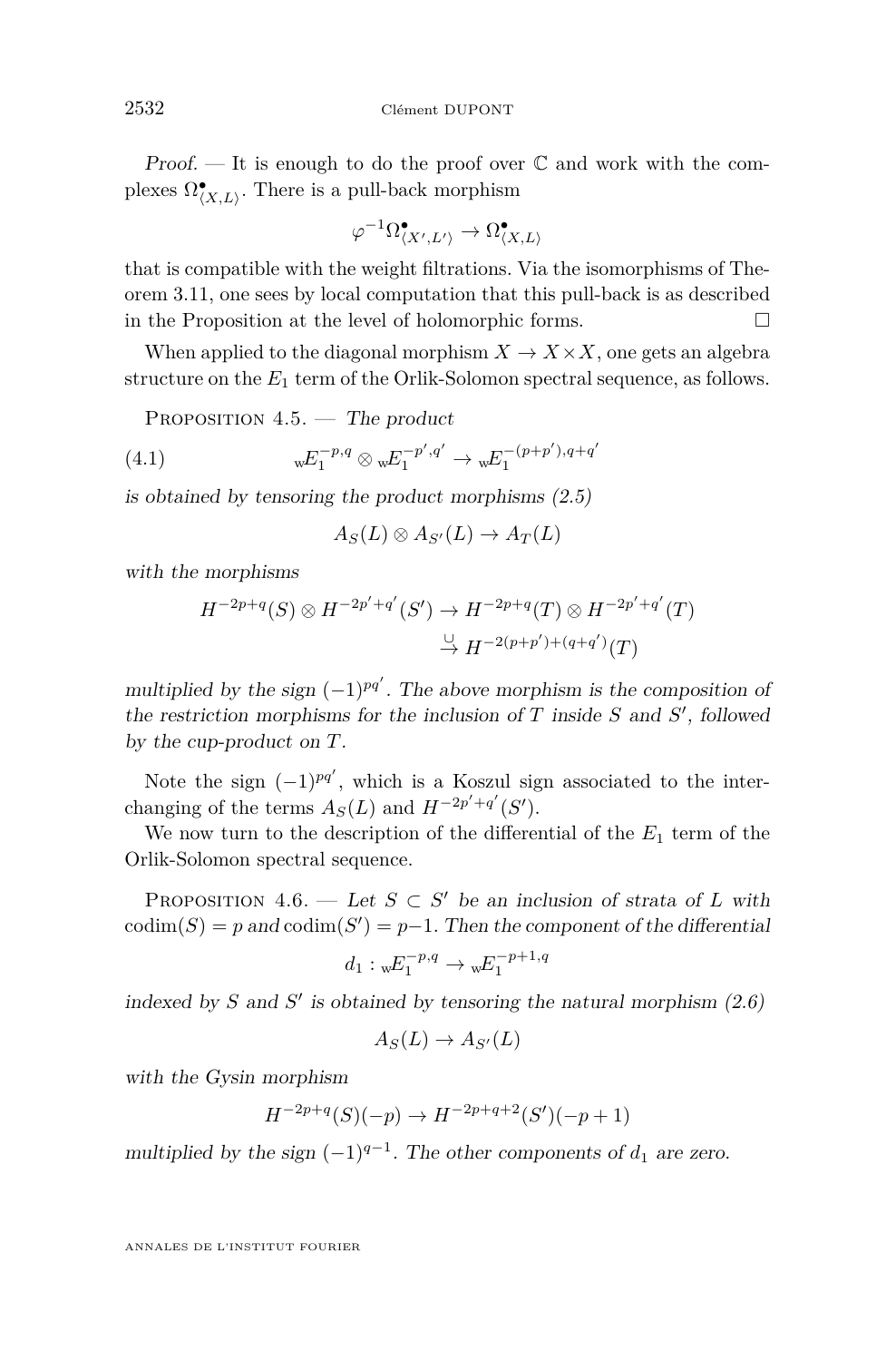<span id="page-27-0"></span>Proof.

First Step.  $\blacksquare$  If  $L = D = \{D_1, \ldots, D_l\}$  is a normal crossing divisor, this is [\[26,](#page-38-0) Proposition 8.34], see also [\[22,](#page-38-0) Proposition 4.7]. Indeed in this case we have for every subset  $I \subset \{1, ..., l\}$ ,  $A_{D_I}(D) = \mathbb{Q} e_I$  a one-dimensional vector space.

Second Step. — We deduce the general case from the functoriality of the Orlik-Solomon spectral sequence and the fact that *A*•(*L*) is spanned by monomials  $e_I$  with *I* independent. Let  $e_I$  be such a monomial and let us write  $L(I) = \bigcup_{i \in I} L_i$ , which is a normal crossing divisor in *X*. From the functoriality of the spectral sequence, there is a map of spectral sequences

$$
wE_1^{-p,q}(X, L(I)) \to wE_1^{-p,q}(X, L)
$$

which is easily seen to be injective (this follows from the injectivity in the deletion-restriction short exact sequence). Thus the differential of an element in  $H^{-2p+q}(S) \otimes \mathbb{Q} e_I$  can be read off  ${}_{w}E_1^{p,q}(X, L(I))$ . We are then reduced to the first step.  $\Box$ 

Remark  $4.7.$  — If X is any complex manifold, then we can also consider the Orlik-Solomon spectral sequence converging to the cohomology of  $X\backslash L$ , and the above discussion for the  $E_1$  term remains valid. The only thing that we gain when assuming that *X* is a projective variety is the degeneracy of this spectral sequence at the  $E_2$  term, by Theorem [4.1.](#page-22-0)

#### **4.4. The Orlik-Solomon model and the main theorem**

We restate the results of the previous paragraph. Let *X* be a smooth projective variety and *L* a hypersurface arrangement in *X*. Let us define

$$
M_q^n(X, L) = \bigoplus_{S \in \mathscr{S}_{q-n}(L)} H^{2n-q}(S)(n-q) \otimes A_S(L)
$$

viewed as a Hodge structure of weight *q*.

(1) We have a product

(4.2) 
$$
M_q^n(X, L) \otimes M_{q'}^{n'}(X, L) \to M_{q+q'}^{n+n'}(X, L).
$$

obtained by tensoring the product morphisms [\(2.5\)](#page-13-0)

$$
A_S(L) \otimes A_{S'}(L) \to A_T(L)
$$

with the morphisms

$$
H^{2n-q}(S) \otimes H^{2n'-q'}(S') \to H^{2n-q}(T) \otimes H^{2n'-q'}(T) \overset{\cup}{\to} H^{2(n+n')-(q+q')}(T)
$$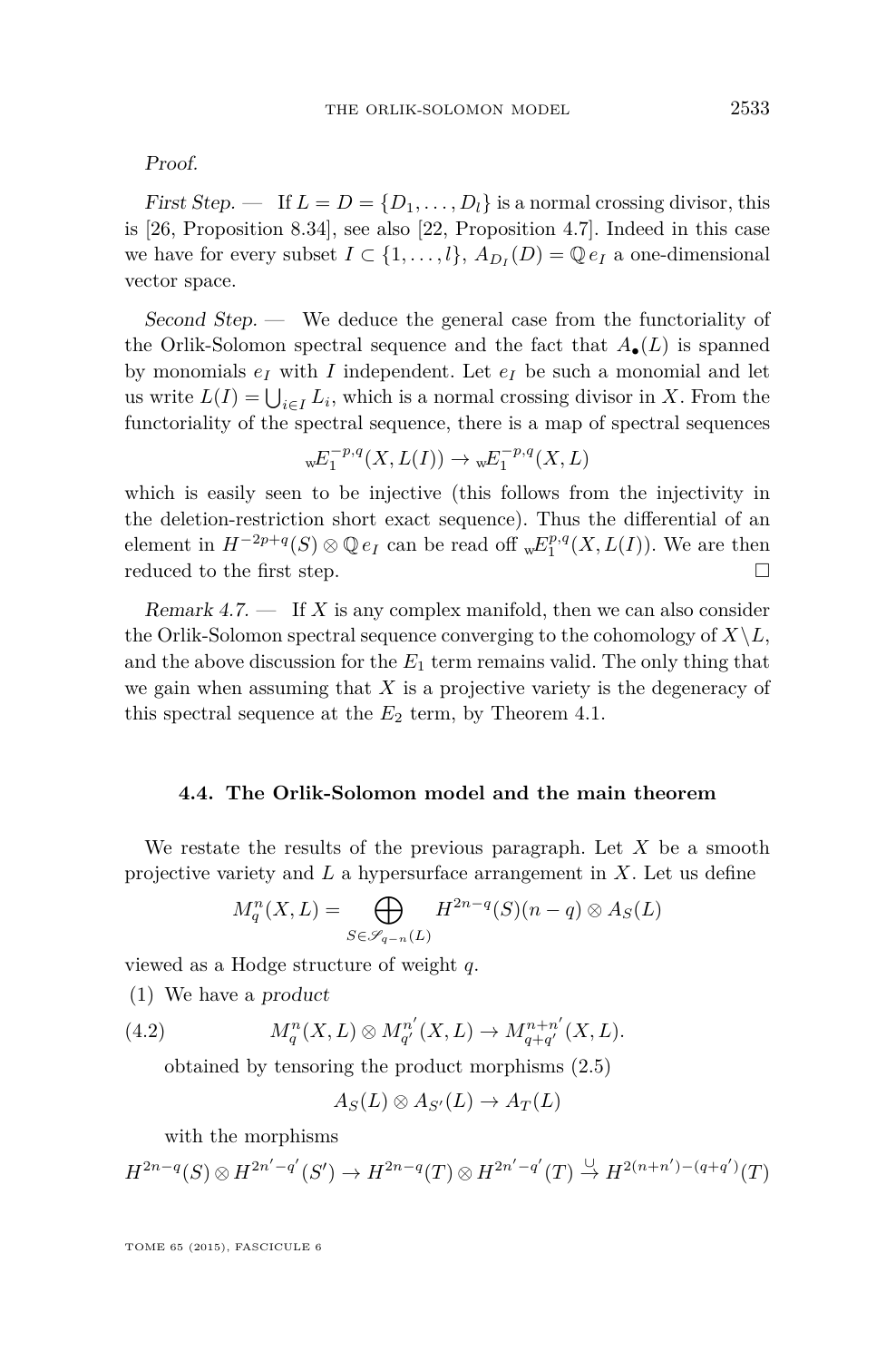<span id="page-28-0"></span>multiplied by the sign  $(-1)^{(q-n)q'}$ . The above morphism is the composition of the restriction morphisms for the inclusion of *T* inside *S* and  $S'$ , followed by the cup-product on  $T$ .

(2) We have a differential

(4.3) 
$$
d: M_q^n(X, L) \to M_q^{n+1}(X, L).
$$

Let  $S \subset S'$  be an inclusion of strata of *L* with codim( $S$ ) =  $q - n$ and  $\text{codim}(S') = q - (n + 1)$ . Then the component of the differential  $(4.3)$  indexed by *S* and *S'* is obtained by tensoring the natural morphism [\(2.6\)](#page-13-0)

$$
A_S(L) \to A_{S'}(L)
$$

with the Gysin morphism

$$
H^{2n-q}(S)(n-q) \to H^{2n-q+2}(S')(n-q+1)
$$

multiplied by the sign  $(-1)^q$ . The other components of the differential  $(4.3)$  are zero.

(3) Let  $X'$  be another smooth projectiver variety,  $L'$  be a hypersurface arrangement in *X'* and  $\varphi : X \to X'$  be a holomorphic map such that  $\varphi^{-1}(L') \subset L$ . Then we define a map

(4.4) 
$$
M^{\bullet}(\varphi): M^{\bullet}(X', L') \to M^{\bullet}(X, L).
$$

Let *S* and *S'* be strata of codimension  $q - n$  respectively of *L* and *L'* such that  $\varphi(S) \subset S'$ , and let  $\varphi_{S,S'} : S \to S'$  be the restriction of  $\varphi$ . Then the component of  $M_q^n(\varphi)$  indexed by *S* and *S*<sup> $\prime$ </sup> is obtained by tensoring the morphism [\(2.8\)](#page-14-0)

$$
A_{S,S'}(\varphi):A_{S'}(L')\to A_S(L)
$$

with the pull-back morphism

$$
\varphi_{S,S'}^* : H^{2n-q}(S') \to H^{2n-q}(S).
$$

The other components of  $M^{\bullet}(\varphi)$  are zero.

In the next theorem, a split mixed Hodge structure is a mixed Hodge structure that is a direct sum of pure Hodge structures. Recall that a graded algebra  $B = \bigoplus_{n \geq 0} B_n$  is said to be graded-commutative if for homogeneous elements *x* and *x'* in *B* we have  $xx' = (-1)^{|x||x'|}x'x$ .

THEOREM 4.8. — Let X be a smooth projective variety over  $\mathbb C$  and L be a hypersurface arrangement in *X*.

(1) The direct sum  $M^{\bullet}(X, L) = \bigoplus_{q} M^{\bullet}_{q}(X, L)$  is a graded-commutative differential graded algebra in the category of split mixed Hodge structures. It is functorial with respect to  $(X, L)$ , using  $(4.4)$ .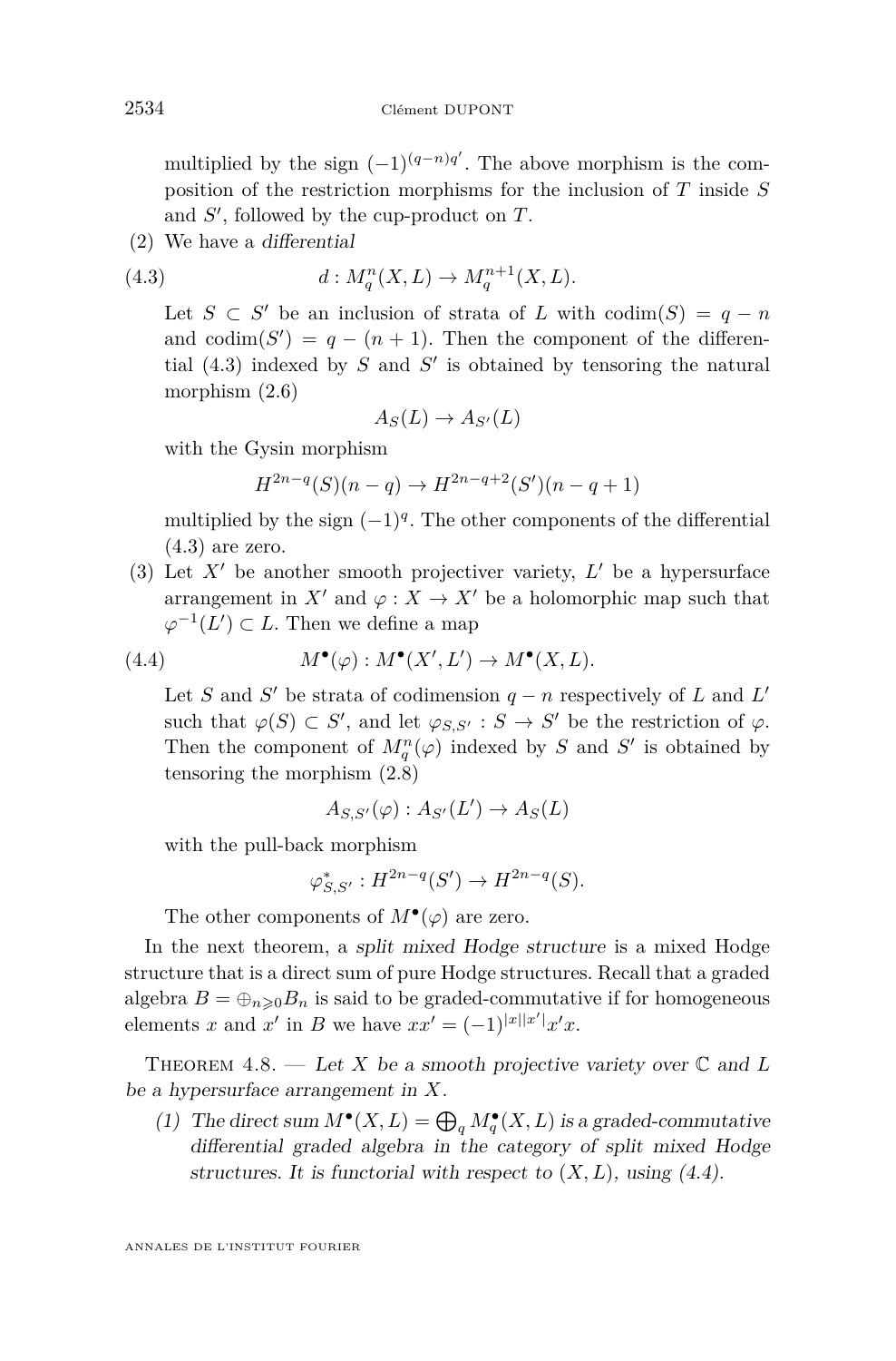<span id="page-29-0"></span>(2) We have isomorphisms of algebras in the category of split mixed Hodge structures:

$$
\operatorname{gr}^WH^\bullet(X \setminus L) \cong H^\bullet(M^\bullet(X, L)).
$$

They are functorial with respect to (*X, L*).

We call  $M^{\bullet}(X, L)$  the *Orlik-Solomon model* of the pair  $(X, L)$ .

Proof of Theorem [4.8.](#page-28-0)

- (1) The assertion is a consequence of the previous paragraph (Propositions [4.5,](#page-26-0) [4.6](#page-26-0) and [4.4\)](#page-25-0). Note that we have multiplied the differential by −1 for the sake of convenience; this gives an isomorphic differential graded algebra.
- (2) The isomorphism is just, after the change of variables  $n = -p + q$ , the fact that the spectral sequence  $\mathbf{w}E^{p,q}$  degenerates at  $E_2$  and converges to the cohomology of  $X \setminus L$ :

$$
H^p(\mathbf{w}E_1^{-\bullet,q}) \cong \operatorname{gr}_q^WH^{-p+q}(X \setminus L).
$$

Remark  $4.9.$  — Under the assumption  $(2.7)$ , we may give a presentation of the Orlik-Solomon model that is more suitable in certain situations. For *S* a stratum of *L* and  $I \subset \{1, \ldots, l\}$  an independent subset such that  $L_I =$ *S*, we have a monomial  $e_I \in A_S(L)$ . If we identify  $H^{2n-q}(S) \otimes \mathbb{Q}e_I =$  $H^{2n-q}(L_I)$ , then we see that  $M_q^n(X, L)$  is the quotient of

$$
\bigoplus_{\substack{|I|=q-n\\I \text{ indep.}}} H^{2n-q}(L_I)(n-q)
$$

by the sub-vector space spanned by the images of the morphisms

$$
H^{2n-q}(L_{I'}) \to \bigoplus_{\substack{i \in I'\\ I'\setminus\{i\} \text{ indep.}}} H^{2n-q}(L_{I'\setminus\{i\}})
$$

for  $I'$  dependent. The above morphism the alternate sum of identity morphisms (if *I'* is dependent and  $I' \setminus \{i\}$  is independent, then  $L_{I' \setminus \{i\}} = L_{I'}$ for dimension reasons).

TOME 65 (2015), FASCICULE 6

 $\Box$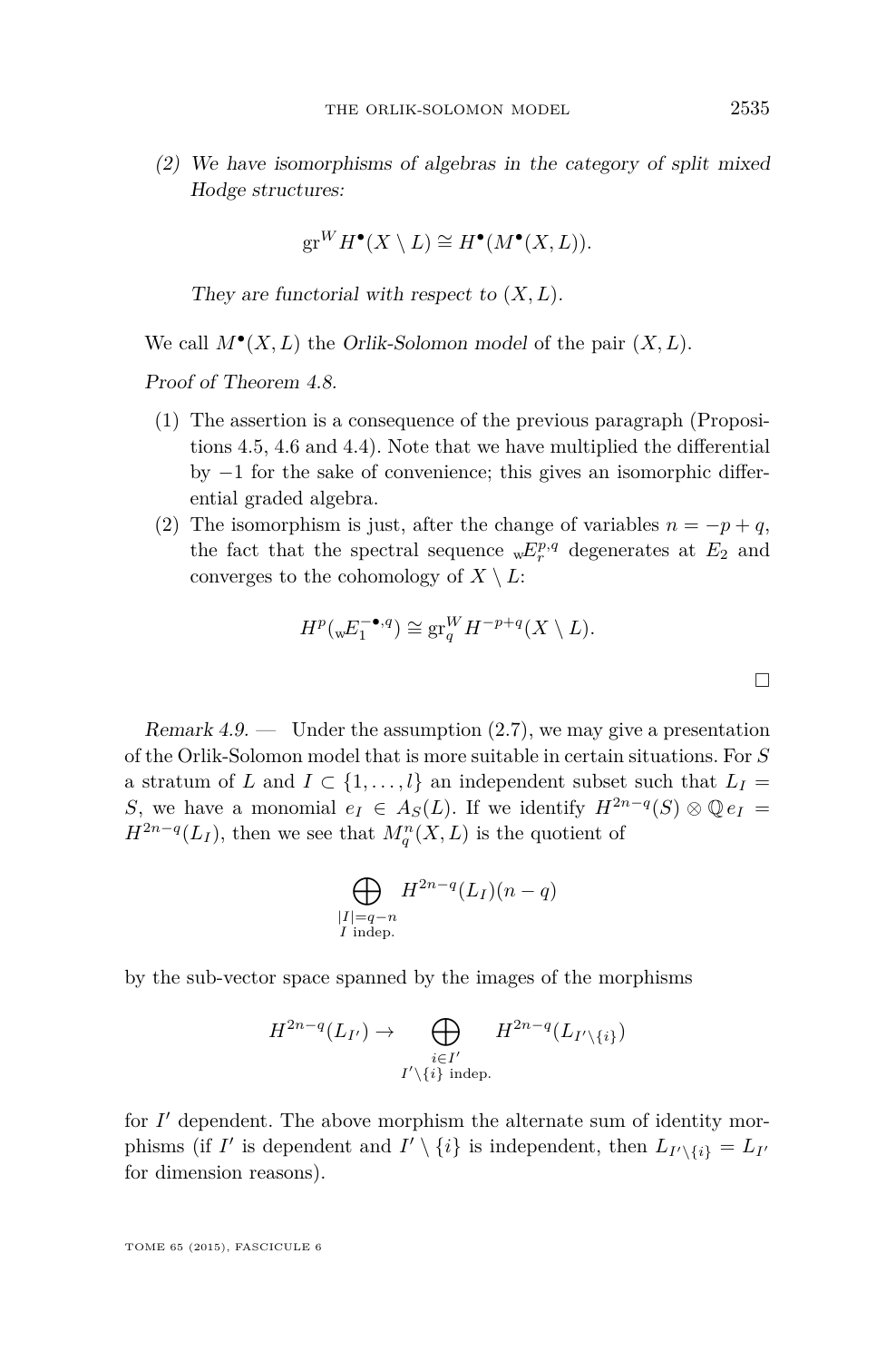# <span id="page-30-0"></span>**5. Wonderful compactifications and the Orlik-Solomon model**

# **5.1. Hypersurface arrangements and wonderful compactifications**

DEFINITION 5.1. — Let  $L = \{L_1, \ldots, L_l\}$  be a hyperplane arrangement in  $\mathbb{C}^n$  and let *Z* be a stratum of *L*. We say that *Z* is a good stratum if there exists coordinates  $(z_1, \ldots, z_n)$  on  $\mathbb{C}^n$  such that  $Z = \{z_1 = \cdots = z_r = 0\}$ for some *r*, and for each  $i = 1, \ldots, l$ ,  $L_i$  is either of the type  $\{a_1 z_1 + \cdots + a_n z_n\}$  $a_r z_r = 0$  or of the type  $\{a_{r+1}z_{r+1} + \cdots + a_n z_n = 0\}.$ 

Example 5.2. — In  $\mathbb{C}^3$ , let  $L_1 = \{x = 0\}$ ,  $L_2 = \{y = 0\}$ ,  $L_3 = \{z = 0\}$ ,  $L_4 = \{x = y\}$ . Then the stratum  $\{x = y = 0\}$  is good, but the stratum  ${x = z = 0}$  is not.

Let  $L = \{L_1, \ldots, L_l\}$  be a hypersurface arrangement in a complex manifold *X* and let *Z* be a stratum of *L*. We say that *Z* is a good stratum if in every local chart where the  $L_i$ 's are hyperplanes, it is a good stratum in the sense of the above definition. A stratum of dimension 0 (a point) is always good. In the case of a normal crossing divisor, all strata are good.

LEMMA 5.3. — Let  $L = \{L_1, \ldots, L_l\}$  be a hypersurface arrangement in a complex manifold *X*, *Z* be a good stratum of *L*, and

 $\pi : \widetilde{X} \to X$ 

be the blow-up of *X* along *Z*. Let  $E = \pi^{-1}(Z)$  be the exceptional divisor, and for all *i*, let  $L_i$  be the strict transform of  $L_i$ . Then  $L = \{E, L_1, \ldots, L_l\}$ is a hypersurface arrangement in  $\tilde{X}$ .

Proof. — It is enough to do the proof for  $X = \Delta^n$  and the  $L_i$ 's hyperplanes. We choose coordinates  $(z_1, \ldots, z_n)$  as in Definition 5.1. We have *r* natural local charts  $\widetilde{X}_k \cong \Delta^n$  on  $\widetilde{X}$ ,  $k = 1, \ldots, r$ . On the chart  $\widetilde{X}_k$ , the blow-up morphism is given by

$$
\pi(z_1,\ldots,z_n) = (z_1z_k,\ldots,z_{k-1}z_k,z_k,z_{k+1}z_k,\ldots,z_rz_k,z_{r+1},\ldots,z_n)
$$

In this chart, *E* is defined by the equation  $z_k = 0$ . The strict transform of a hyperplane of the type  $\{a_1z_1 + \cdots + a_rz_r = 0\}$  is given by the equation  $a_1z_1 + \cdots + a_{k-1}z_{k-1} + a_k + a_{k+1}z_{k+1} + \cdots + a_rz_r = 0$ . The strict transform of a hyperplane of the type  $\{a_{r+1}z_{r+1}+\cdots+a_nz_n=0\}$  is defined by the same equation.

To sum up, in the chart  $\tilde{X}_k$ , all the hypersurfaces of  $\tilde{L}$  are given by affine equations. Up to some translations, we can then find smaller charts where all the equations are linear. This completes the proof.  $\Box$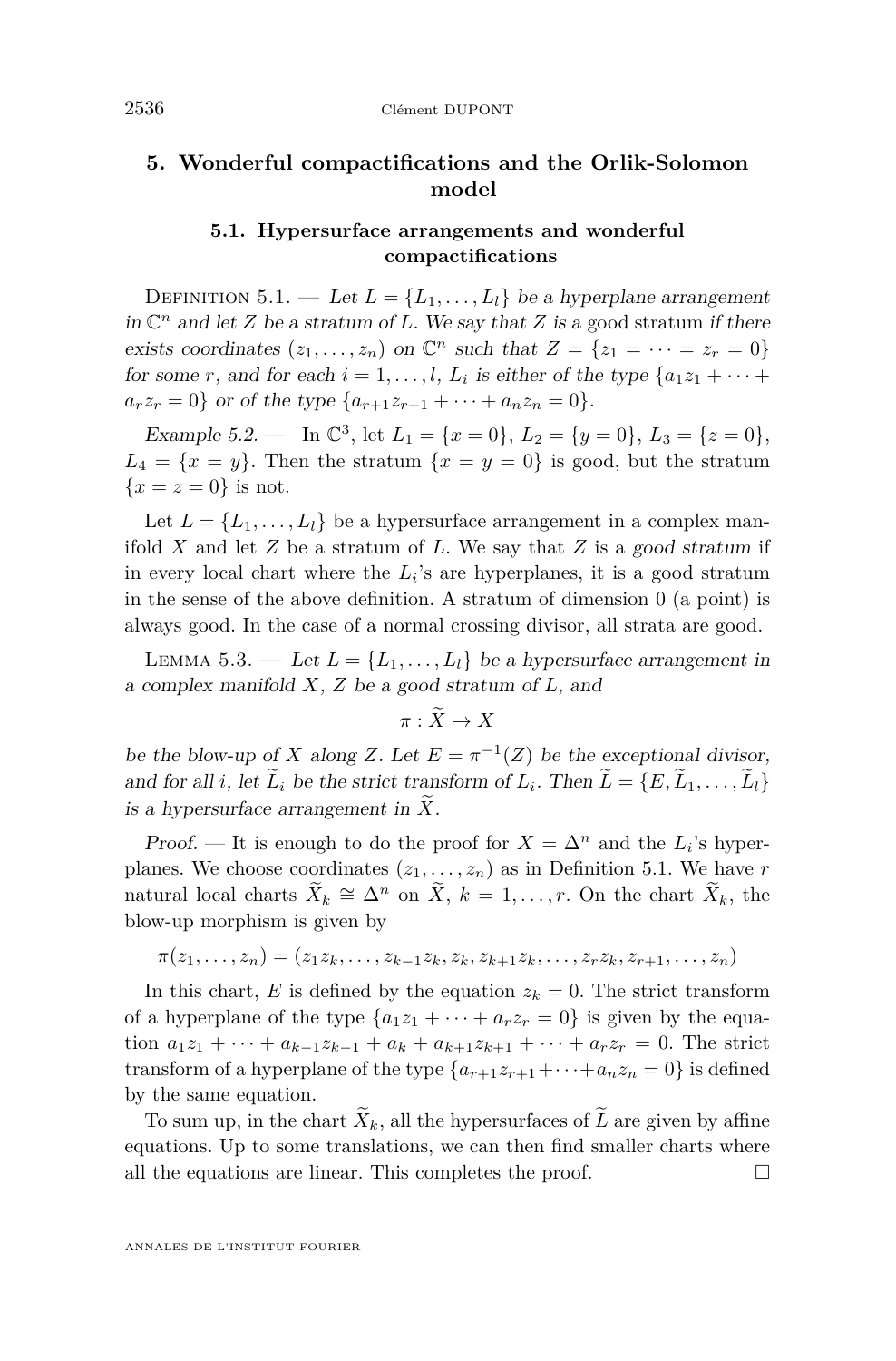<span id="page-31-0"></span>With the notations of the above lemma, we will simply write that

$$
\pi : (X, L) \to (X, L)
$$

is the blow-up of the pair  $(X, L)$  along the good stratum  $Z$ . We stress the fact that  $\tilde{L}$  is the hypersurface arrangement consisting of the exceptional divisor *E* and all the proper transforms  $L_i$  of the hypersurfaces  $L_i$ .

The blow-ups along good strata are enough to resolve the singularities of a hypersurface arrangement, as the following theorem shows. It is simply a reformulation of classical results on "wonderful compactifications" [\[12,](#page-38-0) [8,](#page-38-0) [14,](#page-38-0) [17\]](#page-38-0).

THEOREM  $5.4.$  — Let L be a hypersurface arrangement in a complex manifold *X*. There exists a sequence

$$
(\widetilde{X}, \widetilde{L}) = (X^{(N)}, L^{(N)}) \xrightarrow{\pi_N} (X^{(N-1)}, L^{(N-1)}) \xrightarrow{\pi_{N-1}} \cdots
$$

$$
\cdots \xrightarrow{\pi_1} (X^{(0)}, L^{(0)}) = (X, L)
$$

where

- (1) for all *k*,  $X^{(k)}$  is a complex manifold and  $L^{(k)}$  a hypersurface arrangement in  $X^{(k)}$
- (2) for all  $k, \pi_k : (X^{(k)}, L^{(k)}) \to (X^{(k-1)}, L^{(k-1)})$  is the blow-up of  $(X^{(k-1)}, L^{(k-1)})$  along a good stratum of  $L^{(k-1)}$
- (3)  $\widetilde{L}$  is a normal crossing divisor in  $\widetilde{X}$ .

Proof. — An arrangement of hypersurfaces defines an arrangement of subvarieties in the sense of [\[17\]](#page-38-0). Let us fix a building set  $\mathcal G$  and let  $\pi : \widetilde{X} \to$ *X* be the corresponding wonderful compactification, with  $\tilde{L} = \pi^{-1}(L)$ . Then according to [\[17\]](#page-38-0),  $\pi$  is a composition of blow-ups along a minimal element of a building set. It simply remains to prove that a minimal element of a building set is a good stratum. We work in the cotangent spaces, hence reducing to a statement of linear algebra.

Let  $\mathcal G$  be a building set of an arrangement of subspaces  $\mathcal C$  in the context of [\[8\]](#page-38-0), and let us write  $M = \sum_{C \in \mathcal{C}} C$ . We have a  $\mathcal{G}$ -decomposition

$$
M = G_1 \oplus \cdots \oplus G_r
$$

where the  $G_i \in \mathcal{G}$  are the maximal elements. Let  $X \in \mathcal{C}$  be any element, then  $X \subset M$  and by definition of a building set  $X \subset G_i$  for some unique  $i = 1, \ldots, r$ . Hence if we write  $U_i = \bigoplus_{j \neq i} G_j$ , we then have, for all  $X \in$  $\mathcal{C}, X \not\subset G_i \Rightarrow X \subset U_i.$ .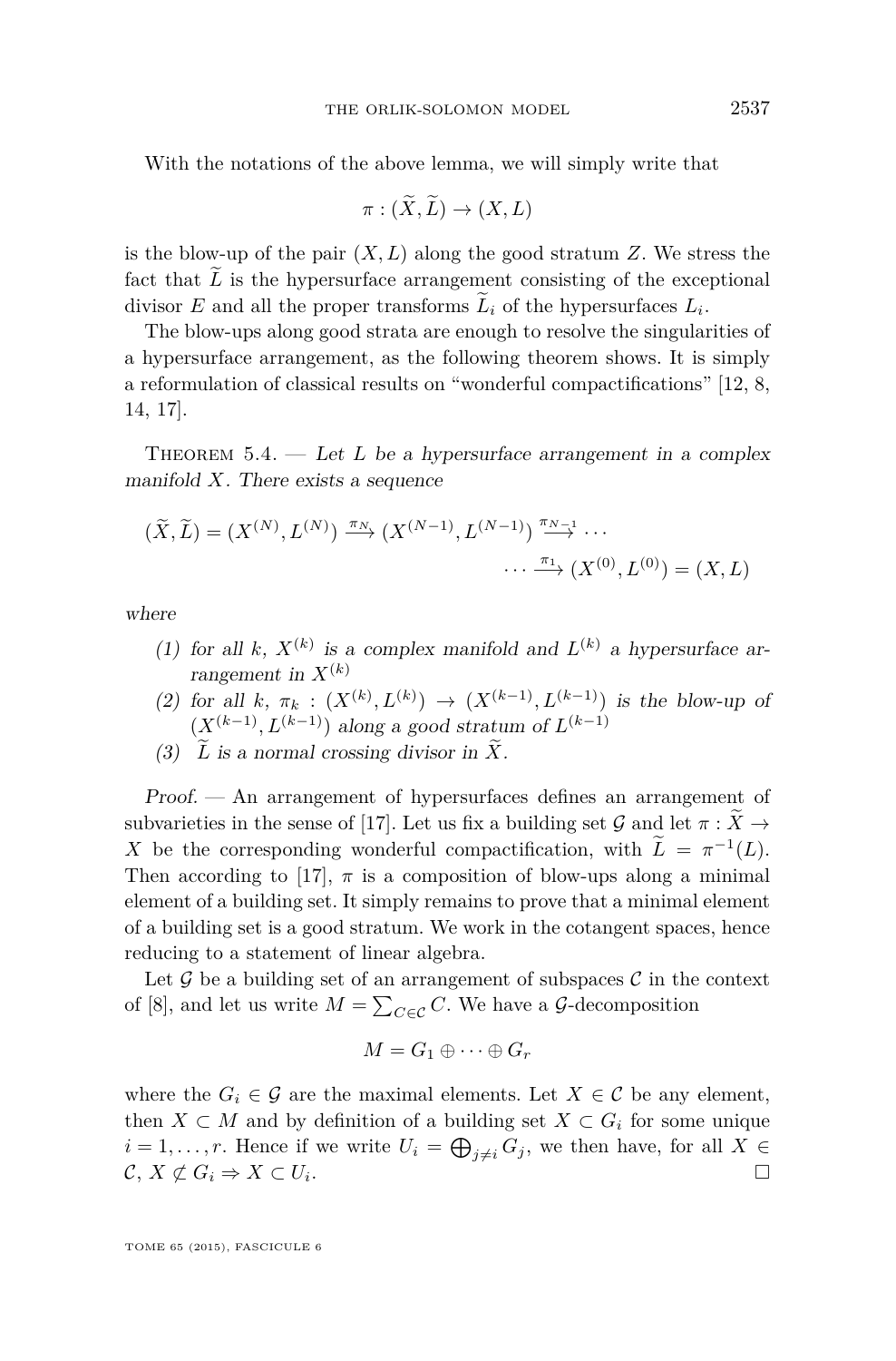# <span id="page-32-0"></span>**5.2. Functoriality of the Orlik-Solomon model with respect to blow-ups**

Let us consider a sequence of blow-ups along good strata as in Theorem [5.4:](#page-31-0)

$$
(\widetilde{X}, \widetilde{L}) = (X^{(N)}, L^{(N)}) \xrightarrow{\pi_N} (X^{(N-1)}, L^{(N-1)}) \xrightarrow{\pi_{N-1}} \cdots
$$

$$
\cdots \xrightarrow{\pi_2} (X^{(1)}, L^{(1)}) \xrightarrow{\pi_1} (X^{(0)}, L^{(0)}) = (X, L).
$$

Then by the functoriality of the Orlik-Solomon model we get a sequence of morphisms of differential graded algebras (in the category of split mixed Hodge structures):

$$
M^{\bullet}(X, L) = M^{\bullet}(X^{(0)}, L^{(0)}) \stackrel{M^{\bullet}(\pi_1)}{\xrightarrow{\sim}} M^{\bullet}(X^{(1)}, L^{(1)}) \stackrel{M^{\bullet}(\pi_2)}{\xrightarrow{\sim}} \cdots
$$
  

$$
\cdots \stackrel{M^{\bullet}(\pi_{N-1})}{\xrightarrow{\sim}} M^{\bullet}(X^{(N-1)}, L^{(N-1)}) \stackrel{M^{\bullet}(\pi_N)}{\xrightarrow{\sim}} M^{\bullet}(X^{(N)}, L^{(N)}) = M^{\bullet}(\widetilde{X}, \widetilde{L}).
$$

For each *k*,  $M^{\bullet}(\pi_k)$  is a quasi-isomorphism since  $\pi_k$  induces an isomorphism  $X^{(k)} \setminus L^{(k)} \stackrel{\simeq}{\to} X^{(k-1)} \setminus L^{(k-1)}$ . Thus we get a natural quasi-isomorphism between the Orlik-Solomon model of  $(X, L)$  and that of  $(\widetilde{X}, \widetilde{L})$ .

In the following theorem, we give explicit formulas in the case of a single blow-up. For simplicity, we work under the assumption [\(2.7\)](#page-13-0) and use the presentation of the Orlik-Solomon model given in Remark [4.9.](#page-29-0)

THEOREM 5.5. — Let *X* be a smooth projective variety over  $\mathbb C$  and L be a hypersurface arrangement in  $X$  such that the assumption  $(2.7)$  is satisfied. Let *Z* be a good stratum of *L* and

$$
\pi: (\widetilde{X}, \widetilde{L}) \to (X, L)
$$

the blow-up of  $(X, L)$  along  $Z$ . Let

$$
M^{\bullet}(\pi): M^{\bullet}(X, L) \to M^{\bullet}(\widetilde{X}, \widetilde{L})
$$

be the morphism of differential graded algebras induced by  $\pi$  on the Orlik-Solomon models. Then

- (1)  $M^{\bullet}(\pi)$  is a quasi-isomorphism.
- (2) the components of  $M_q^n(\pi)$  are given, for  $I = \{i_1 < \cdots < i_{q-n}\}\$ independent, by
	- (a) the pull-back morphism  $H^{2n-q}(L_I) \stackrel{\pi^*}{\to} H^{2n-q}(\widetilde{L}_I)$ .
	- (b) for all *s* such that  $Z \subset L_{i_s}$ , the morphism  $H^{2n-q}(L_I) \to$  $H^{2n-q}(E \cap \tilde{L}_{I \setminus \{i_{\leq \xi}\}})$  which is the pull-back morphism corresponding to  $E \cap \widetilde{L}_I \setminus \{i_s\} \stackrel{\pi}{\to} Z \cap L_I \setminus \{i_s\} = Z \cap L_I \hookrightarrow L_I$ , multiplied by the sign  $(-1)^{s-1}$ .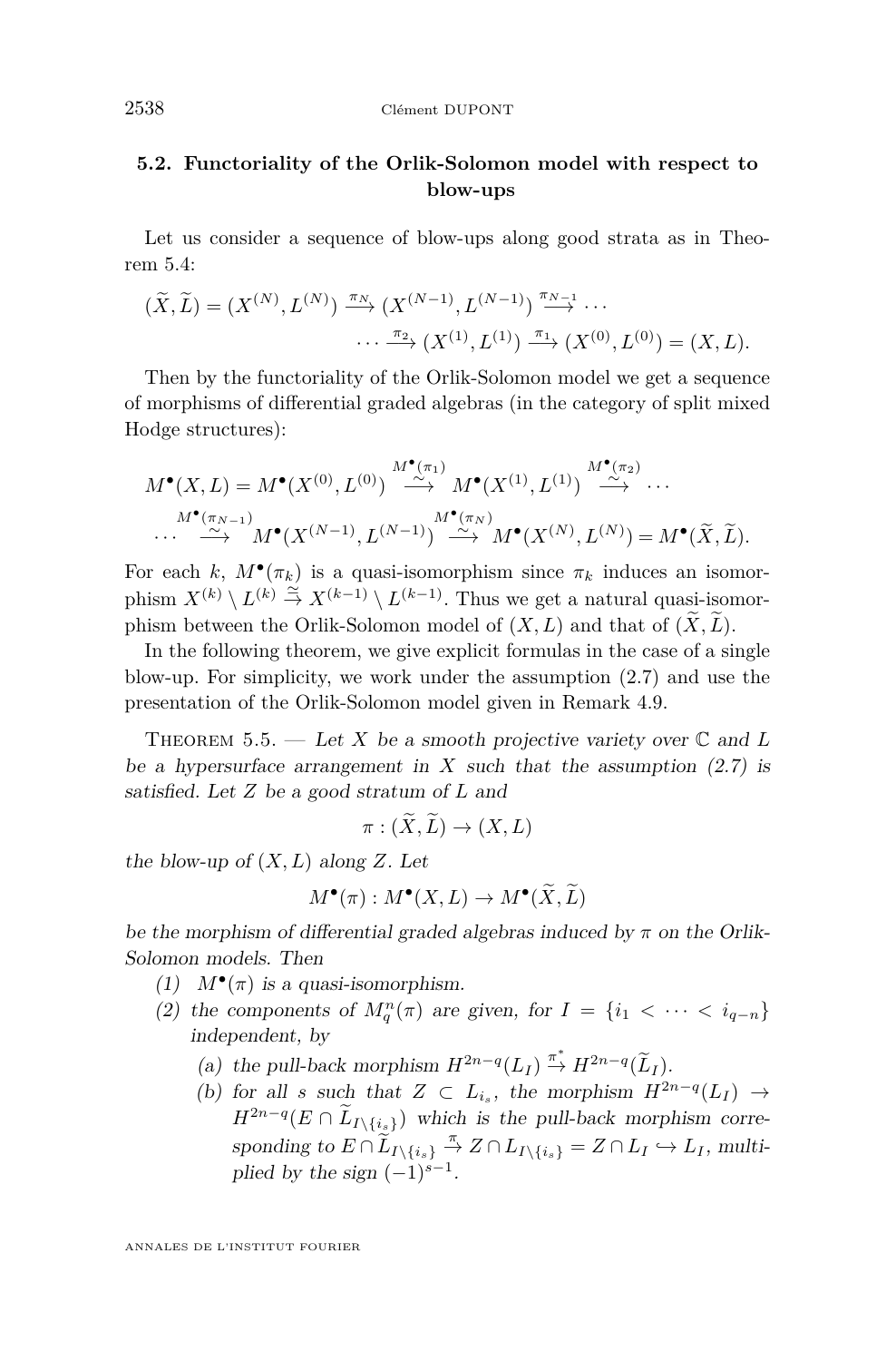<span id="page-33-0"></span>Proof.

- (1) This is obvious by Theorem [4.8,](#page-28-0) since  $\pi$  induces an isomorphism  $\widetilde{X} \setminus L \stackrel{\simeq}{\to} X \setminus L.$
- (2) It is a consequence of the general formula for functoriality given in [§4.4.](#page-27-0) Using the notation  $E = \tilde{L}_0$ , a local computation shows that we have the following formula for  $A_{\bullet}(\pi): A_{\bullet}(L) \to A_{\bullet}(\tilde{L}).$

$$
A_1(\pi)(e_i) = \begin{cases} e_i & \text{if } L_i \text{ does not contain } S \\ e_0 + e_i & \text{if } L_i \text{ contains } S \end{cases}
$$

Thus we get

$$
A_{\bullet}(\pi)(e_I) = e_I + \sum_{\substack{1 \leq s \leq q-n \\ Z \subset L_{i_s}}} (-1)^{s-1} e_0 \wedge e_{I \setminus \{i_s\}}
$$

and the claim follows.

The above theorem and the work of Morgan [\[19,](#page-38-0) Theorem 10.1] imply that  $M^{\bullet}(X, L)$  is a model of the space  $X \setminus L$  in the sense of rational homotopy theory.

THEOREM 5.6. — The differential graded algebra  $M^{\bullet}(X, L)$  and the space  $X \setminus L$  have (non-canonically) isomorphic minimal models.

# **6. Configuration spaces of points on curves**

# **6.1. Configuration spaces associated to graphs**

Let *Y* be a compact Riemann surface, i.e. a smooth projective complex curve. Let  $\Gamma$  be a finite unoriented graph with no multiple edges and no self-loops, with *V* its set of vertices and *E* its set of edges. Let  $Y^V$  be the cartesian power of *Y* indexed by *V*, with coordinates  $y_v$ . For  $v \in V$ , we have a projection

$$
p_v: Y^V \to Y.
$$

Every edge  $e \in E$  with endpoints *v* and *v*<sup>'</sup> defines a diagonal  $\Delta_e$  =  ${y_v = y_{v'}\} \subset Y^V$  which is the locus where the coordinates corresponding to the two endpoints of *e* are equal. We define  $\Delta_{\Gamma} = \bigcup_{e \in E} \Delta_e$  and then the configuration space of points on  $Y$  associated to  $\Gamma$ :

$$
C(Y,\Gamma) = Y^V \setminus \Delta_{\Gamma}.
$$

In the case where  $\Gamma = K_n$  is the complete graph on *n* vertices, we recover the configuration space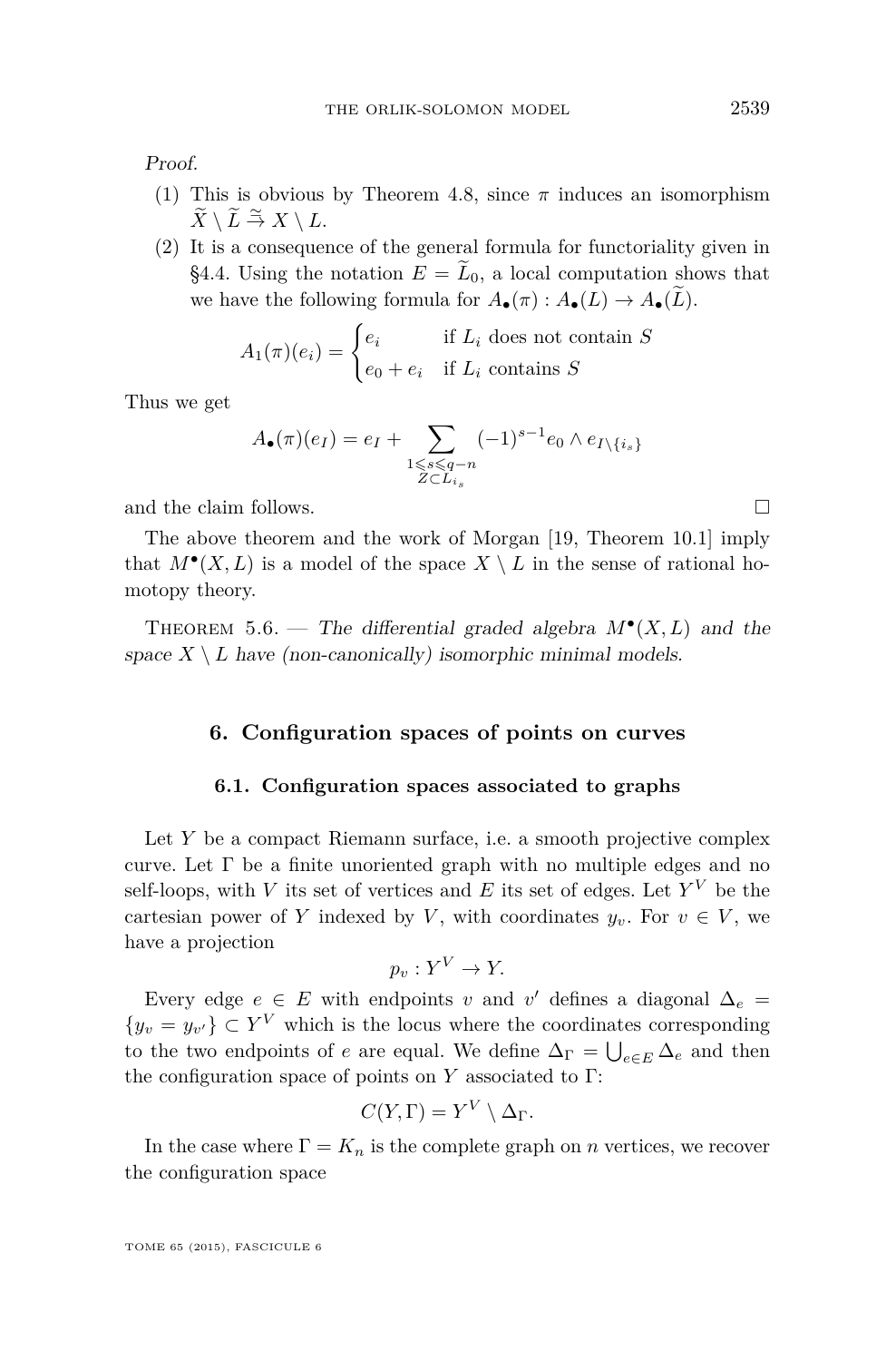$$
C(Y, n) = \{(y_1, \ldots, y_n) \in Y^n \mid y_i \neq y_j \text{ for } i \neq j\} = Y^n \setminus \bigcup_{i < j} \Delta_{i,j}.
$$

### **6.2. A model for the cohomology**

In [\[15\]](#page-38-0) and [\[25\]](#page-38-0), I. Kriz and B. Totaro independently found a model for the cohomology of  $C(Y, n)$ . Their result has been recently generalized to  $C(Y, \Gamma)$  by S. Bloch in [\[5\]](#page-37-0) (even though Bloch's framework is slightly more general, with external edges in Γ labeled by points of *Y* ). We recall the definition of this model. Here *Y* has dimension 1, but the general definition is similar.

If  $B = \bigoplus_{n \geq 0} B_n$  is a graded-commutative graded algebra and  $\{x_\alpha\}$  are indeterminates with prescribed degrees  $\{d_{\alpha}\}\$ , then there is a well-defined notion of graded-commutative algebra generated by the  $x_\alpha$ 's over *B*. This is a graded-commutative graded algebra which is the quotient of  $B[\{x_{\alpha}\}]$ by the relations  $bx_\alpha = (-1)^{|b|d_\alpha} x_\alpha b$  for *b* homogeneous, and  $x_\beta x_\alpha =$  $(-1)^{d_{\alpha}d_{\beta}}x_{\alpha}x_{\beta}$  for all  $\alpha$  and  $\beta$ . For example, if *B* is a field concentrated in degree 0 then we recover the exterior algebra generated by the  $x_{\alpha}$ 's. We use the wedge notation  $x_{\alpha} \wedge x_{\beta}$  to remember the graded-commutativity property.

Let us define, following [\[5\]](#page-37-0), a graded-commutative differential graded algebra  $N^{\bullet}(Y, \Gamma)$  in the following way. It is generated (as a graded-commutative algebra) by the cohomology  $H^{\bullet}(Y^V)$  and elements  $G_e$  in degree 1 for every edge  $e \in E$ , modulo the relations:

- (1)  $p_v^*(c)G_e = p_{v'}^*(c)G_e$  for every class  $c \in H^{\bullet}(Y)$ , where *v* and *v*' are the endpoints of *e* in Γ.
- $(2)$   $\sum_{i=1}^{r}(-1)^{i-1}G_{e_1} \wedge \cdots \wedge \widehat{G_{e_i}} \wedge \cdots \wedge G_{e_r} = 0$  if  $\{e_1, \ldots, e_r\} \subset E$ contains a loop.

We now define a differential *d* on  $N^{\bullet}(Y, \Gamma)$  as zero on  $H^{\bullet}(Y^V)$  and given on the elements  $G_e$  by the formula

$$
d(G_e) = [\Delta_e] \in H^2(Y^V).
$$

One shows that *d* is well-defined and makes *N*• (*Y,* Γ) into a graded-commutative differential graded algebra.

### **6.3. The isomorphism with the Orlik-Solomon model**

By choosing charts on *Y*, one easily sees that  $L = \Delta_{\Gamma}$  is a hypersurface arrangement in  $X = Y^V$ . Thus Theorem [4.8](#page-28-0) can be applied to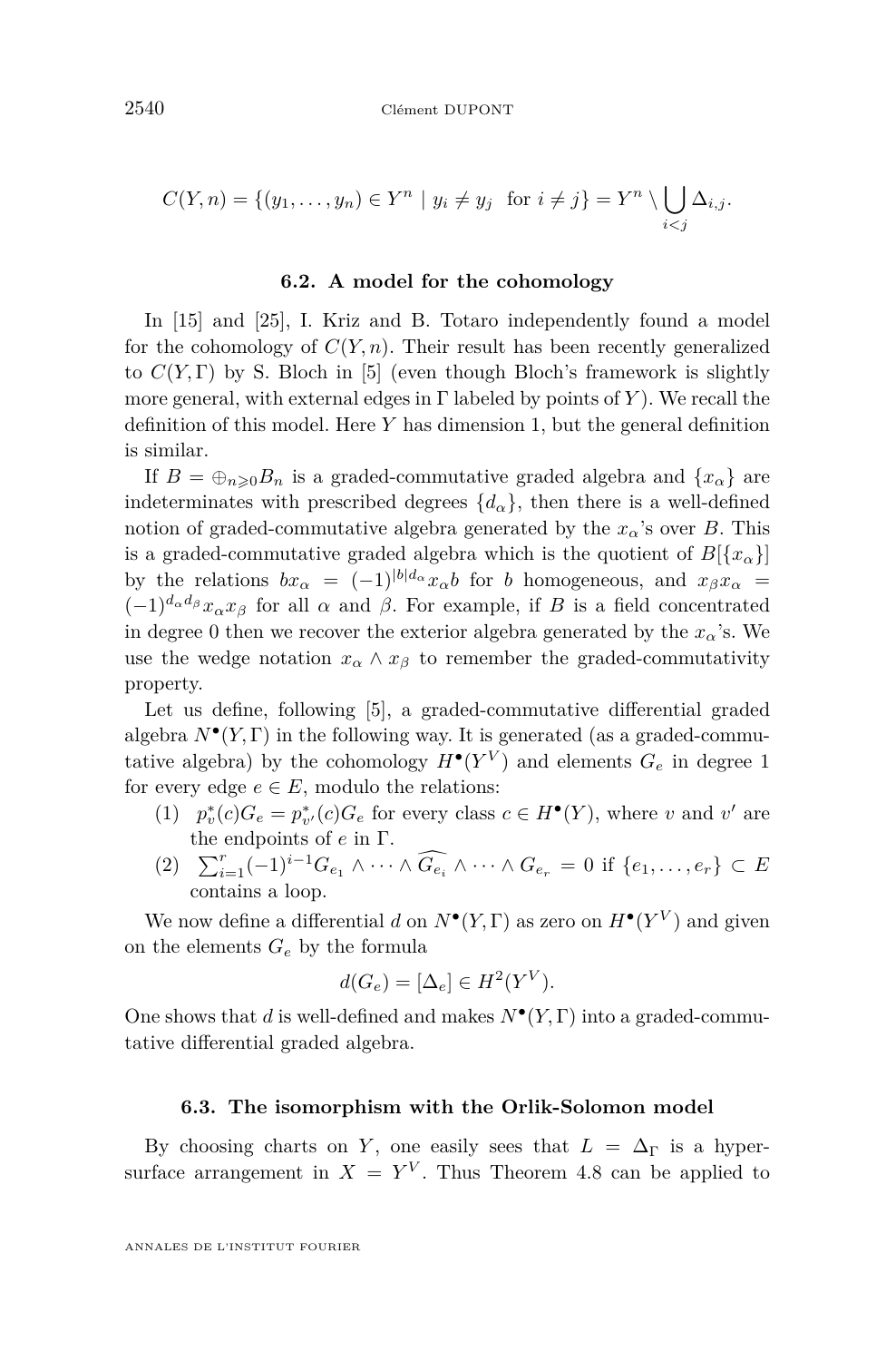the pair  $(Y^V, \Delta_\Gamma)$  and gives a model for the cohomology of  $C(Y, \Gamma)$  = *Y*<sup>*V*</sup> \  $\Delta_{\Gamma}$ . We fix an linear order on the set *E* of edges of Γ, hence on the irreducible components  $\Delta_e$  of  $\Delta_{\Gamma}$ . This allows us to consider the Orlik-Solomon model  $M^{\bullet}(Y^V, \Delta_{\Gamma})$ , with its presentation given by Remark [4.9.](#page-29-0) Thus  $M_q^n(Y^V, \Delta_\Gamma)$  is a quotient of

$$
\bigoplus_{\substack{I \subset E \\ |I| = q - n \\ I \text{ indep.}}} H^{2n-q}(\Delta_I)(n-q).
$$

We note that a subset  $I \subset E$  is dependent if and only if it contains a loop, and is a circuit if and only if it is a simple loop.

We define a morphism of differential graded algebras

$$
\alpha: N^{\bullet}(Y,\Gamma) \to M^{\bullet}(Y^V,\Delta_{\Gamma})
$$

in the following way.

First we note that for all *n* we have  $M_n^n(Y^V, \Delta_\Gamma) = H^n(Y^V)$ , and we easily see that the resulting (injective) map  $H^{\bullet}(Y^V) \to M^{\bullet}(Y^V, \Delta_{\Gamma})$  is a map of graded algebras. Then we define  $\alpha(G_e)$  to be a generator  $g_e$ of  $H^0(\Delta_e)(-1) \subset M_2^1(Y^V, \Delta_\Gamma).$ 

LEMMA 6.1. — The morphism  $\alpha$  is well-defined and compatible with the differentials. It is thus a map of differential graded algebras.

Proof. — First we show that  $\alpha$  respects relations (R1) and (R2). For relation (R1) we see that by definition

$$
\alpha(p_v^*(c)G_e) = p_v^*(c)g_e = p_v^*(c)_{|\Delta_e} \in H^{\bullet}(\Delta_e).
$$

This equals  $i_e^*(p_v^*(c)) = (p_v \circ i_e)^*(c)$  where  $i_e : \Delta_e \hookrightarrow Y^V$  is the inclusion of  $\Delta_e$ . The relation then follows from the equality  $p_v \circ i_e = p_{v'} \circ i_e$ .

For relation (R2) we can assume that we have  $e_1 < \cdots < e_r$ . Then if R is the expression in the relation (R2) we have

$$
\alpha(R) = \sum_{i=1}^r (-1)^{i-1} g_{e_1} \cdots \widehat{g_{e_i}} \cdots g_{e_r}
$$

and  $g_{e_1} \cdots \widehat{g_{e_i}} \cdots g_{e_r}$  is a generator of  $H^0(\Delta_{e_1} \cap \cdots \cap \Delta_{e_i} \cap \cdots \cap \Delta_{e_r})(-r+1)$ .<br>Since  $\{\Lambda \longrightarrow \Lambda\}$  is dependent  $g(P)$  is thus killed by the quotient that Since  $\{\Delta_{e_1}, \ldots, \Delta_{e_r}\}\$  is dependent,  $\alpha(R)$  is thus killed by the quotient that defines  $M^{\bullet}(Y^V, \Delta_{\Gamma}).$ 

We then show that  $\alpha$  is compatible with the differentials. By definition, the differential is zero on  $H^{\bullet}(Y^V) \subset M^{\bullet}(Y^V, \Delta_{\Gamma})$ . Furthermore,  $d\alpha(G_e)$  = *d*(*g*<sup>*e*</sup>) is, by definition of the Gysin morphism, the class of  $\Delta_e$  in  $H^2(Y^V)$ . This completes the proof.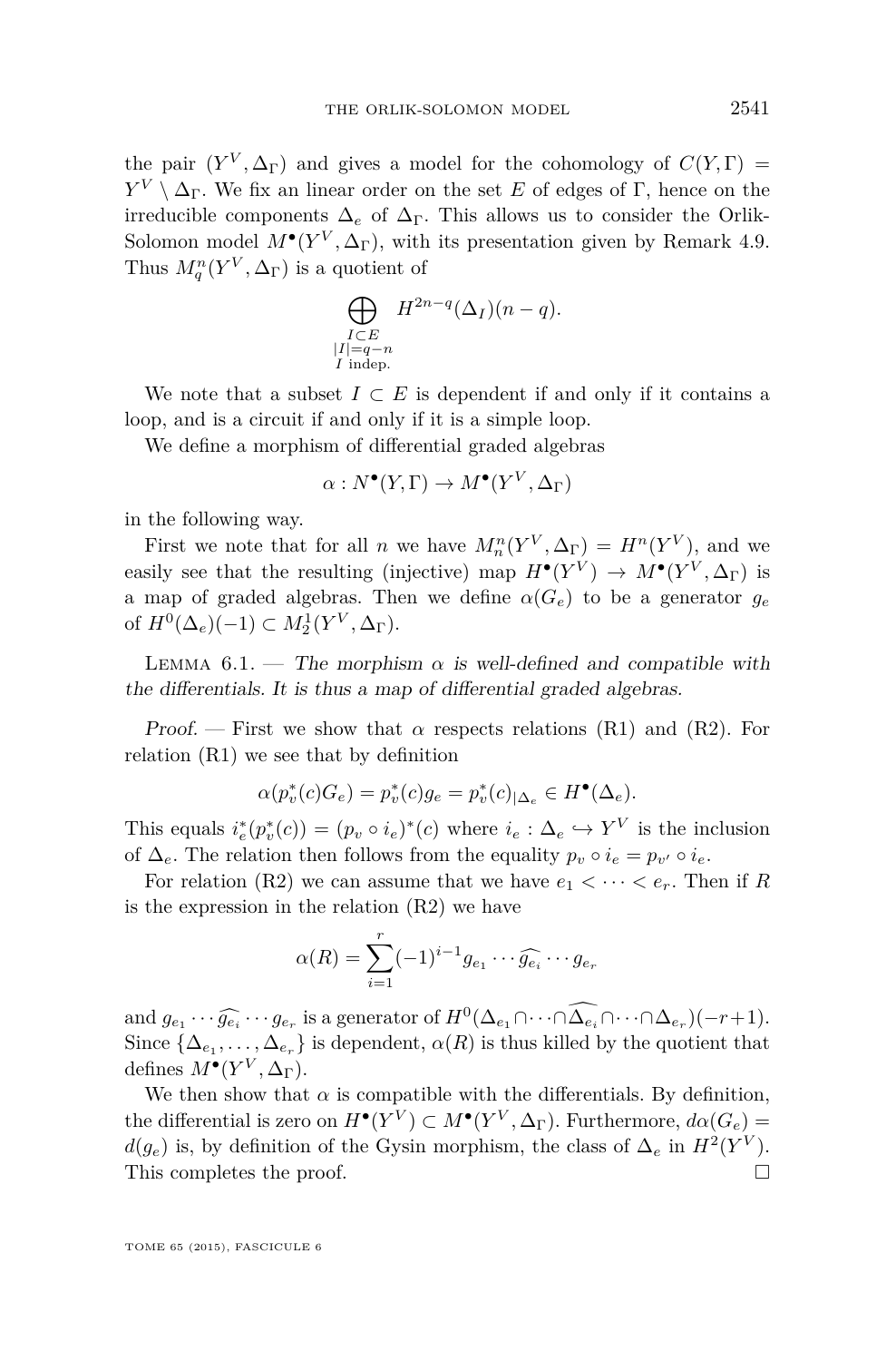<span id="page-36-0"></span>THEOREM 6.2. — The morphism  $\alpha : N^{\bullet}(Y,\Gamma) \to M^{\bullet}(Y^V,\Delta_{\Gamma})$  is an isomorphism of differential graded algebras.

Proof. — We sketch the proof and leave the details to the reader. We define the inverse morphism  $\beta$  in the following way. Let  $I \subset E$  be an independent set of edges of  $\Gamma$  of cardinality  $|I| = q - n$ , let  $i_I : \Delta_I \hookrightarrow Y^V$ be the inclusion of the corresponding stratum. Let  $f_I: Y^V \to \Delta_I$  be any natural splitting of  $i_I$  defined out of projections  $p_v$ 's. Then we define the component of *β*:

$$
\beta_q^n : H^{2n-q}(\Delta_I) \to H^{2n-q}(Y^V)G_I
$$

to be the pull-back  $f_I^*$ . The degrees match since  $H^{2n-q}(Y^V)G_I$  is in degree  $2n-q+|I|=n$ . It remains to prove that  $\beta$  passes to the quotient that defines  $M^{\bullet}(Y^V, \Delta_{\Gamma})$ , and defines an inverse to  $\alpha$ .

Remark 6.3. — It is striking that Kriz and Totaro's model works for configuration spaces of points on any smooth projective variety  $Y$ , where the diagonals can have any codimension. It is then tempting to ask for a generalization of the Orlik-Solomon model to the cohomology of  $X \setminus L$ where  $L \subset X$  locally looks like a union of sub-vector spaces of any codimension inside  $\mathbb{C}^n$ . In [\[25\]](#page-38-0), B. Totaro suggests a particular case of the previous question, focusing on vector spaces  $V_i$  of a fixed codimension  $c$  such that all intersections  $V_{i_1} \cap \cdots \cap V_{i_r}$  have codimension a multiple of *c* (the present article handles the case  $c = 1$ .

### **6.4. Comparison with Kriz's quasi-isomorphism**

In this paragraph we sketch the proof that Kriz's quasi-isomorphism  $\varphi$ from [\[15\]](#page-38-0) can be recovered as a consequence of the functoriality of the Orlik-Solomon model.

For the sake of convenience we use the notations from [\[15\]](#page-38-0) and write  $E^{\bullet}(n)$  for  $N^{\bullet}(Y, K_n)$  where  $K_n$  is the complete graph on *n* vertices. We write  $\Delta = \Delta_{K_n}$  for the union of all diagonals of  $Y^n$ . According to Theorem 6.2, we have an isomorphism of differential graded algebras

$$
\alpha: E^{\bullet}(n) \stackrel{\cong}{\to} M^{\bullet}(Y^n, \Delta).
$$

Let  $\pi: Y[n] \to Y^n$  be the Fulton-MacPherson wonderful compactifica-tion [\[12\]](#page-38-0). Then  $D = \pi^{-1}(\Delta)$  is a simple normal crossing divisor whose irreducible components *D*(*S*) are indexed by subsets *S* ⊂ {1, . . . , *n*} with  $|S|$  ≥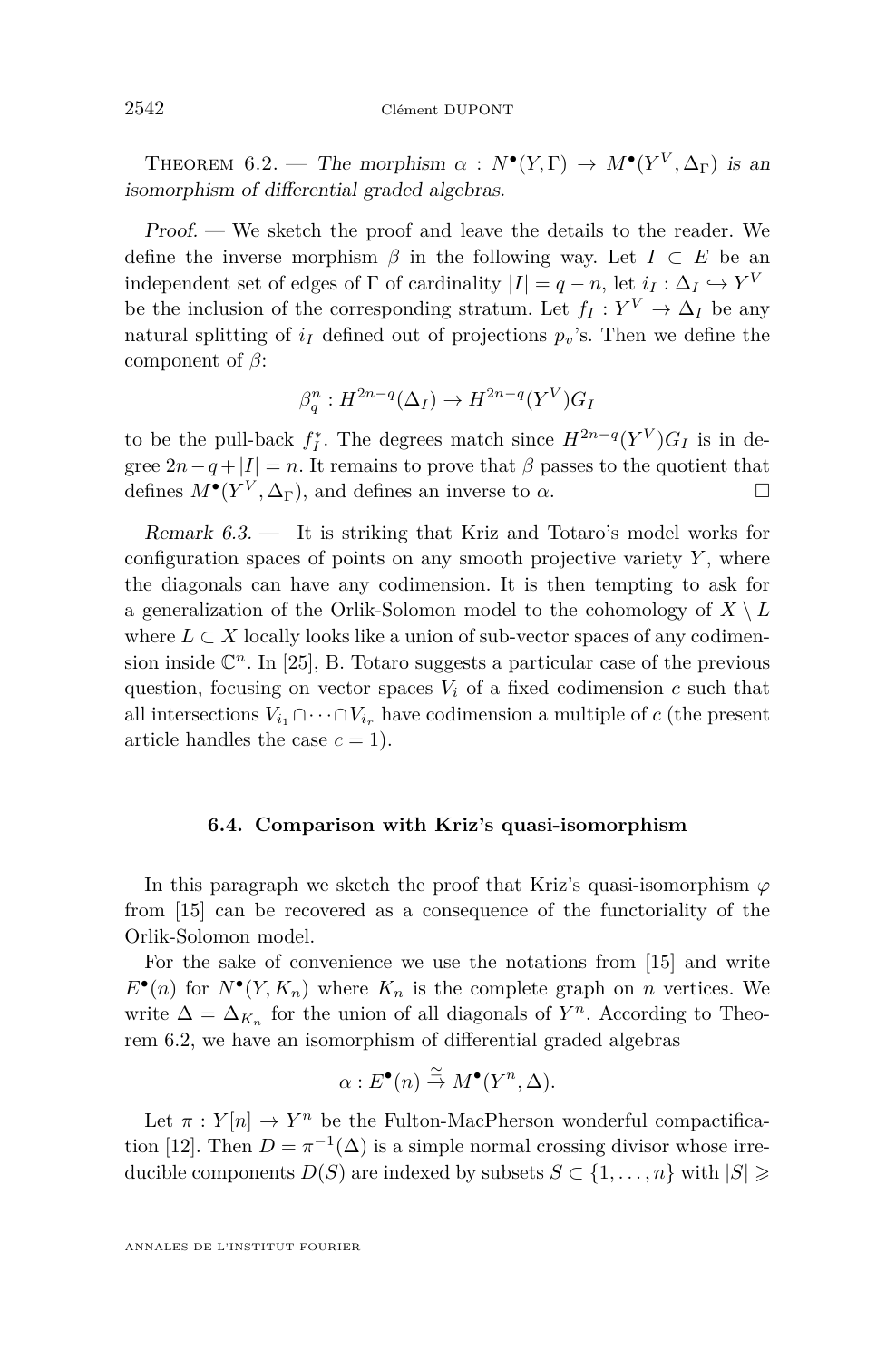<span id="page-37-0"></span>2. We now describe the model  $F^{\bullet}(n)$  defined by Kriz. By its very definition [\[12,](#page-38-0) §6], we have a natural isomorphism of differential graded algebras

$$
\varepsilon: F^{\bullet}(n) \stackrel{\cong}{\longrightarrow} M^{\bullet}(Y[n], D)
$$

between  $F^{\bullet}(n)$  and the Orlik-Solomon model  $M^{\bullet}(Y[n], D)$ . To make this isomorphism precise, let us mention that

- on  $H^{\bullet}(Y^n)$ ,  $\varepsilon$  is the pull-back  $H^{\bullet}(\pi): H^{\bullet}(Y^n) \to H^{\bullet}(Y[n])$ ;
- $\varepsilon(S)$  is the generator  $g_S \in H^0(D(S))(-1)$  and  $\varepsilon(D_S)$  is the class  $[D(S)] \in H^2(Y[n]).$

THEOREM  $6.4.$  — We have a commutative square

$$
F^{\bullet}(n) \xrightarrow{\varepsilon} M^{\bullet}(Y[n], D)
$$
  
\n
$$
\varphi \uparrow \qquad \qquad \uparrow M^{\bullet}(\pi)
$$
  
\n
$$
E^{\bullet}(n) \xrightarrow{\alpha} M^{\bullet}(Y^n, \Delta)
$$

where  $\varphi$  is defined in [\[15,](#page-38-0) §3], the horizontal arrows are isomorphisms of differential graded algebras and the vertical arrows are quasi-isomorphisms of differential graded algebras.

Proof. — It only remains to prove that we have

$$
M^1(\pi)(g_{a,b}) = \sum_{S \supset \{a,b\}} g_S.
$$

We do the proof in the case  $n = 3$  (the cases  $n < 3$  being trivial) and leave the general case to the reader. We may assume that  $\{a, b\} = \{1, 2\}.$ Then  $\pi$  is simply the blow-up along  $\Delta_{1,2,3}$ ,  $D(1,2,3)$  is the exceptional divisor, and the equality  $M^1(\pi)(g_{1,2}) = g_{1,2} + g_{1,2,3}$  is a consequence of Theorem [5.5.](#page-32-0)  $\Box$ 

#### BIBLIOGRAPHY

- [1] P. Aluffi, "Chern classes of free hypersurface arrangements", J. Singul. **5** (2012), p. 19-32.
- [2] V. I. ARNOL'D, "The cohomology ring of the group of dyed braids", Mat. Zametki **5** (1969), p. 227-231.
- [3] C. Bibby, "Cohomology of abelian arrangements", [http://arxiv.org/abs/1310.](http://arxiv.org/abs/1310.4866) [4866](http://arxiv.org/abs/1310.4866), 2013.
- [4] C. Bibby & J. Hilburn, "Quadratic-linear duality and rational homotopy theory of chordal arrangements", <http://arxiv.org/abs/1409.6748>, 2014.
- [5] S. BLOCH, "Motives, the fundamental group, and graphs", preprint, 2012.
- [6] E. BRIESKORN, "Sur les groupes de tresses  $\lbrack d \rbrack$ " and  $\lbrack d \rbrack$ ", in Séminaire Bourbaki, 24ème année (1971/1972), Exp. No. 401, Springer, Berlin, 1973, p. 21- 44. Lecture Notes in Math., Vol. 317.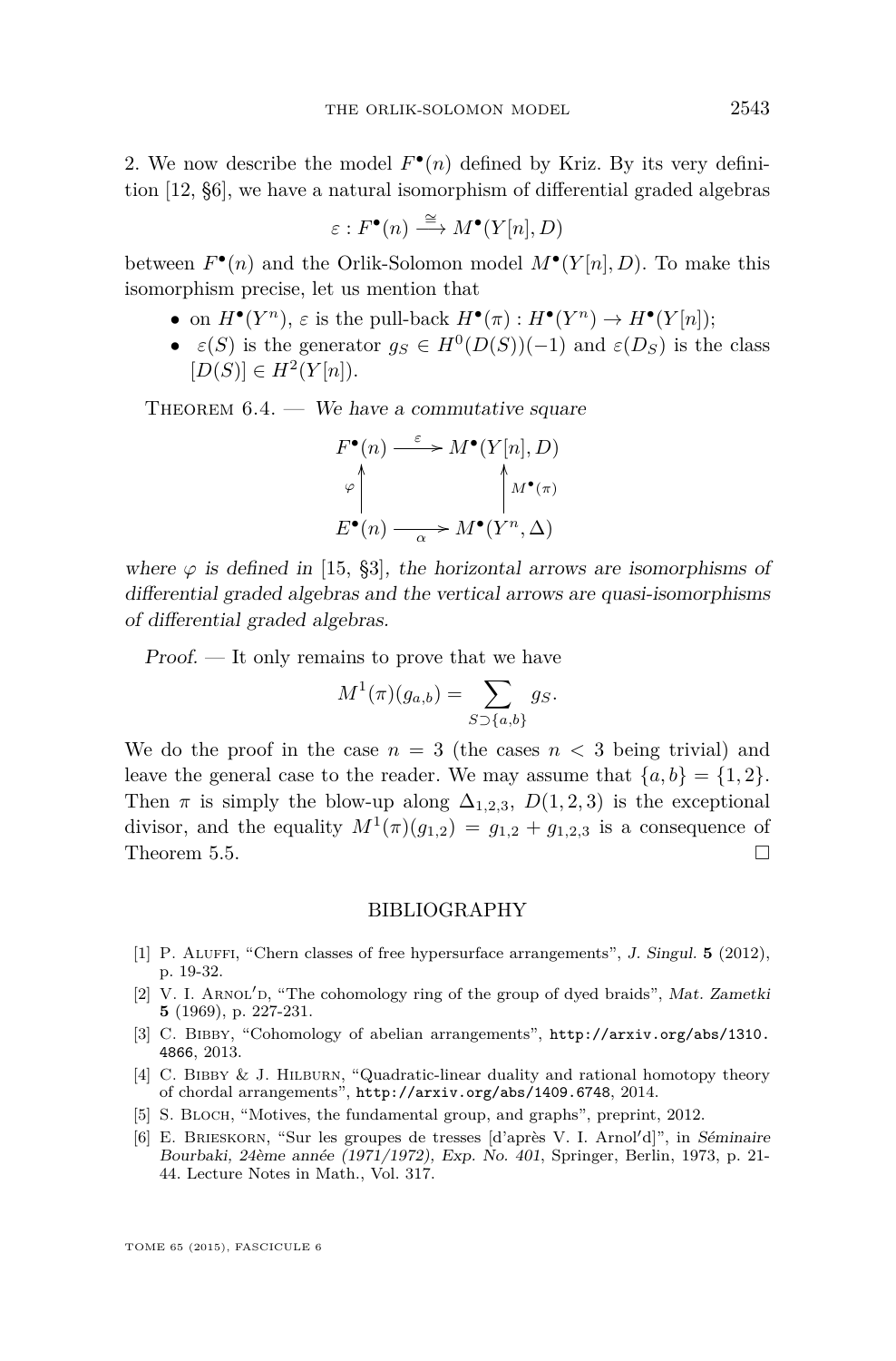- <span id="page-38-0"></span>[7] F. Catanese, S. Hoşten, A. Khetan & B. Sturmfels, "The maximum likelihood degree", Amer. J. Math. **128** (2006), no. 3, p. 671-697.
- [8] C. De Concini & C. Procesi, "Wonderful models of subspace arrangements", Selecta Math. (N.S.) **1** (1995), no. 3, p. 459-494.
- [9] P. Deligne, "Théorie de Hodge. II", Inst. Hautes Études Sci. Publ. Math. (1971), no. 40, p. 5-57.
- [10] ——— , "Théorie de Hodge. III", Inst. Hautes Études Sci. Publ. Math. (1974), no. 44, p. 5-77.
- [11] I. V. Dolgachev, "Logarithmic sheaves attached to arrangements of hyperplanes", J. Math. Kyoto Univ. **47** (2007), no. 1, p. 35-64.
- [12] W. Fulton & R. MacPherson, "A compactification of configuration spaces", Ann. of Math. (2) **139** (1994), no. 1, p. 183-225.
- [13] E. GETZLER, "Resolving mixed Hodge modules on configuration spaces", Duke Math. J. **96** (1999), no. 1, p. 175-203.
- [14] Y. Hu, "A compactification of open varieties", Trans. Amer. Math. Soc. **355** (2003), no. 12, p. 4737-4753.
- [15] I. Kříž, "On the rational homotopy type of configuration spaces", Ann. of Math. (2) **139** (1994), no. 2, p. 227-237.
- [16] J. Leray, "Le calcul différentiel et intégral sur une variété analytique complexe. (Problème de Cauchy. III)", Bull. Soc. Math. France **87** (1959), p. 81-180.
- [17] L. Li, "Wonderful compactification of an arrangement of subvarieties", Michigan Math. J. **58** (2009), no. 2, p. 535-563.
- [18] E. LOOIJENGA, "Cohomology of  $\mathcal{M}_3$  and  $\mathcal{M}_3^1$ ", in Mapping class groups and moduli spaces of Riemann surfaces (Göttingen, 1991/Seattle, WA, 1991), Contemp. Math., vol. 150, Amer. Math. Soc., Providence, RI, 1993, p. 205-228.
- [19] J. W. Morgan, "The algebraic topology of smooth algebraic varieties", Inst. Hautes Études Sci. Publ. Math. (1978), no. 48, p. 137-204.
- [20] P. Orlik & L. Solomon, "Combinatorics and topology of complements of hyperplanes", Invent. Math. **56** (1980), no. 2, p. 167-189.
- [21] P. Orlik & H. Terao, Arrangements of hyperplanes, Grundlehren der Mathematischen Wissenschaften [Fundamental Principles of Mathematical Sciences], vol. 300, Springer-Verlag, Berlin, 1992, xviii+325 pages.
- [22] C. A. M. Peters & J. H. M. Steenbrink, Mixed Hodge structures, Ergebnisse der Mathematik und ihrer Grenzgebiete. 3. Folge. A Series of Modern Surveys in Mathematics [Results in Mathematics and Related Areas. 3rd Series. A Series of Modern Surveys in Mathematics], vol. 52, Springer-Verlag, Berlin, 2008, xiv+470 pages.
- [23] K. Saito, "Theory of logarithmic differential forms and logarithmic vector fields", J. Fac. Sci. Univ. Tokyo Sect. IA Math. **27** (1980), no. 2, p. 265-291.
- [24] H. Terao, "Forms with logarithmic pole and the filtration by the order of the pole", in Proceedings of the International Symposium on Algebraic Geometry (Kyoto Univ., Kyoto, 1977), Kinokuniya Book Store, Tokyo, 1978, p. 673-685.
- [25] B. TOTARO, "Configuration spaces of algebraic varieties", Topology 35 (1996), no. 4, p. 1057-1067.
- [26] C. Voisin, Hodge theory and complex algebraic geometry. I, Cambridge Studies in Advanced Mathematics, vol. 76, Cambridge University Press, Cambridge, 2002, Translated from the French original by Leila Schneps, x+322 pages.
- [27] S. YUZVINSKII, "Orlik-Solomon algebras in algebra and topology", Uspekhi Mat. Nauk **56** (2001), no. 2(338), p. 87-166.